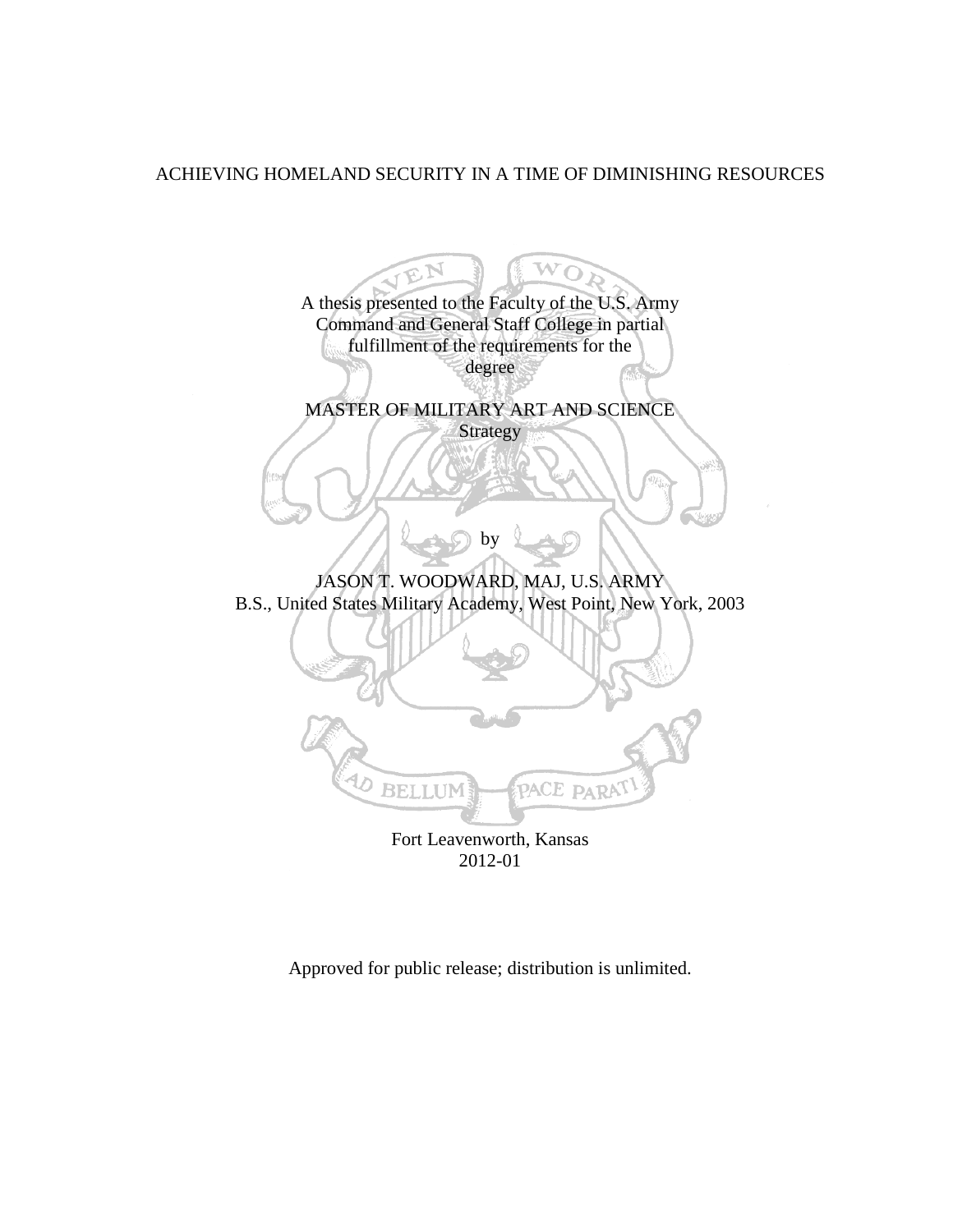| <b>REPORT DOCUMENTATION PAGE</b>                                                                                                                                                                                                                                                                                                                                                                                                                                                                                                                                                                                                                                                                                                                                                                                                                                                                                                                      |                   |              |                                      |                               | Form Approved                                                                                                                                                                                                                                                                                                                                                                                                                                                                                                                                                                                                                                                                                                                                                                                                                                                                                     |  |  |
|-------------------------------------------------------------------------------------------------------------------------------------------------------------------------------------------------------------------------------------------------------------------------------------------------------------------------------------------------------------------------------------------------------------------------------------------------------------------------------------------------------------------------------------------------------------------------------------------------------------------------------------------------------------------------------------------------------------------------------------------------------------------------------------------------------------------------------------------------------------------------------------------------------------------------------------------------------|-------------------|--------------|--------------------------------------|-------------------------------|---------------------------------------------------------------------------------------------------------------------------------------------------------------------------------------------------------------------------------------------------------------------------------------------------------------------------------------------------------------------------------------------------------------------------------------------------------------------------------------------------------------------------------------------------------------------------------------------------------------------------------------------------------------------------------------------------------------------------------------------------------------------------------------------------------------------------------------------------------------------------------------------------|--|--|
|                                                                                                                                                                                                                                                                                                                                                                                                                                                                                                                                                                                                                                                                                                                                                                                                                                                                                                                                                       | OMB No. 0704-0188 |              |                                      |                               |                                                                                                                                                                                                                                                                                                                                                                                                                                                                                                                                                                                                                                                                                                                                                                                                                                                                                                   |  |  |
| number. PLEASE DO NOT RETURN YOUR FORM TO THE ABOVE ADDRESS.                                                                                                                                                                                                                                                                                                                                                                                                                                                                                                                                                                                                                                                                                                                                                                                                                                                                                          |                   |              |                                      |                               | Public reporting burden for this collection of information is estimated to average 1 hour per response, including the time for reviewing instructions, searching existing data<br>sources, gathering and maintaining the data needed, and completing and reviewing this collection of information. Send comments regarding this burden estimate or any other<br>aspect of this collection of information, including suggestions for reducing this burden to Department of Defense, Washington Headquarters Services, Directorate for<br>Information Operations and Reports (0704-0188), 1215 Jefferson Davis Highway, Suite 1204, Arlington, VA 22202-4302. Respondents should be aware that notwithstanding<br>any other provision of law, no person shall be subject to any penalty for failing to comply with a collection of information if it does not display a currently valid OMB control |  |  |
| 1. REPORT DATE (DD-MM-YYYY)                                                                                                                                                                                                                                                                                                                                                                                                                                                                                                                                                                                                                                                                                                                                                                                                                                                                                                                           |                   |              | 2. REPORT TYPE                       |                               | 3. DATES COVERED (From - To)                                                                                                                                                                                                                                                                                                                                                                                                                                                                                                                                                                                                                                                                                                                                                                                                                                                                      |  |  |
| 08-06-2012                                                                                                                                                                                                                                                                                                                                                                                                                                                                                                                                                                                                                                                                                                                                                                                                                                                                                                                                            |                   |              | Master's Thesis                      |                               | AUG 2011 - JUN 2012                                                                                                                                                                                                                                                                                                                                                                                                                                                                                                                                                                                                                                                                                                                                                                                                                                                                               |  |  |
| <b>4. TITLE AND SUBTITLE</b>                                                                                                                                                                                                                                                                                                                                                                                                                                                                                                                                                                                                                                                                                                                                                                                                                                                                                                                          |                   |              |                                      |                               | <b>5a. CONTRACT NUMBER</b>                                                                                                                                                                                                                                                                                                                                                                                                                                                                                                                                                                                                                                                                                                                                                                                                                                                                        |  |  |
|                                                                                                                                                                                                                                                                                                                                                                                                                                                                                                                                                                                                                                                                                                                                                                                                                                                                                                                                                       |                   |              |                                      |                               |                                                                                                                                                                                                                                                                                                                                                                                                                                                                                                                                                                                                                                                                                                                                                                                                                                                                                                   |  |  |
| Achieving Homeland Security In a Time of Diminishing Resources                                                                                                                                                                                                                                                                                                                                                                                                                                                                                                                                                                                                                                                                                                                                                                                                                                                                                        |                   |              |                                      |                               | <b>5b. GRANT NUMBER</b>                                                                                                                                                                                                                                                                                                                                                                                                                                                                                                                                                                                                                                                                                                                                                                                                                                                                           |  |  |
|                                                                                                                                                                                                                                                                                                                                                                                                                                                                                                                                                                                                                                                                                                                                                                                                                                                                                                                                                       |                   |              |                                      |                               | <b>5c. PROGRAM ELEMENT NUMBER</b>                                                                                                                                                                                                                                                                                                                                                                                                                                                                                                                                                                                                                                                                                                                                                                                                                                                                 |  |  |
| 6. AUTHOR(S)                                                                                                                                                                                                                                                                                                                                                                                                                                                                                                                                                                                                                                                                                                                                                                                                                                                                                                                                          |                   |              |                                      |                               | <b>5d. PROJECT NUMBER</b>                                                                                                                                                                                                                                                                                                                                                                                                                                                                                                                                                                                                                                                                                                                                                                                                                                                                         |  |  |
| Major Jason T. Woodward                                                                                                                                                                                                                                                                                                                                                                                                                                                                                                                                                                                                                                                                                                                                                                                                                                                                                                                               |                   |              |                                      |                               | <b>5e. TASK NUMBER</b>                                                                                                                                                                                                                                                                                                                                                                                                                                                                                                                                                                                                                                                                                                                                                                                                                                                                            |  |  |
|                                                                                                                                                                                                                                                                                                                                                                                                                                                                                                                                                                                                                                                                                                                                                                                                                                                                                                                                                       |                   |              |                                      |                               | 5f. WORK UNIT NUMBER                                                                                                                                                                                                                                                                                                                                                                                                                                                                                                                                                                                                                                                                                                                                                                                                                                                                              |  |  |
| 7. PERFORMING ORGANIZATION NAME(S) AND ADDRESS(ES)<br>U.S. Army Command and General Staff College<br><b>ATTN: ATZL-SWD-GD</b><br>Fort Leavenworth, KS 66027-2301                                                                                                                                                                                                                                                                                                                                                                                                                                                                                                                                                                                                                                                                                                                                                                                      |                   |              |                                      |                               | 8. PERFORMING ORG REPORT<br><b>NUMBER</b>                                                                                                                                                                                                                                                                                                                                                                                                                                                                                                                                                                                                                                                                                                                                                                                                                                                         |  |  |
| 9. SPONSORING / MONITORING AGENCY NAME(S) AND ADDRESS(ES)                                                                                                                                                                                                                                                                                                                                                                                                                                                                                                                                                                                                                                                                                                                                                                                                                                                                                             |                   |              |                                      |                               | <b>10. SPONSOR/MONITOR'S</b><br><b>ACRONYM(S)</b>                                                                                                                                                                                                                                                                                                                                                                                                                                                                                                                                                                                                                                                                                                                                                                                                                                                 |  |  |
|                                                                                                                                                                                                                                                                                                                                                                                                                                                                                                                                                                                                                                                                                                                                                                                                                                                                                                                                                       |                   |              |                                      |                               | 11. SPONSOR/MONITOR'S REPORT<br><b>NUMBER(S)</b>                                                                                                                                                                                                                                                                                                                                                                                                                                                                                                                                                                                                                                                                                                                                                                                                                                                  |  |  |
| <b>12. DISTRIBUTION / AVAILABILITY STATEMENT</b><br>Approved for Public Release; Distribution is Unlimited                                                                                                                                                                                                                                                                                                                                                                                                                                                                                                                                                                                                                                                                                                                                                                                                                                            |                   |              |                                      |                               |                                                                                                                                                                                                                                                                                                                                                                                                                                                                                                                                                                                                                                                                                                                                                                                                                                                                                                   |  |  |
| <b>13. SUPPLEMENTARY NOTES</b>                                                                                                                                                                                                                                                                                                                                                                                                                                                                                                                                                                                                                                                                                                                                                                                                                                                                                                                        |                   |              |                                      |                               |                                                                                                                                                                                                                                                                                                                                                                                                                                                                                                                                                                                                                                                                                                                                                                                                                                                                                                   |  |  |
| <b>14. ABSTRACT</b><br>This thesis endeavored to determine if the current organization of the Department of Defense (DoD) and<br>Department of Homeland Security (DHS) best achieves homeland security in a time of diminishing resources. The<br>growing threat to national security posed by the burgeoning federal debt has resulted in budget cuts across all<br>government agencies. The forecasted budget reductions provide increased motivation to ensure the highest benefit<br>is received from the resources allocated. The goal of this study was to identify the areas in which the current<br>organization of DoD and DHS did not best achieve the four goals of homeland security as outlined in the National<br>Strategy for Homeland Security. The results indicated that the current organization of DoD and DHS, with respect<br>to homeland security, does not best achieve homeland security in a time of diminishing resources. |                   |              |                                      |                               |                                                                                                                                                                                                                                                                                                                                                                                                                                                                                                                                                                                                                                                                                                                                                                                                                                                                                                   |  |  |
| <b>15. SUBJECT TERMS</b>                                                                                                                                                                                                                                                                                                                                                                                                                                                                                                                                                                                                                                                                                                                                                                                                                                                                                                                              |                   |              |                                      |                               | Department of Defense, Department of Homeland Security, homeland security, diminishing resources                                                                                                                                                                                                                                                                                                                                                                                                                                                                                                                                                                                                                                                                                                                                                                                                  |  |  |
| <b>16. SECURITY CLASSIFICATION OF:</b>                                                                                                                                                                                                                                                                                                                                                                                                                                                                                                                                                                                                                                                                                                                                                                                                                                                                                                                |                   |              | <b>17. LIMITATION</b><br>OF ABSTRACT | 18. NUMBER<br><b>OF PAGES</b> | 19a. NAME OF RESPONSIBLE PERSON                                                                                                                                                                                                                                                                                                                                                                                                                                                                                                                                                                                                                                                                                                                                                                                                                                                                   |  |  |
| a. REPORT<br><b>b. ABSTRACT</b>                                                                                                                                                                                                                                                                                                                                                                                                                                                                                                                                                                                                                                                                                                                                                                                                                                                                                                                       |                   | c. THIS PAGE |                                      |                               | 19b. PHONE NUMBER (include area code)                                                                                                                                                                                                                                                                                                                                                                                                                                                                                                                                                                                                                                                                                                                                                                                                                                                             |  |  |
| (U)<br>(U)                                                                                                                                                                                                                                                                                                                                                                                                                                                                                                                                                                                                                                                                                                                                                                                                                                                                                                                                            |                   | (U)          | (U)                                  | 72                            |                                                                                                                                                                                                                                                                                                                                                                                                                                                                                                                                                                                                                                                                                                                                                                                                                                                                                                   |  |  |
|                                                                                                                                                                                                                                                                                                                                                                                                                                                                                                                                                                                                                                                                                                                                                                                                                                                                                                                                                       |                   |              |                                      |                               | Standard Form 298 (Rev. 8-98)                                                                                                                                                                                                                                                                                                                                                                                                                                                                                                                                                                                                                                                                                                                                                                                                                                                                     |  |  |

**Standard Form 298 (Rev. 8-98) Prescribed by ANSI Std. Z39.18**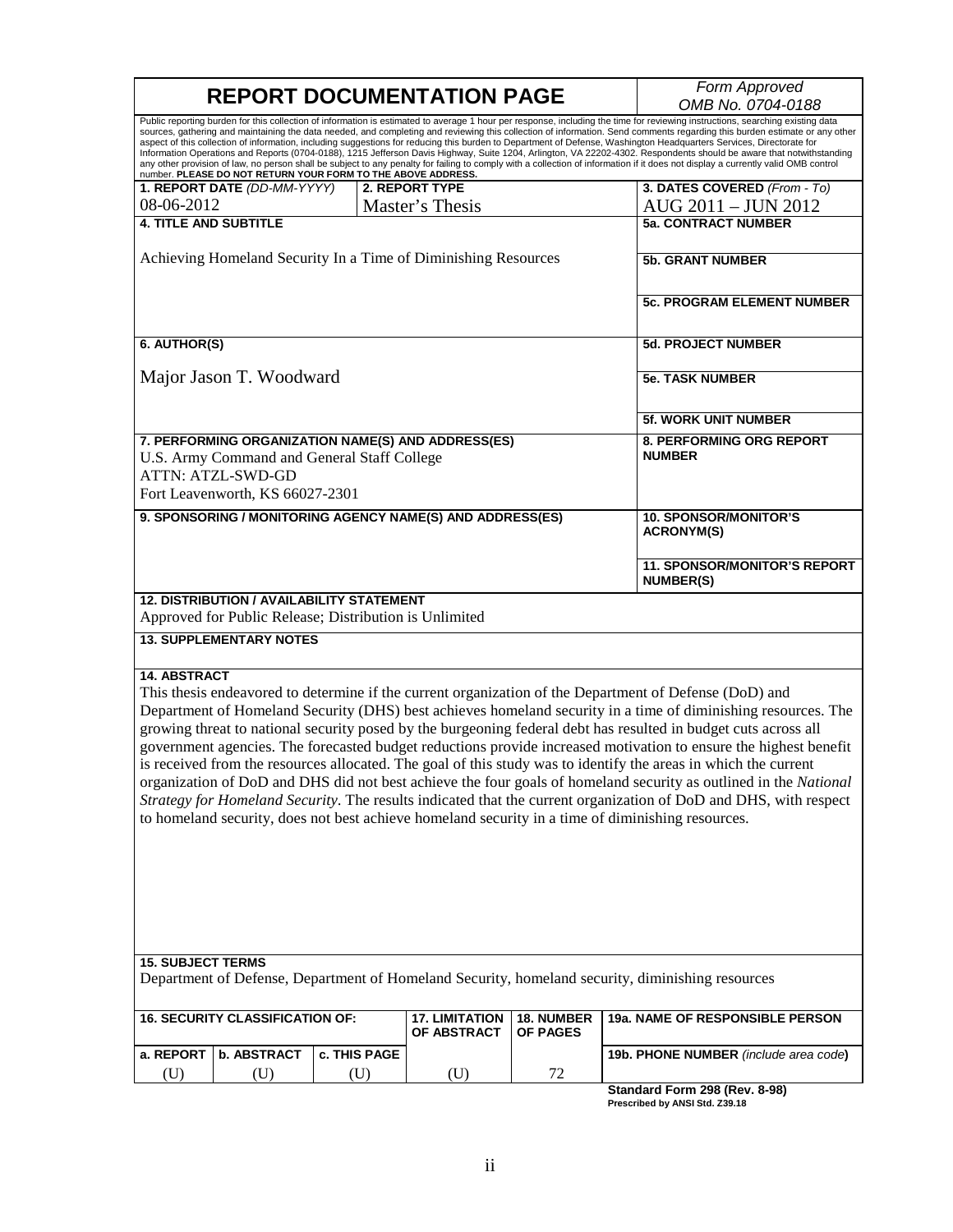# MASTER OF MILITARY ART AND SCIENCE

## THESIS APPROVAL PAGE

Name of Candidate: Major Jason T. Woodward

Thesis Title: Achieving Homeland Security in a Time of Diminishing Resources

Approved by:

, Thesis Committee Chair Clay Easterling, M.S.

Member John S. Schoen, M.S.

Member Dennis L. Dolan, Ph.D.

Accepted this 8th day of June 2012 by:

, Director, Graduate Degree Programs Robert F. Baumann, Ph.D.

The opinions and conclusions expressed herein are those of the student author and do not necessarily represent the views of the U.S. Army Command and General Staff College or any other governmental agency. (References to this study should include the foregoing statement.)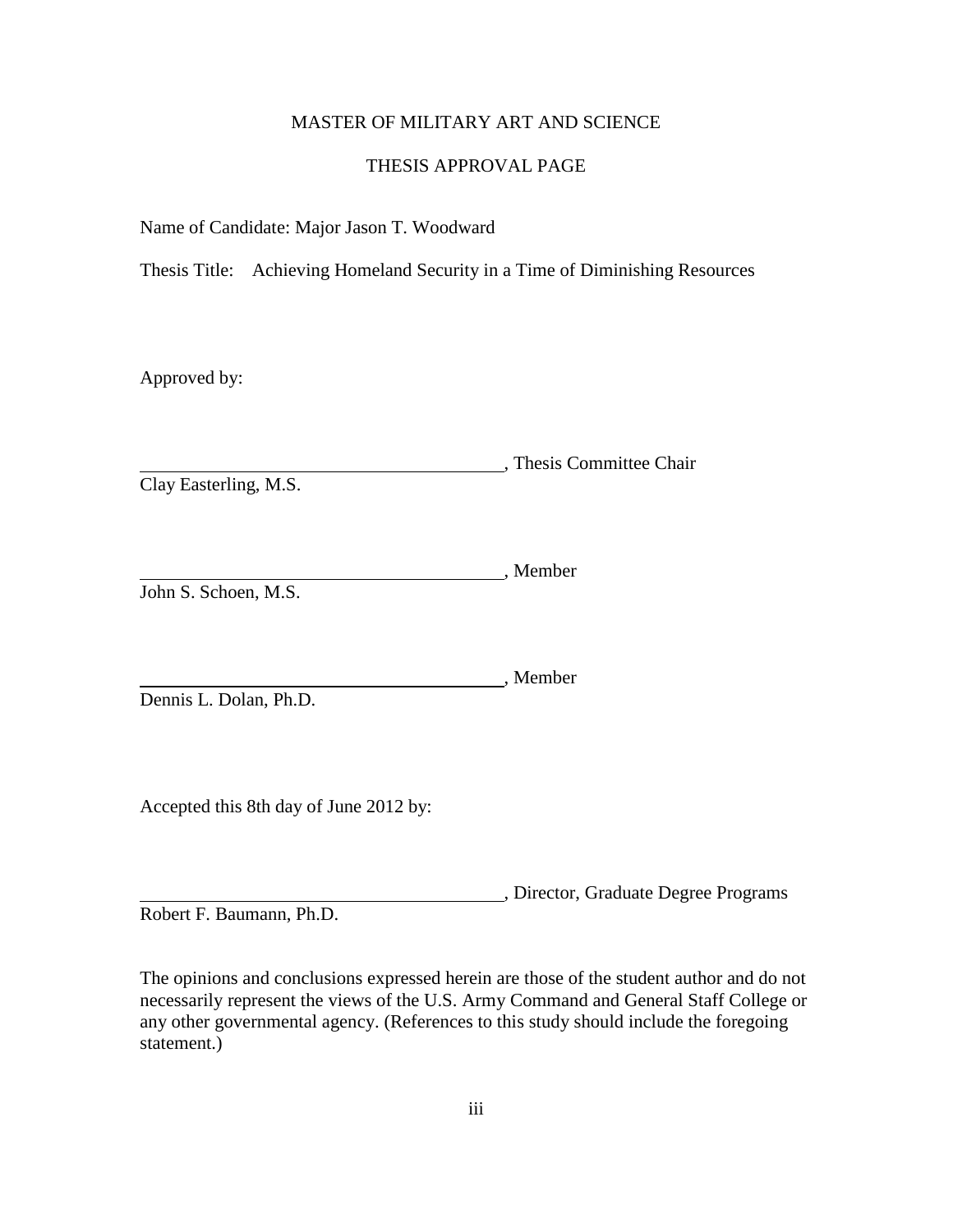# ABSTRACT

# ACHIEVING HOMELAND SECURITY IN A TIME OF DIMINSHING RESOURCES, by Jason T. Woodward, 72 pages.

This thesis endeavored to determine if the current organization of the Department of Defense (DoD) and Department of Homeland Security (DHS) best achieves homeland security in a time of diminishing resources. The growing threat to national security posed by the burgeoning federal debt has resulted in budget cuts across all government agencies. The forecasted budget reductions provide increased motivation to ensure the highest benefit is received from the resources allocated. The goal of this study was to identify the areas in which the current organization of DoD and DHS did not best achieve the four goals of homeland security as outlined in the *National Strategy for Homeland Security*. The results indicated that the current organization of DoD and DHS, with respect to homeland security, does not best achieve homeland security in a time of diminishing resources.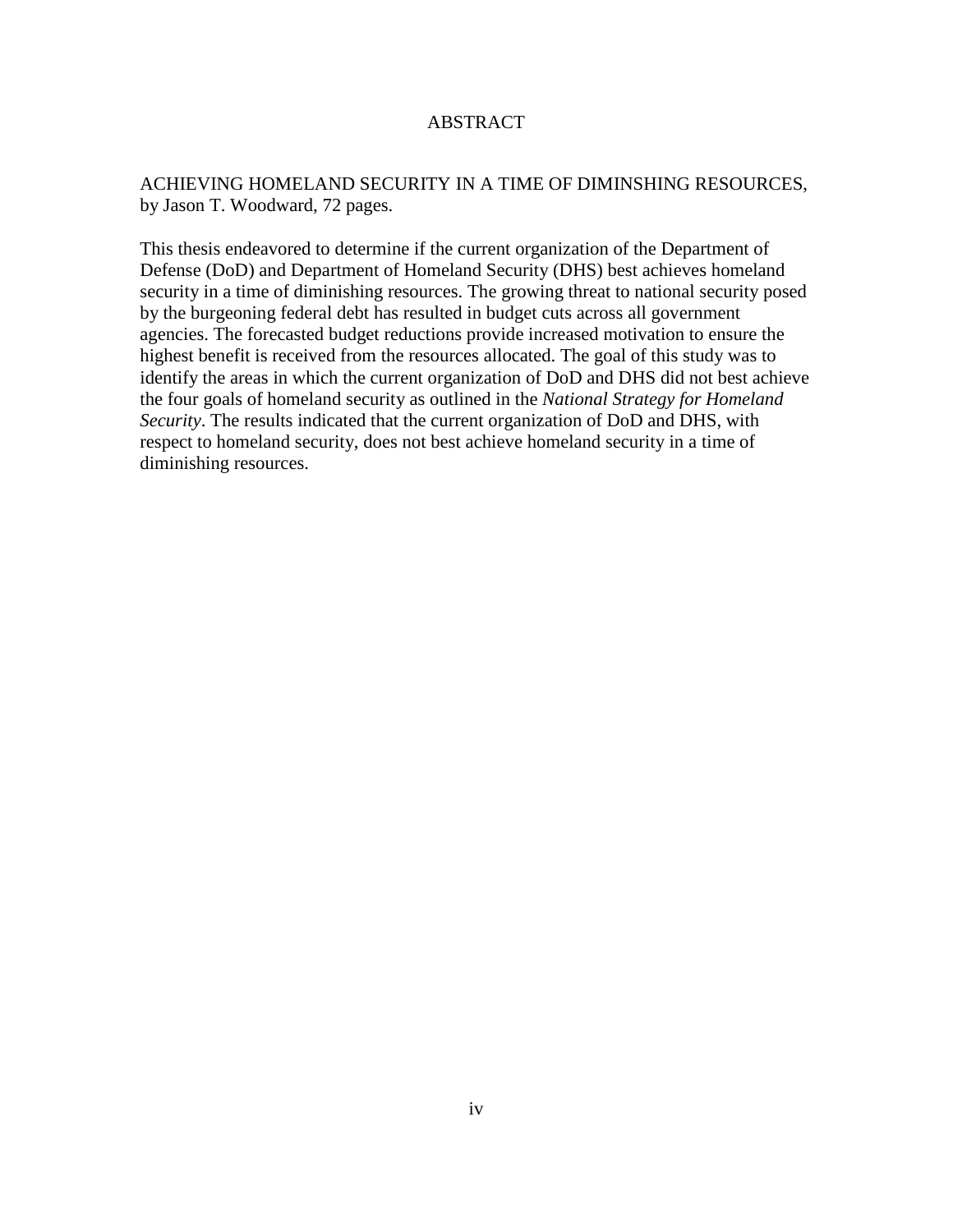## ACKNOWLEDGMENTS

I wish to extend my sincere gratitude to the members of my thesis committee, Mr. Clay Easterling, Mr. John Schoen, and Dr. Dennis L. Dolan. Their knowledge, guidance, and patience throughout this process was integral to the successful completion of this project. Their mentoring and timely constructive feedback greatly improved my critical thinking, research, and writing skills. The time and effort they devoted to guide my efforts positively impacted the final product; I am in their debt.

My deepest appreciation goes out to my family for their patience and understanding throughout the lifecycle of this project. To my son Hudson, while too young to understand why I was not home, was always happy and smiling when I emerged wounded from my intellectual knife fights with myself. To my wife Beth, who encouraged, supported, and cajoled when necessary to keep me on path for completion. Her sacrifices made this project possible, without which this project would have died on the vine long before fruition.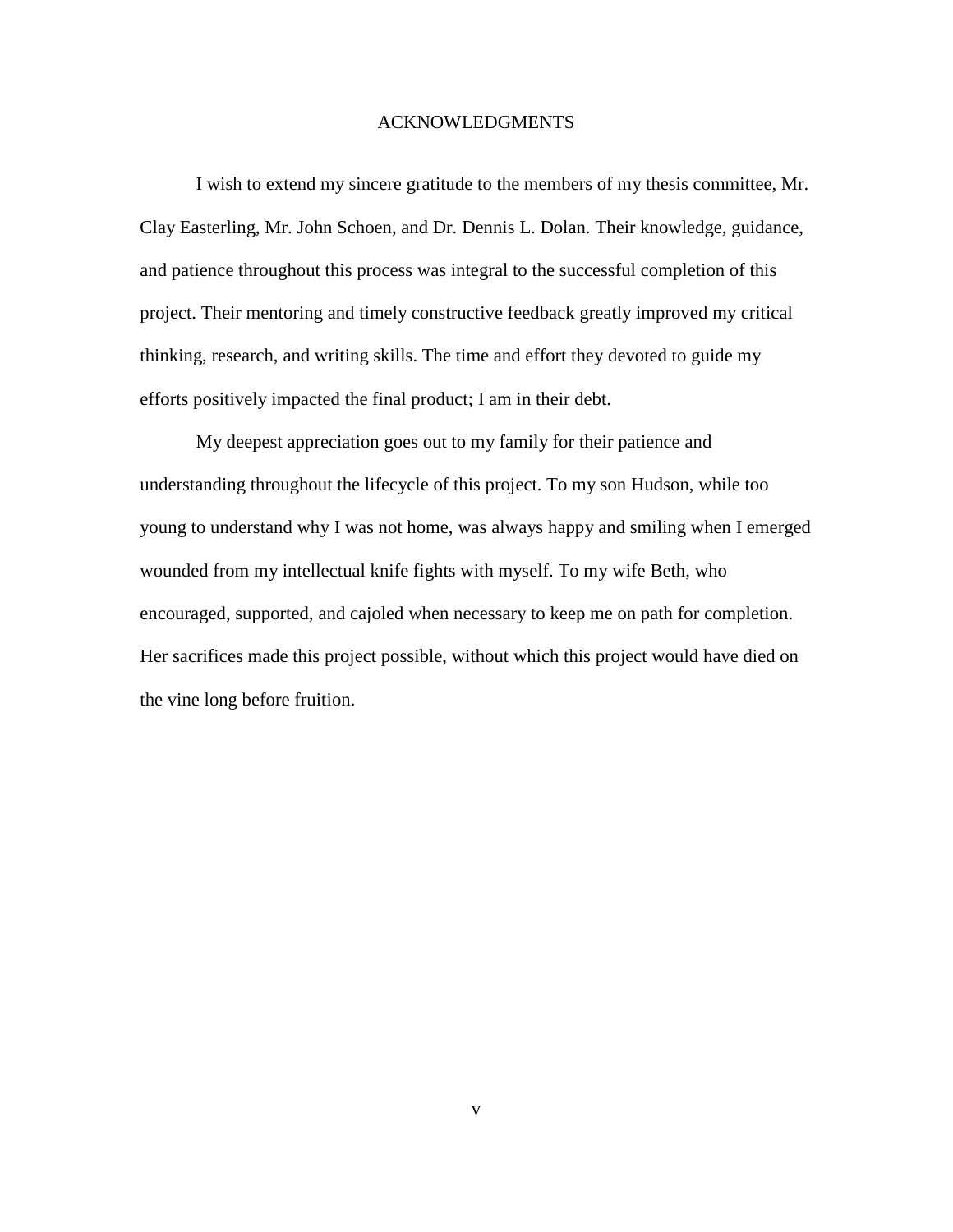# **TABLE OF CONTENTS**

|                                                                     | Page |
|---------------------------------------------------------------------|------|
| <b>MASTER OF MILITARY ART AND SCIENCE THESIS APPROVAL PAGE  iii</b> |      |
|                                                                     |      |
|                                                                     |      |
|                                                                     |      |
|                                                                     |      |
|                                                                     |      |
|                                                                     |      |
|                                                                     |      |
|                                                                     |      |
|                                                                     |      |
|                                                                     |      |
|                                                                     |      |
|                                                                     |      |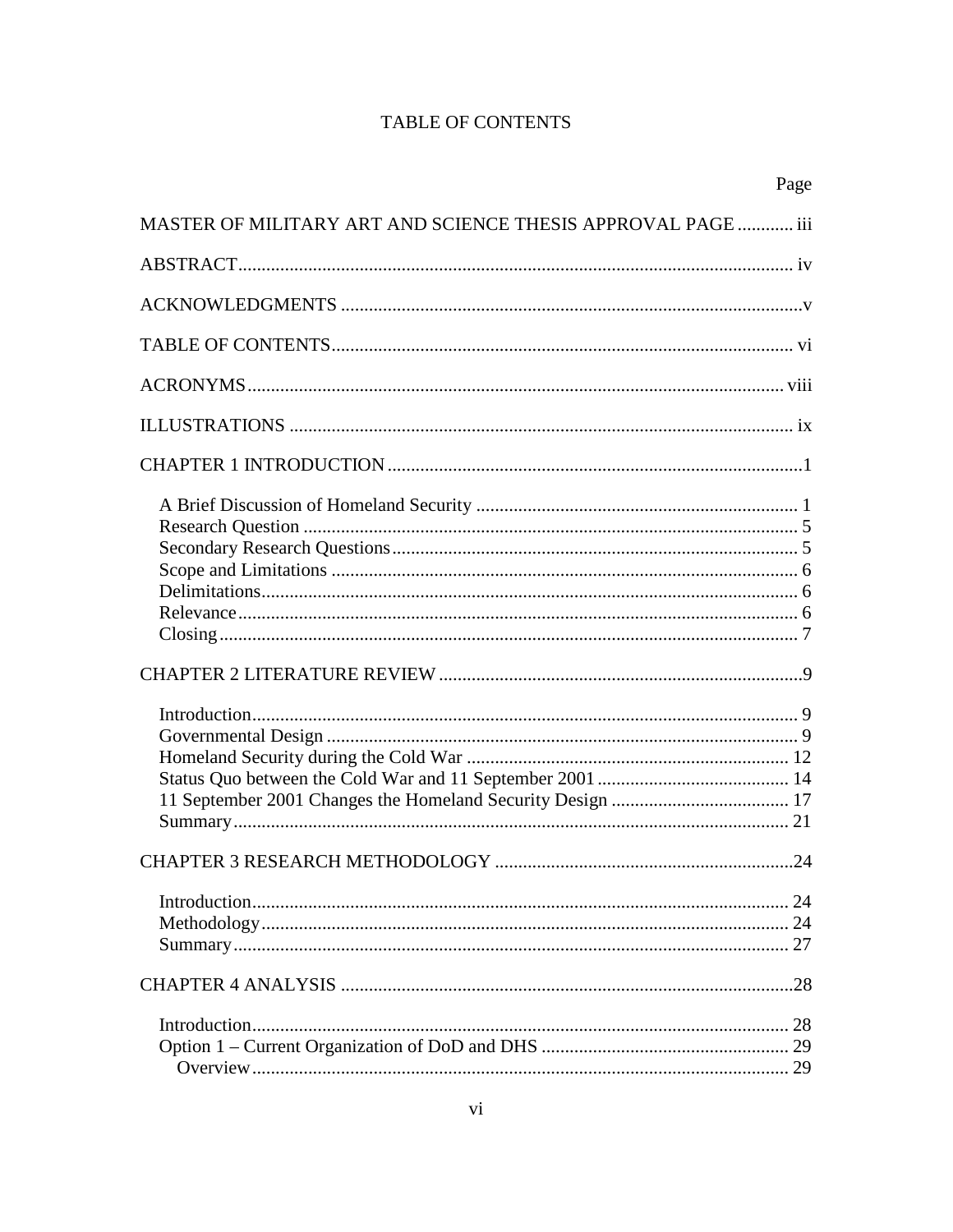| Protect American People, Critical Infrastructure, and Key Resources 33 |  |
|------------------------------------------------------------------------|--|
|                                                                        |  |
|                                                                        |  |
|                                                                        |  |
|                                                                        |  |
|                                                                        |  |
| Protect American People, Critical Infrastructure, and Key Resources 45 |  |
|                                                                        |  |
|                                                                        |  |
|                                                                        |  |
|                                                                        |  |
|                                                                        |  |
|                                                                        |  |
|                                                                        |  |
|                                                                        |  |
|                                                                        |  |
|                                                                        |  |
|                                                                        |  |
|                                                                        |  |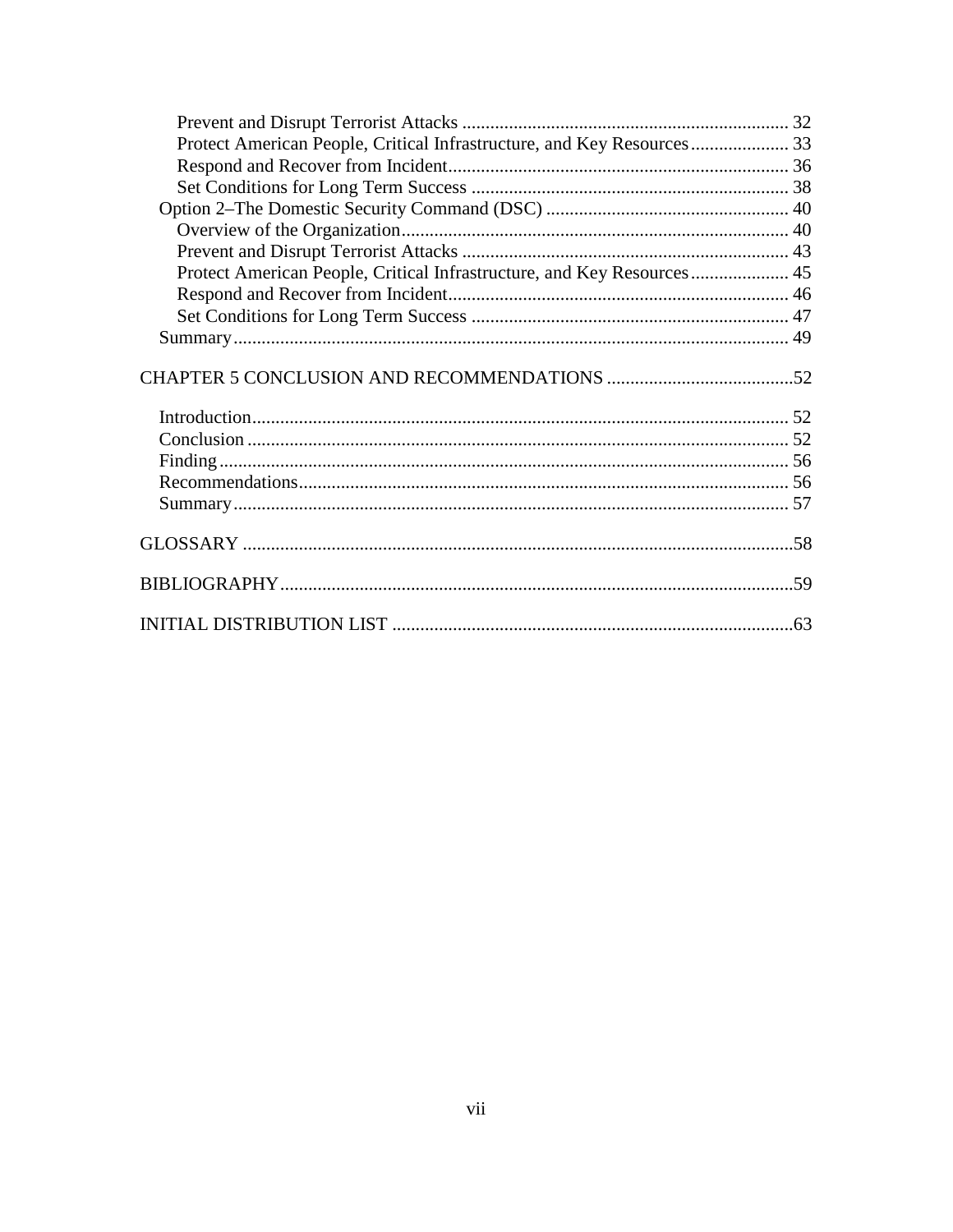# ACRONYMS

| <b>CBRNE</b>      | Chemical, Biological, Radiological, Nuclear, and High-Explosive |  |  |
|-------------------|-----------------------------------------------------------------|--|--|
| <b>COCOM</b>      | <b>Combatant Commander</b>                                      |  |  |
| <b>DHS</b>        | Department of Homeland Security                                 |  |  |
| DoD               | Department of Defense                                           |  |  |
| <b>DSCA</b>       | Defense Support to Civil Authorities                            |  |  |
| <b>FEMA</b>       | <b>Federal Emergency Management Agency</b>                      |  |  |
| GAO               | United States Government Accountability Office                  |  |  |
| GCC               | Geographic Combatant Commander                                  |  |  |
| <b>NORAD</b>      | North American Aerospace Defense Command                        |  |  |
| <b>PDD</b>        | <b>Presidential Decision Directive</b>                          |  |  |
| <b>USNORTHCOM</b> | <b>United States Northern Command</b>                           |  |  |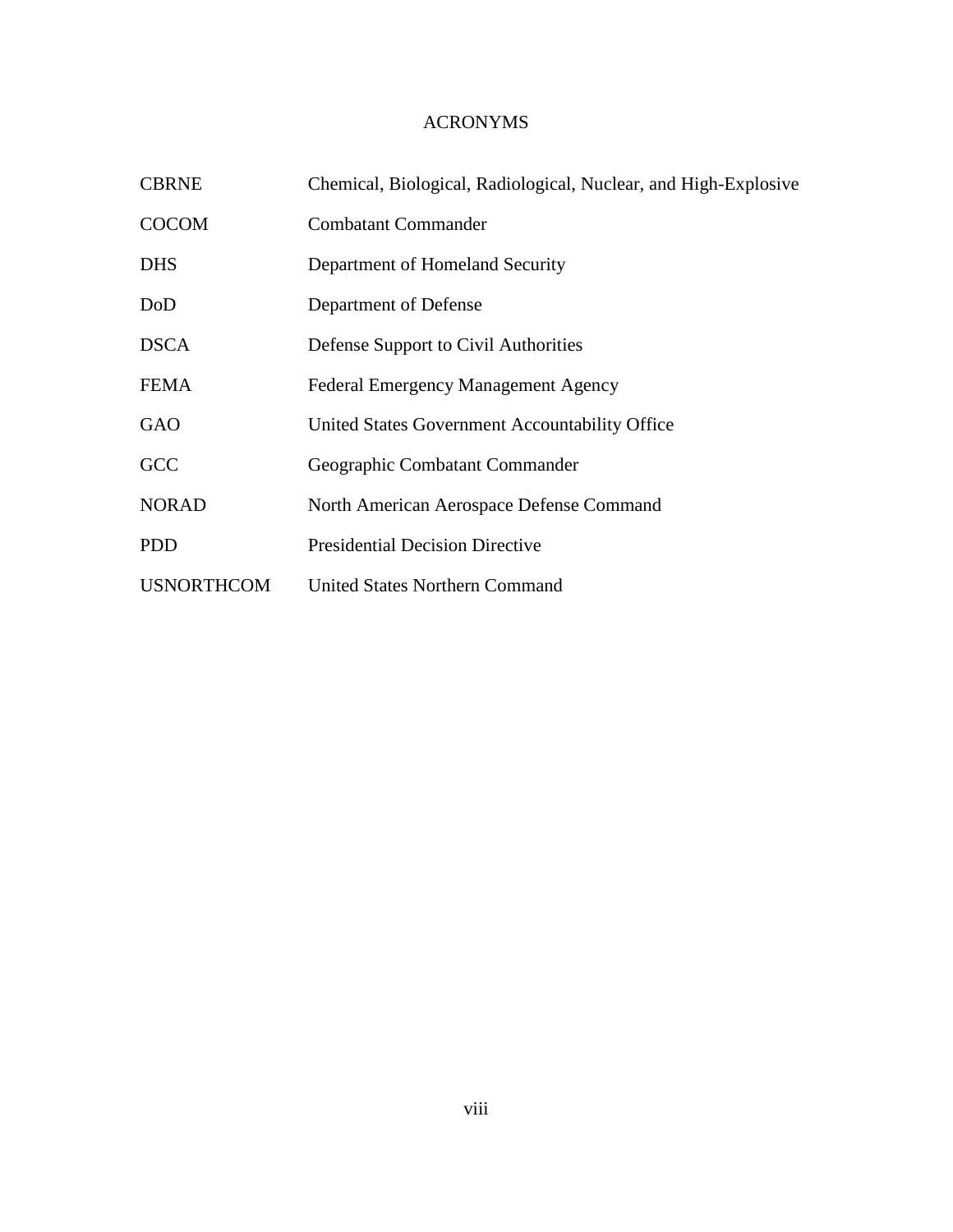# **ILLUSTRATIONS**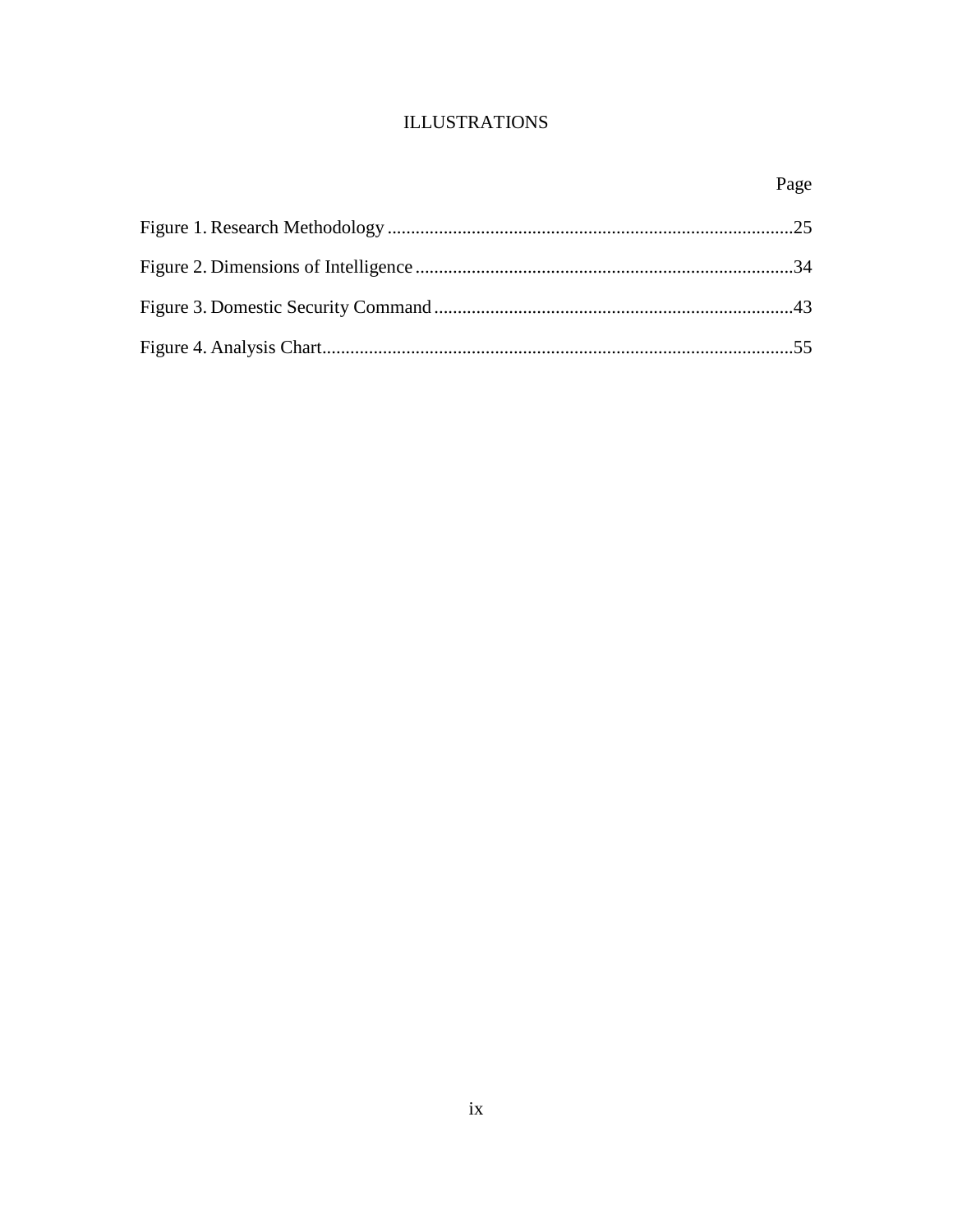## CHAPTER 1

## **INTRODUCTION**

All this means that the integrating function of U.S. policymaking processes will be challenged as never before. Traditional national security agencies (State, Defense, CIA, NSC staff) will need to work together in new ways, and economic agencies (Treasury, Commerce, U.S. Trade Representative) will need to work more closely with the traditional national security community. In addition, other players–especially Justice and Transportation–will need to be integrated more fully into national security processes. Merely improving the interagency process around present structures may not suffice. ― Hart Rudman Commission, *Seeking a National Strategy*

## A Brief Discussion of Homeland Security

The American style of government is a federal system wherein the governmental responsibilities of the United States are shared between the state and national levels. The 10th Amendment to the *United States Constitution* explicitly reserves all powers not granted by the Constitution to the federal government for exercise by the states. Therefore, state governors and the federal government share responsibility for ensuring their citizen's safety and security resulting in the distribution and decentralizing of capabilities and responsibilities. [1](#page-16-0) This division of governmental responsibilities places constraints on the collective governmental ability to provide security for America and the defense of her citizens.

The *Goldwater Nichols Act of 1986* established the Geographical Combatant Commands (GCC), which are directly subordinate to the Secretary of Defense. The GCCs are delineated geographically or functionally by the President through the Unified Command Plan. Every GCC is commanded by a Combatant Commander (COCOM) who is responsible for the conduct of military operations that affect their stipulated areas of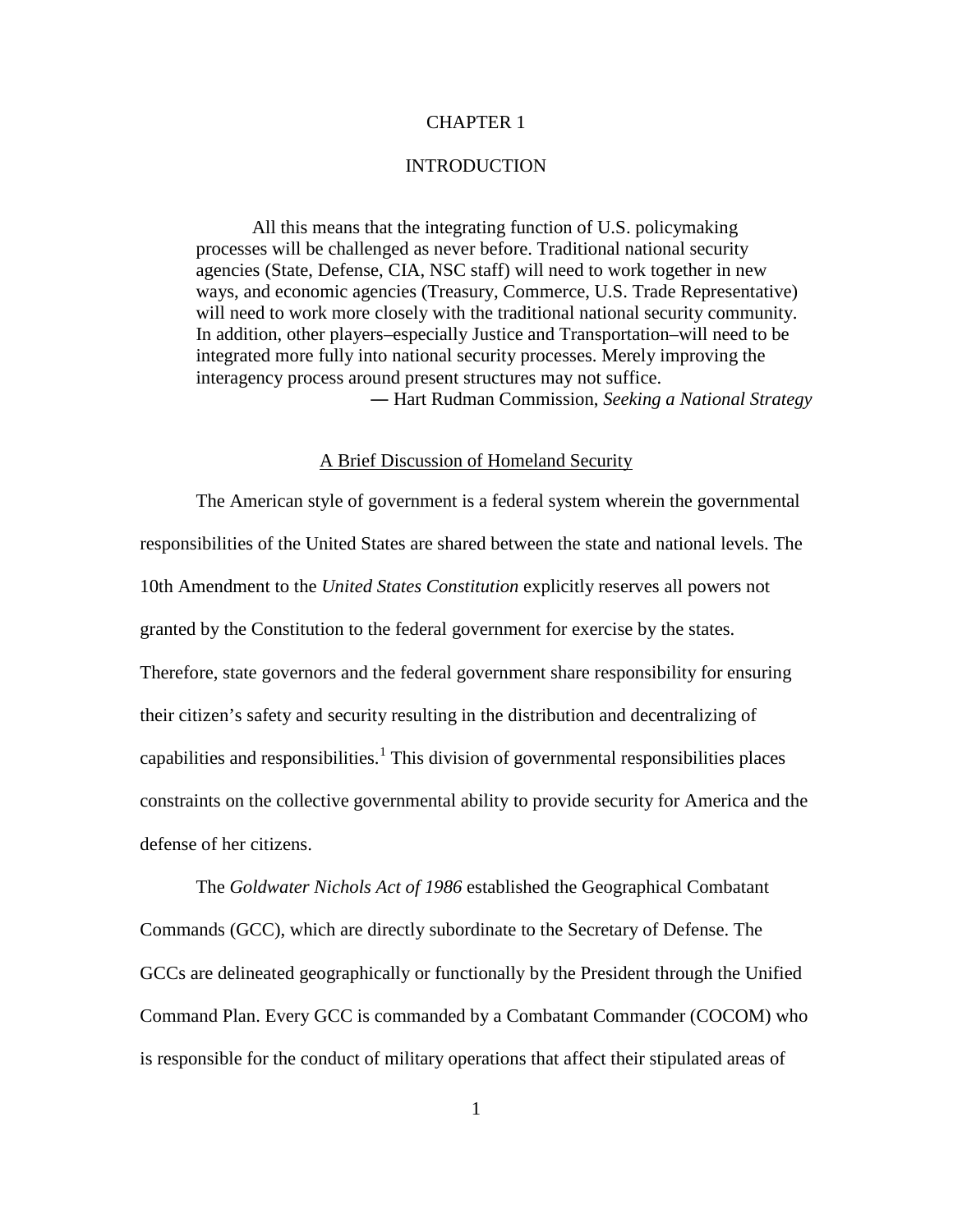responsibility. A common thread between the various GCCs it that every COCOM is charged with advancement of the national interests of the United States as expressed in the *National Security Strategy*, *National Defense Strategy*, and *National Military Strategy of the United States*. These strategic documents clearly define that the number one priority for each GCC is the security of the United States and its citizens.

The terrorist attacks of 11 September 2001 graphically and definitively demonstrated that the United States faced new security threats that existing structures were not designed to confront. The governmental systems, policies, and structures of the United States in place on 11 September 2001 were conceived during the Cold War and relied upon the premise of mutually assured destruction. Therefore, these structures were designed to confront an enemy that was no longer the predominant threat to the United States in the years following the end of the Cold War. The security of the United States had changed from one of mutually assured destruction to one of global unity based upon mutually assured dependence.<sup>[2](#page-17-0)</sup> The attacks of 11 September 2001 clearly revealed the fundamentally changed nature of the threats faced by the United States and the resultant shortcomings of the institutions responsible for the safety and security of the nation's citizens.

The terrorist attacks of 11 September 2001 provided the impetus for a series of governmental reorganizations and changes in order to adapt to the post Cold War security environment. One of the many changes to the governmental systems, policies, and structures was realized through the passing of the *Homeland Security Act of 2002*. The *Homeland Security Act of 2002* established the Department of Homeland Security (DHS) as an executive department of the United States under Title 5, United States Code. The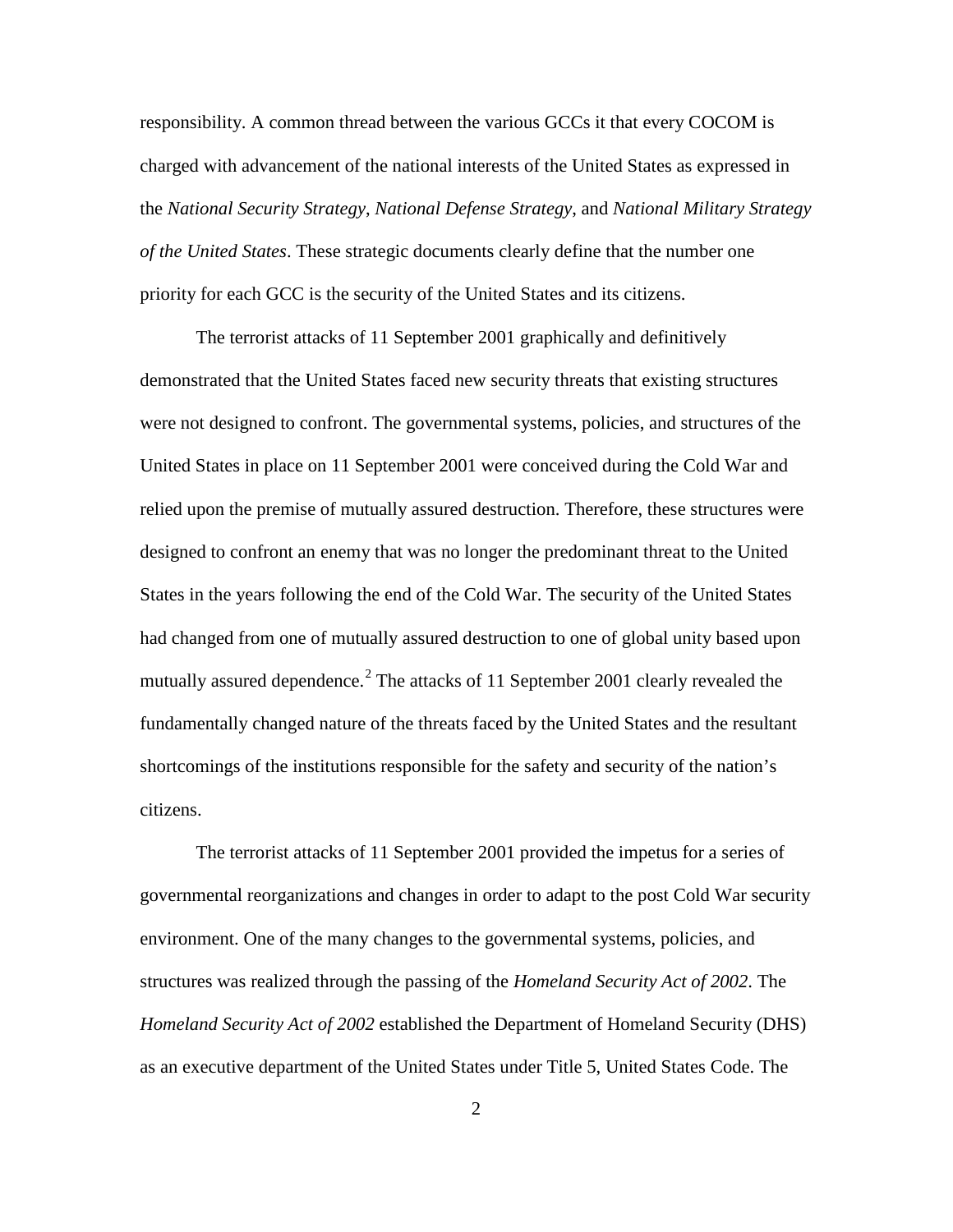passage of the *Homeland Security Act of 2002* and the subsequent establishment of the DHS is "the most extensive reorganization of the federal government in the past fifty vears." $3$ 

The DHS is a headquarters framework with the charter to prevent and disrupt terrorist attacks within the United States; protect the American people, critical infrastructure, and key resources; respond and recover from incidents that do occur, and set the foundation to ensure our long term success. [4](#page-18-1) DHS seeks to achieve greater unity of purpose for overlapping federal, state, and local jurisdictions encompassing 22 separate federal agencies, all 50 state governments, and over 87,000 different local jurisdictions.<sup>[5](#page-18-2)</sup> The federal agencies involved include the Transportation Security Administration, U.S. Customs and Border Protection, U.S. Citizenship and Immigration Services, U.S. Immigration and Customs Enforcement, Secret Service, Federal Emergency Management Agency (FEMA), and the United States Coast Guard.<sup>[6](#page-18-3)</sup> The mandate for DHS is all encompassing and wide ranging from the federal to the local level.

On 1 October 2002 United States Northern Command (USNORTHCOM) was established as a GCC by order of the President. The establishment of USNORTHCOM addressed the lack of unity of effort between the federal (active duty and reserve) and state (National Guard) DoD elements assigned to conduct homeland defense, homeland security, and Defense Support to Civil Authorities (DSCA) missions. USNORTHCOM became the lead agent for DoD efforts when conducting DSCA operations.<sup>[7](#page-18-4)</sup>

In recognition of the unique coordination and interoperability challenges posed to USNORTHCOM, the original development study team drafted staffing guidelines that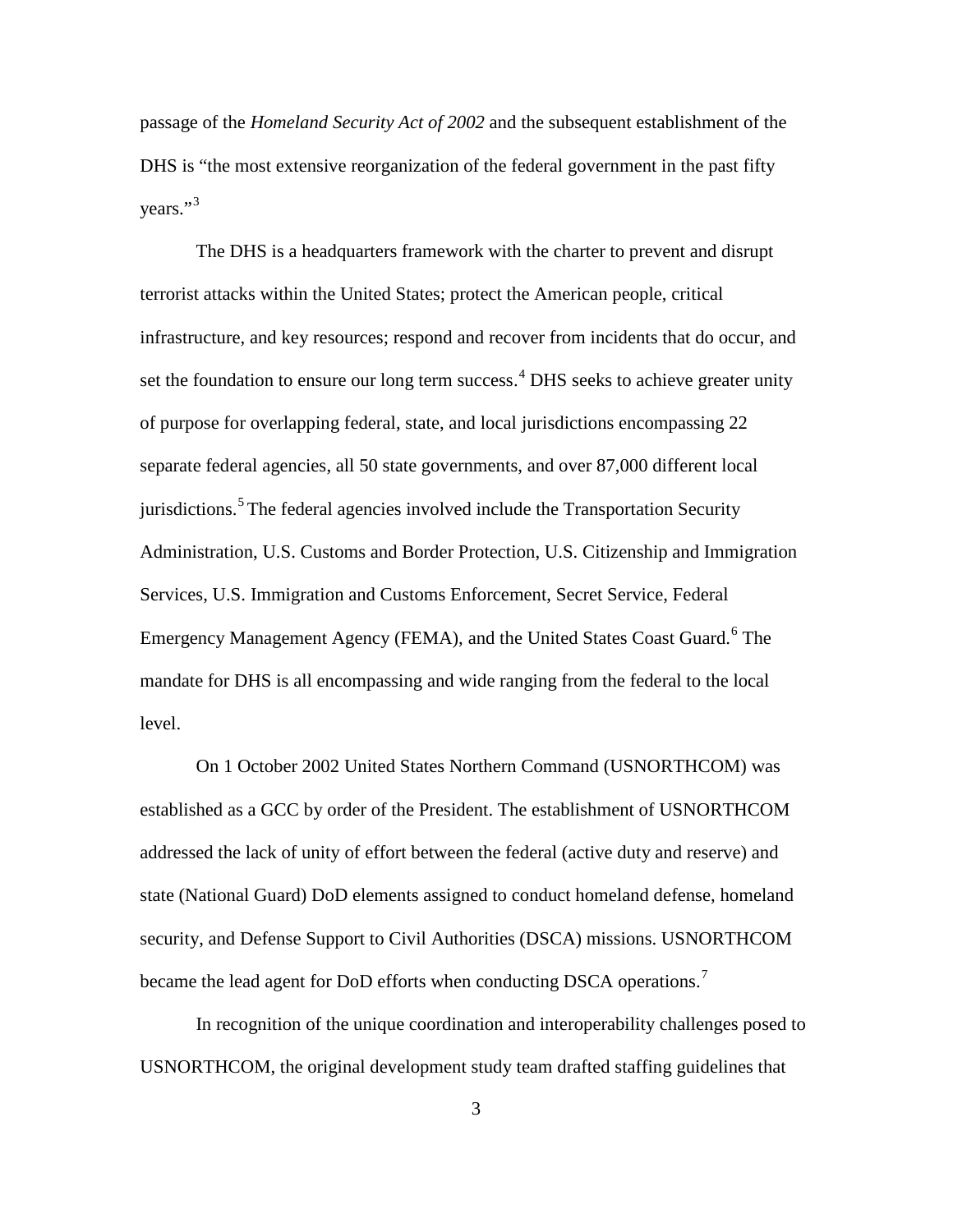called for approximately 500 personnel. Half of these personnel were to be active duty and the other half from the National Guard. The National Guard personnel were to provide the requisite expertise for integration with state governors and their associated security personnel and apparatus. The staffing also called for intergovernmental staffing solutions that included non-DoD leadership positions to facilitate the intergovernmental coordination and federal to state collaboration necessary to support DSCA.[8](#page-19-0)

The provision for non-DoD leadership within USNORTHCOM reinforces the whole of government approach to homeland security and defense envisioned by the *Homeland Security Act of 2002*. The incorporation of federal, state, and intergovernmental agencies within the permanent organization of USNORTHCOM is unique among GCCs and indicative of the unique geography in which USNORTHCOM operates.

State governors also embraced their responsibilities as state executives in the days after 11 September 2001. As discussed previously, federalist design of the government dictates that governors have the dominant voice when addressing issues and concerns within the borders of their states. Consequently, many state governors hired their own homeland security advisors and began to develop methods to secure their citizens; turning to their National Guard units to provide the military expertise required.<sup>[9](#page-19-1)</sup> In exercising their Constitutional responsibilities, state governors have added another level of complexity to the task of providing homeland security as well as additional requirements and challenges to the National Guard formations within their states.

Admiral Mike Mullen, the former Chairman of the Joint Chiefs of Staff, identified the burgeoning national debt as the greatest national security threat facing the United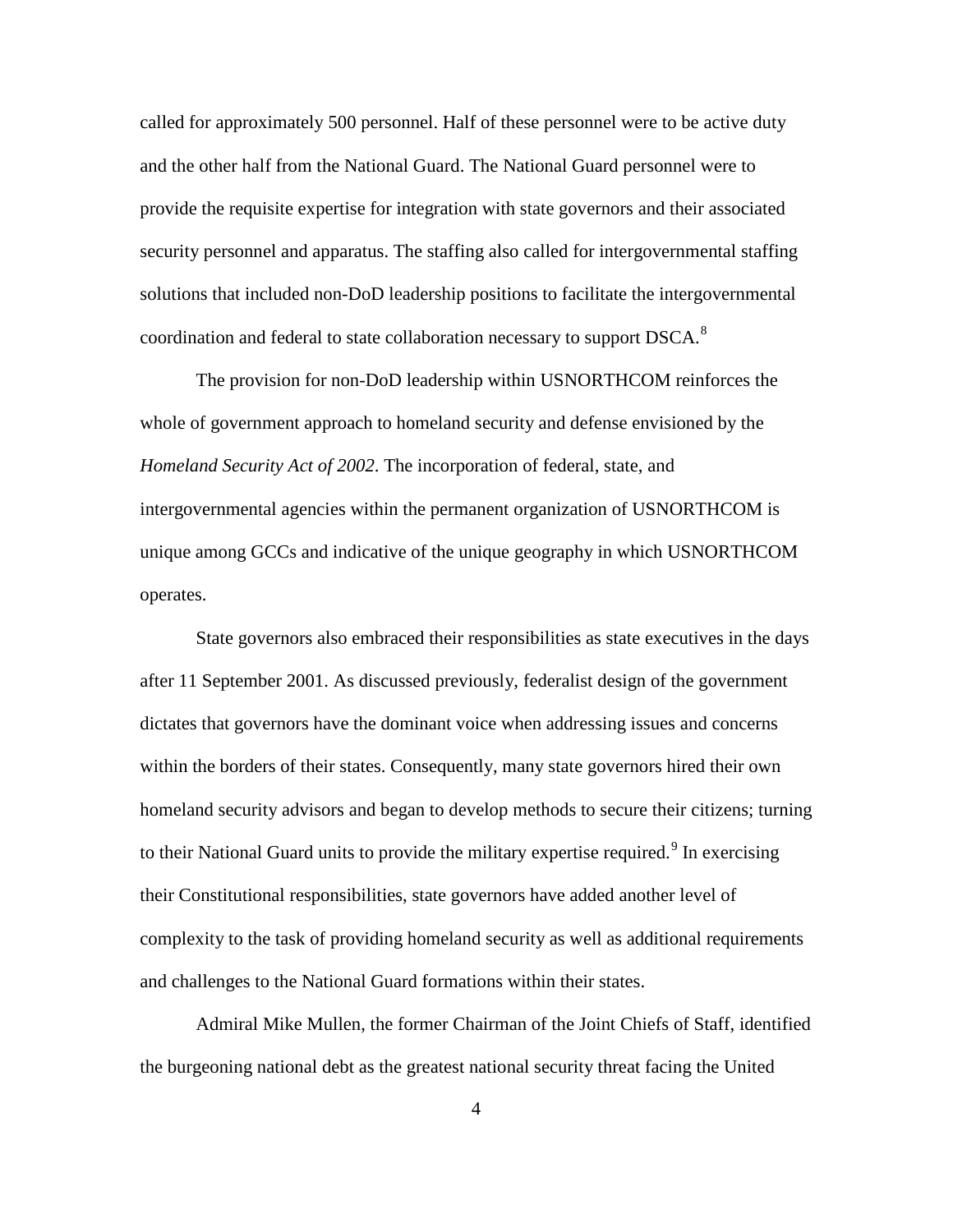States.<sup>[10](#page-20-0)</sup> We have already seen limited efforts to reduce the growth of the national deficit through the adjustment of federal agency budgets. It is reasonable to expect that the reduction of resources available to provide for homeland security will necessitate an accompanying adjustment of the apparatus providing that security.

The current homeland security design relies upon multiple levels of federal and state agencies spread between the DoD and DHS, as well as state emergency management organizations. These multiple levels of agencies and organizations result in redundant means with regard to homeland security. While redundancy provides robustness to the system, it must be by design and with sound reasoning to justify the expenditure of the means necessary to create and sustain said redundancy. As resource levels decrease because of budgetary pressure, the relationship between the DoD and DHS to provide homeland security may need to be adjusted.

#### Research Question

Does the current organization of DoD and DHS best achieve homeland security in a time of diminishing resources?

## Secondary Research Questions

The secondary questions I am asking are what are the DoD responsibilities and obligations for homeland security? What functions does DHS perform to ensure homeland security? What responsibilities are held at the state level with regard to homeland security?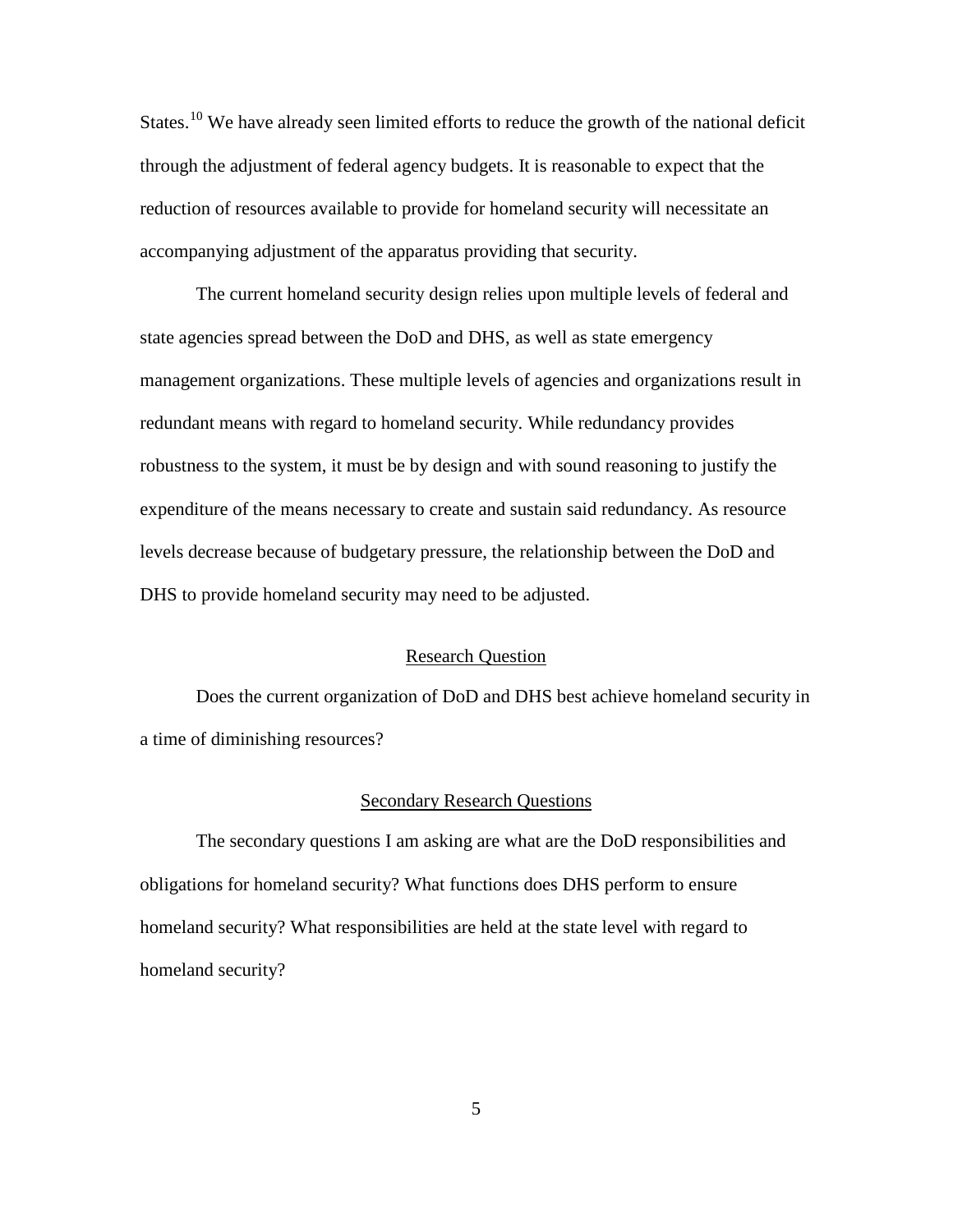# Scope and Limitations

There were several limitations to this study. First, the amount of time and resources available to conduct the research was limited. Therefore, conclusions may have been subject to unintentional bias or errors of omission through the selection of the sources utilized to conduct this study. Secondly, the literature review was limited to materials that can be obtained or referenced locally through the Combined Arms Research Library utilizing interlibrary loan or electronic methods. Third, the scope of this study only addressed resources and events prior to 1 April 2012. Fourth, this study focused on the issues of homeland security from the American perspective without addressing or speculating on any potential international relations impacts. Lastly, the continual evolution of the mechanisms of homeland security will continue which may render the conclusion(s) and recommendation(s) of this study no longer applicable.

## Delimitations

This study did not propose exact legislative or legal language but rather focused on the strategic level concepts, policies, and themes that resulted from the analysis of the subject. Additionally, this study did not address fiscal projections in order to make quantitative assessments but utilized the assumption that multiple entities with similar responsibly inherently require more resources than one entity exercising the same number of responsibilities.

## Relevance

The relevance of this research was based on several assumptions about the enduring external threat environment to the United States and the continual need to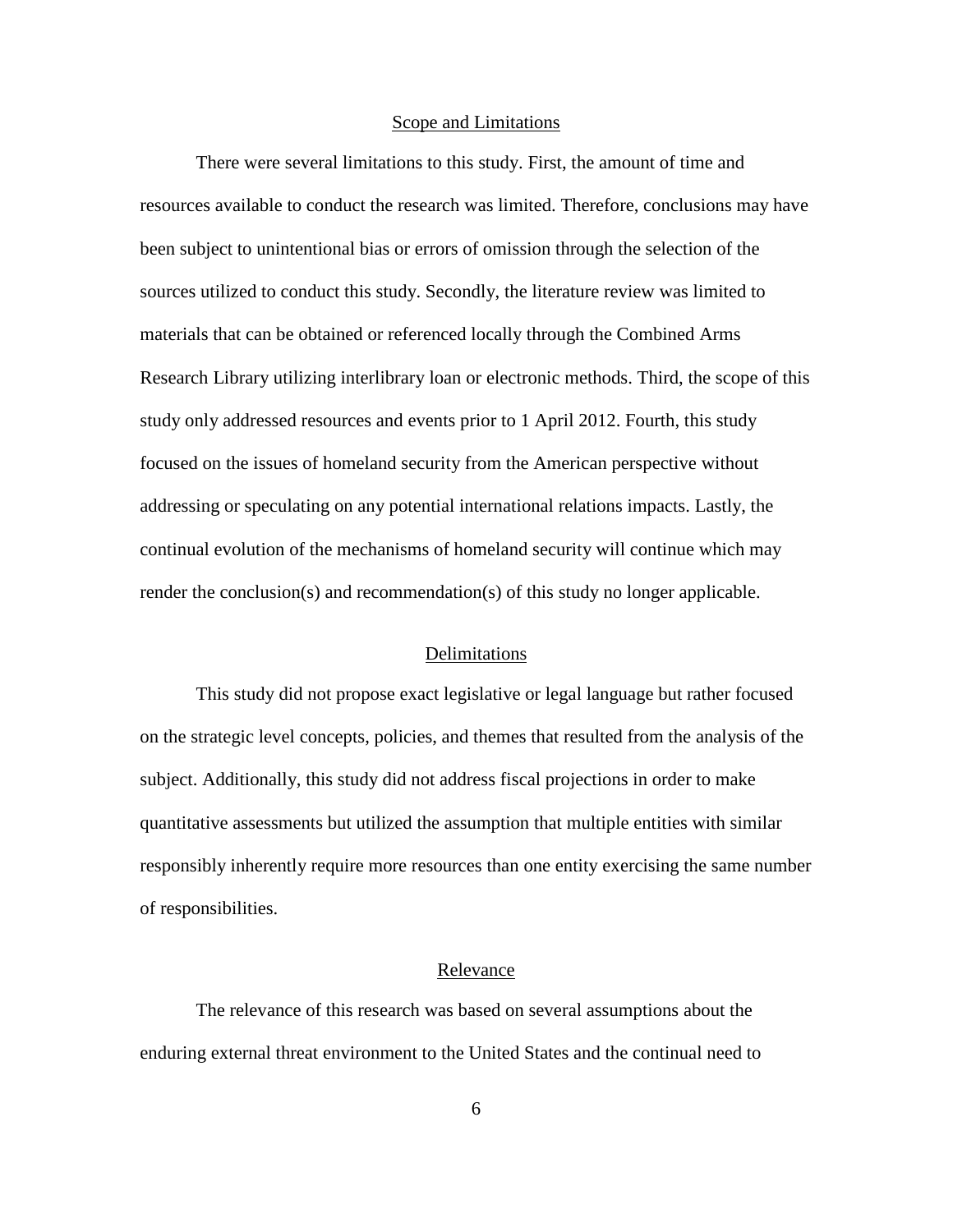defend against them. The first assumption was that a credible threat to the United States is still posed by threats operating in the air, sea, space, land, and cyberspace that could potentially inflict enormous physical and psychological damage upon the homeland. The second assumption was that the tide of globalization will not ebb which will allow state and non-state actors to access and attack the United States. The third assumption was that the United States will have to assure her security with ever decreasing resources and increasing threats. The United States is currently carrying a national debt in excess of \$14 trillion dollars; to expect continued government spending on homeland security to be unaffected by fiscal constraint is not a valid assumption.

This research is significant because it provides an analysis of how to ensure homeland security within the economic realities of shrinking homeland security budgets. This research shows that the ways and means of achieving homeland security cannot remain static in the face of the new economic challenges and uncertainty while the ends remain the same. The aim was to answer the most fundamental homeland security question of the day; how can we achieve homeland security in a time of decreasing national resources?

#### Closing

The purpose of this thesis was to determine if the current organization of DoD and DHS best achieves homeland security in a time of diminishing resources.

 $\overline{\phantom{a}}$ <sup>1</sup>Kristine L. Shelstad, "The Domestic Security Command–The Evolution of the U.S. Northern Command" (Master's Thesis, Naval Postgraduate School, Monterrey, CA, 2011), 5.

<sup>&</sup>lt;sup>2</sup>Stephen Vrooman, "Homeland Security Strategy from the Cold War into the Global War on Terrorism: An Analysis of Deterrence, Forward Presence, and Homeland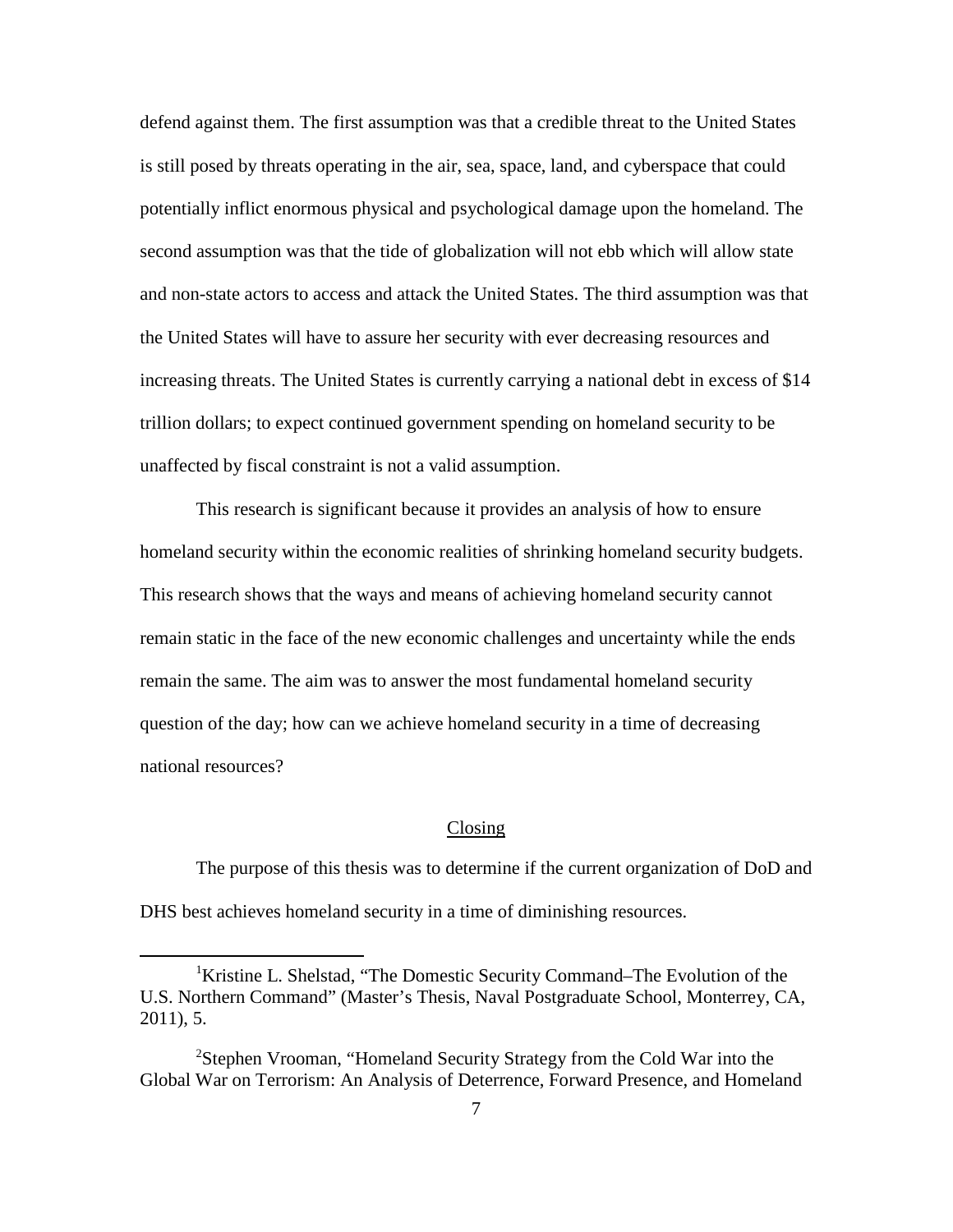Defense" (Master's Thesis, U.S. Army. Command and General Staff College, Ft. Leavenworth, KS, 2004), 5.

3 U.S. Department of Homeland Security, *National Strategy for Homeland Security* (Washington, DC: Government Printing Office, July 2002), https://www.hsdl.org/homesec/docs/dhs/nps17-090605-05.pdf (accessed 2 December 2011), vii.

4 U.S. Department of Homeland Security, *National Strategy for Homeland Security* (Washington, DC: Government Printing Office, October 2007), http://www.dhs.gov/xabout/history/gc\_1193938363680.shtm (accessed 2 December 2011), 1.

5 U.S. Department of Homeland Security, *National Strategy for Homeland Security*, July 2002, 11.

6 U.S. Department of Homeland Security, *Homeland Security Organizational Chart* (Washington, DC: Government Printing Office), http://www.dhs.gov/ xabout/structure/editorial\_0644.shtm (accessed 2 December 2011).

 $7$ Shelstad, 6.

 ${}^8$ Ibid., 7.

 $<sup>9</sup>$ Ibid., 6.</sup>

<span id="page-16-0"></span><sup>10</sup>Michael J. Carden, "National Debt Poses Security Threat, Mullen Says," *American Forces Press Services*, 26 August 2010, www.jcs.mil/newsarticle.aspx?ID=360 (accessed 24 January 2012).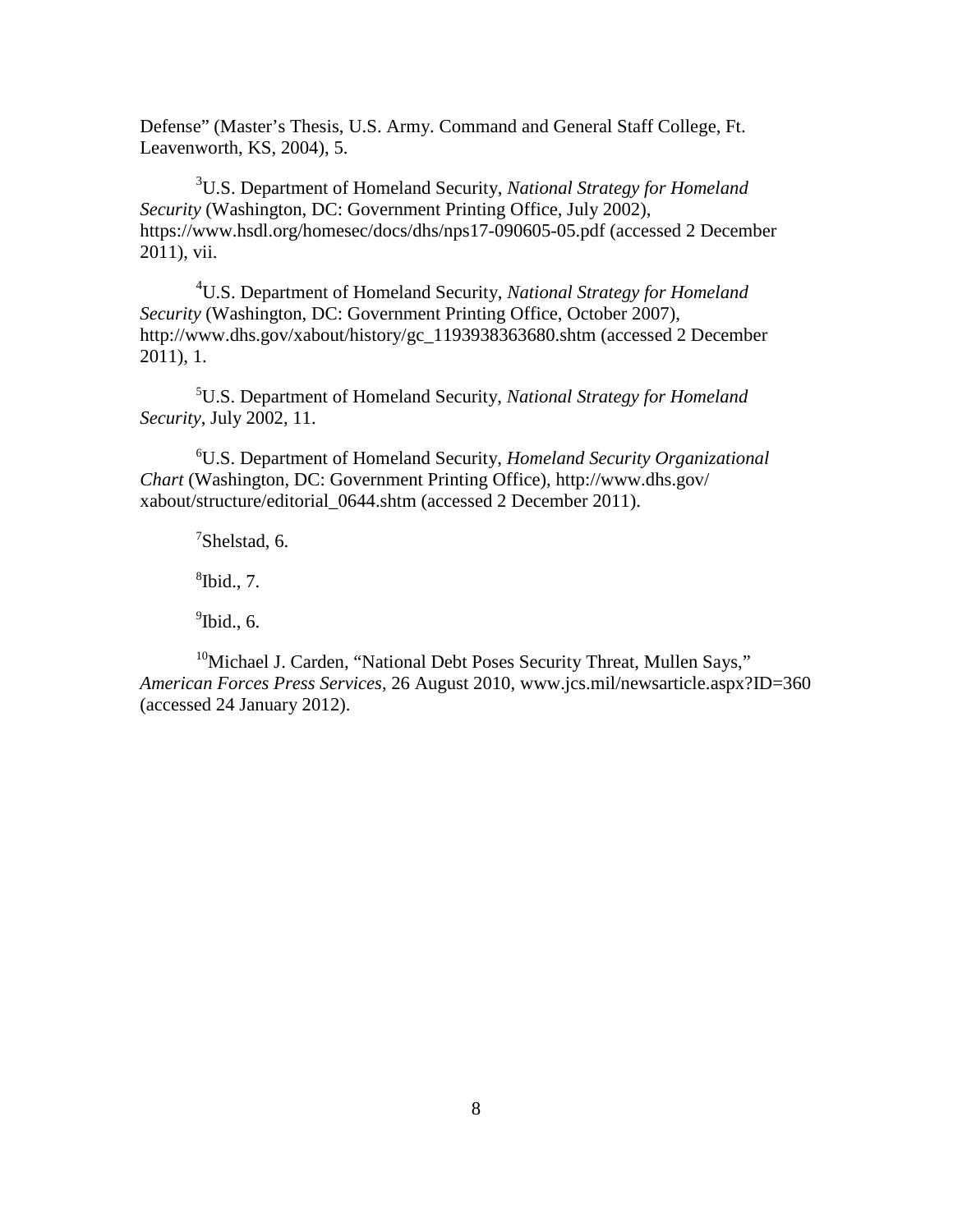## CHAPTER 2

## LITERATURE REVIEW

Taken together, the evidence suggests that threats to American security will be more diffuse, harder to anticipate, and more difficult to neutralize that ever before. Deterrence will not work as it once did; in many cases it may not work at all. There will be a blurring of the boundaries: between homeland defense and foreign policy; between sovereign states and a plethora of protectorates and autonomous zones; between the pull of national loyalties on individual citizens and the pull of loyalties both more local and more global in nature. ― Hart Rudman Commission, *New World Coming*

## Introduction

This review provides a brief history of the governmental design and evolutionary nature of the structures that comprise the homeland security design of the United States. It endeavors to convey the overall theme of a nation that is reticent to employ military forces within its own borders and relies on the local and state governments to exercise the responsibilities placed on them by the *10th Amendment* of the *United States Constitution*.

## Governmental Design

<span id="page-17-0"></span>The framers of the Constitution developed a federalist system of government that utilizes a division of powers between the federal and state governments. This division of powers is also known as checks and balances to prevent one level or branch of government from exercising unchecked powers. The division of responsibilities between the federal and state governments is codified in the *10th Amendment* to the *United States Constitution*. The *10th Amendment* reserves all powers not granted by the *Constitution* to the Federal government for exercise by the states.<sup>[1](#page-35-0)</sup> The *10th Amendment* creates tension between the federal and state executives when attempting to provide for the security of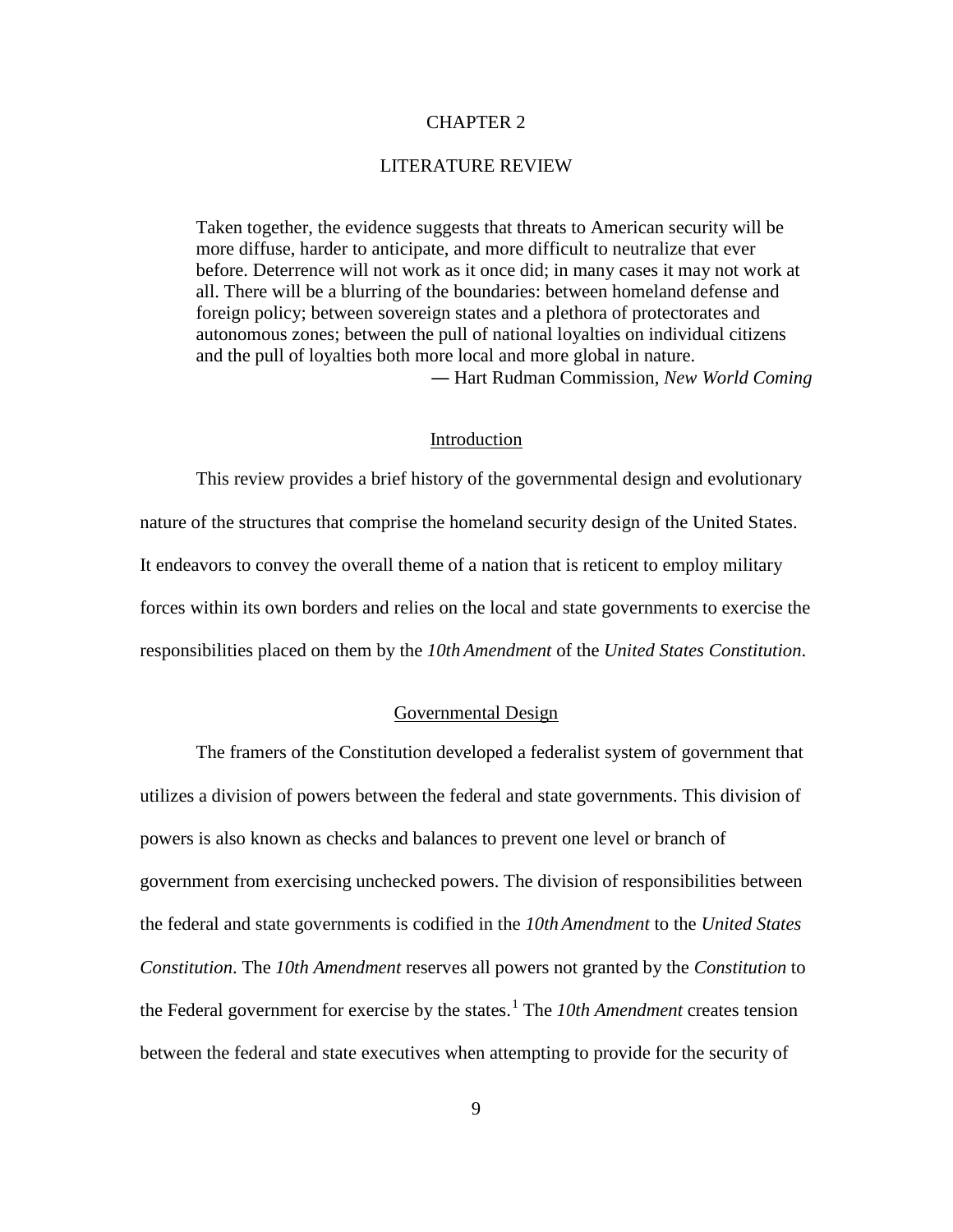<span id="page-18-1"></span>their citizens. The *10th Amendment* does not prohibit military involvement in activities within the United States but it does limit what kind of operations can be conducted by federal troops within the United States. The limiting of domestic military operations, to those necessary to provide for the common defense, was a result of the American experience with British military abuses which sowed some of the seeds that resulted in the Revolutionary War. The *10th Amendment* does not restrict federal troops from conducting domestic law enforcement type operations; this restriction was imposed by Congress following the Civil War during the period known as Reconstruction.

<span id="page-18-4"></span><span id="page-18-3"></span><span id="page-18-2"></span>In the Reconstruction Era, the federal army was used to perform law enforcement operations across the recently defeated Confederate States of America. The use of federal troops to impose law and order was a matter of necessity as the law enforcement institutions across the defeated Confederacy were disbanded and rule of law was in question. The use of federal troops to impose law and order across the defeated confederacy effectively placed the powers of the judiciary under the executive branch, a dangerous violation of the checks and balances design of the Constitution. Congress subsequently passed the *Posse Comitatus Act* to prevent future usurpation of the powers of the judiciary with military forces. The *Posse Comitatus Act* prevents federal troops from being used for domestic law enforcement unless expressly authorized by the *Constitution* or an Act of Congress. [2](#page-36-0)

<span id="page-18-0"></span>The interpretation of the *Posse Comitatus Act* has evolved as the military has changed since Reconstruction. The federal army is now equivalent to the Title 10 active duty force and the state militia has been replaced by the Title 32 National Guard formations. Title 10 and Title 32 are the budget authorization categories provided by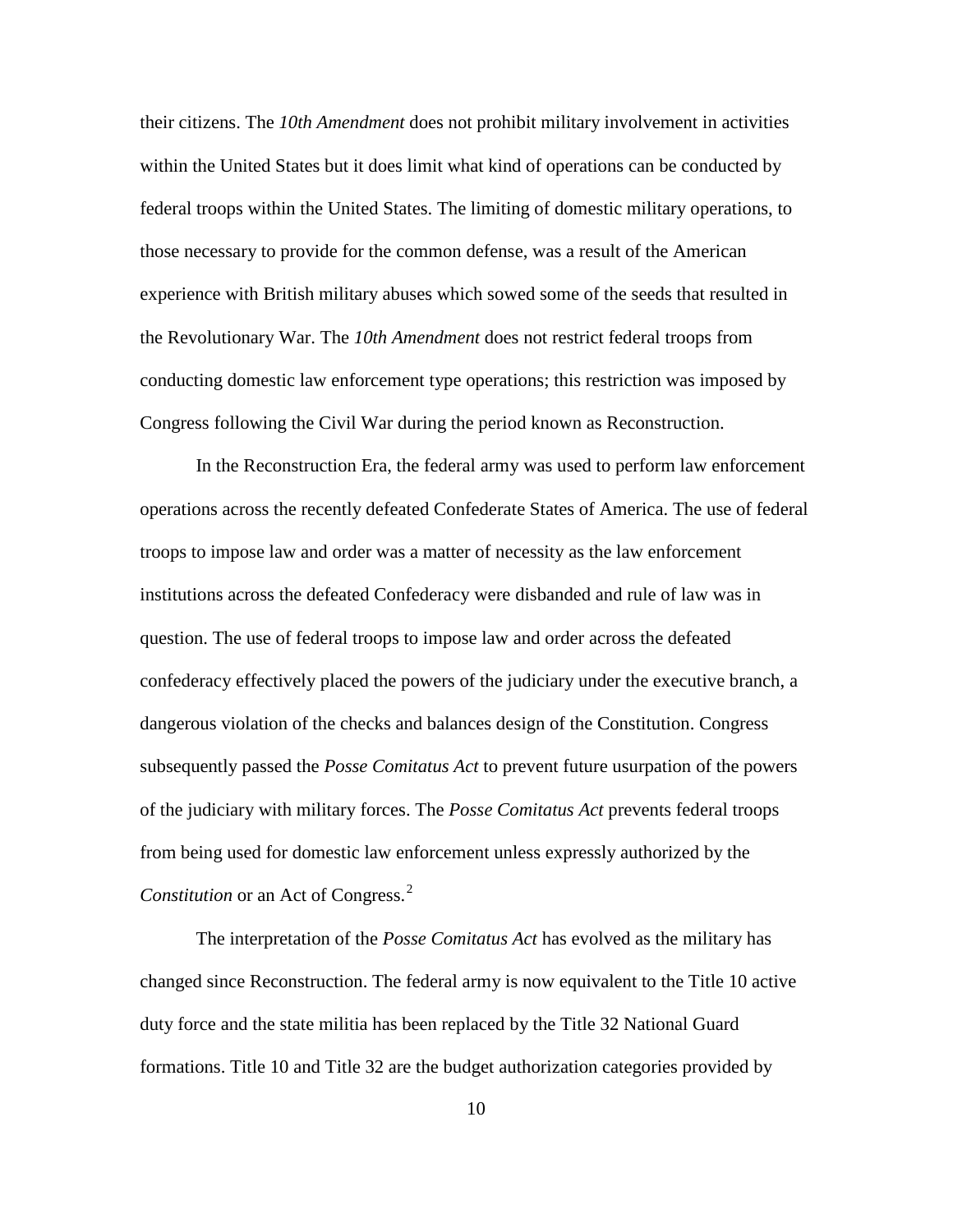Congress to differentiate between federal and state forces. Title 32 forces can be federalized by Presidential authorization which transfers them to Title 10 status. *Posse Comitatus* is therefore understood to apply to forces under Title 10 budgetary authority which includes all active duty forces and federalized National Guard forces. Therefore, state executives are not barred by the *Posse Comitatus Act* from using their National Guard formations to conduct law enforcement activities within their jurisdictions as long as they remain under Title 32 budgetary authority. While *Posse Comitatus* restricts the utilization of federal troops domestically, the *Insurrection Act* authorizes the use of federal troops under specific circumstances.

The *Insurrection Acts* states:

Whenever the President considers that unlawful obstructions, combinations, or assemblages, or rebellion against the authority of the United States, make it impracticable to enforce the laws of the United States in any State by the ordinary course of judicial proceedings, he may call into Federal service such of the militia of any State, and use such of the armed forces, as he considers necessary to enforce those laws or to suppress the rebellion.<sup>[3](#page-37-0)</sup>

<span id="page-19-1"></span><span id="page-19-0"></span>The *Insurrection Act* has been enacted three times by Executive order. The *Insurrection Act* was first utilized in 1957 by President Eisenhower when he dispatched federal troops to enforce the integration of public schools in Arkansas following the landmark Brown versus Board of Education decision by the United States Supreme Court. President Johnson used the *Insurrection Act* again in the 1960s when he utilized federal troops to reestablish the rule of law in Alabama following the race riots. The most recent utilization of the *Insurrection Act* occurred in 1992 when the widespread violence that erupted following the Rodney King verdict exceeded local law enforcement capabilities to reestablish the rule of law.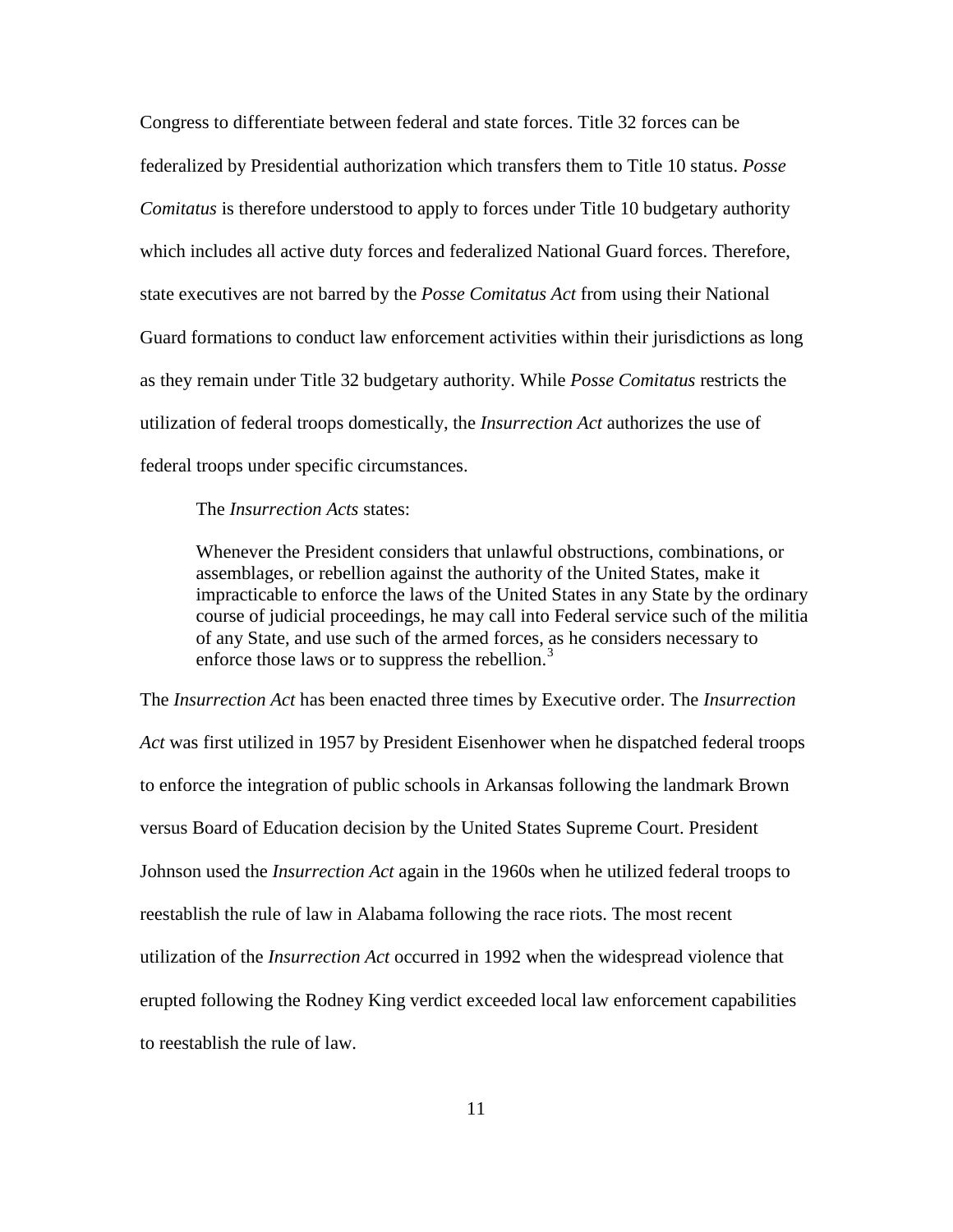While government agencies may utilize the resources of other agencies, their utilization is constrained by the *Economy Act*. The *Economy Act* requires that any government agency receiving goods or services from another government agency will reimburse the provider of the goods or services in advance or upon delivery.<sup>[4](#page-38-0)</sup> Therefore, any governmental agency that leverages military capabilities or resources must reimburse the DoD for the cost associated therein.

The *Stafford Act* further limits the use of federal forces to conduct domestic operations by placing the responsibility for emergency planning on the state and local governments. "It is the intent of the Congress, by this Act [Stafford Act], to provide an orderly and continuing means of assistance by the Federal Government to State and local governments in carrying out their responsibilities to alleviate the suffering and damage which result from disasters."<sup>[5](#page-38-1)</sup>

## Homeland Security during the Cold War

<span id="page-20-0"></span>The United States emerged from World War II with enormous military capability and capacity. The military that fought and won World War II was not the military force necessary to ensure the peace. The crushing burden of debt incurred during World War II and the enormous costs associated with maintaining the force necessitated the reduction of the American military. In 1947, President Truman signed the *National Security Act of 1947*, which was the first attempt at "a comprehensive program for the future security of the United States; to provide for the establishment of integrated policies and procedures for the departments, agencies, and functions of the Government relating to the national security."[6](#page-38-2) The *National Security Act of 1947* endeavored to provide for the future security of the nation through several institutional design changes.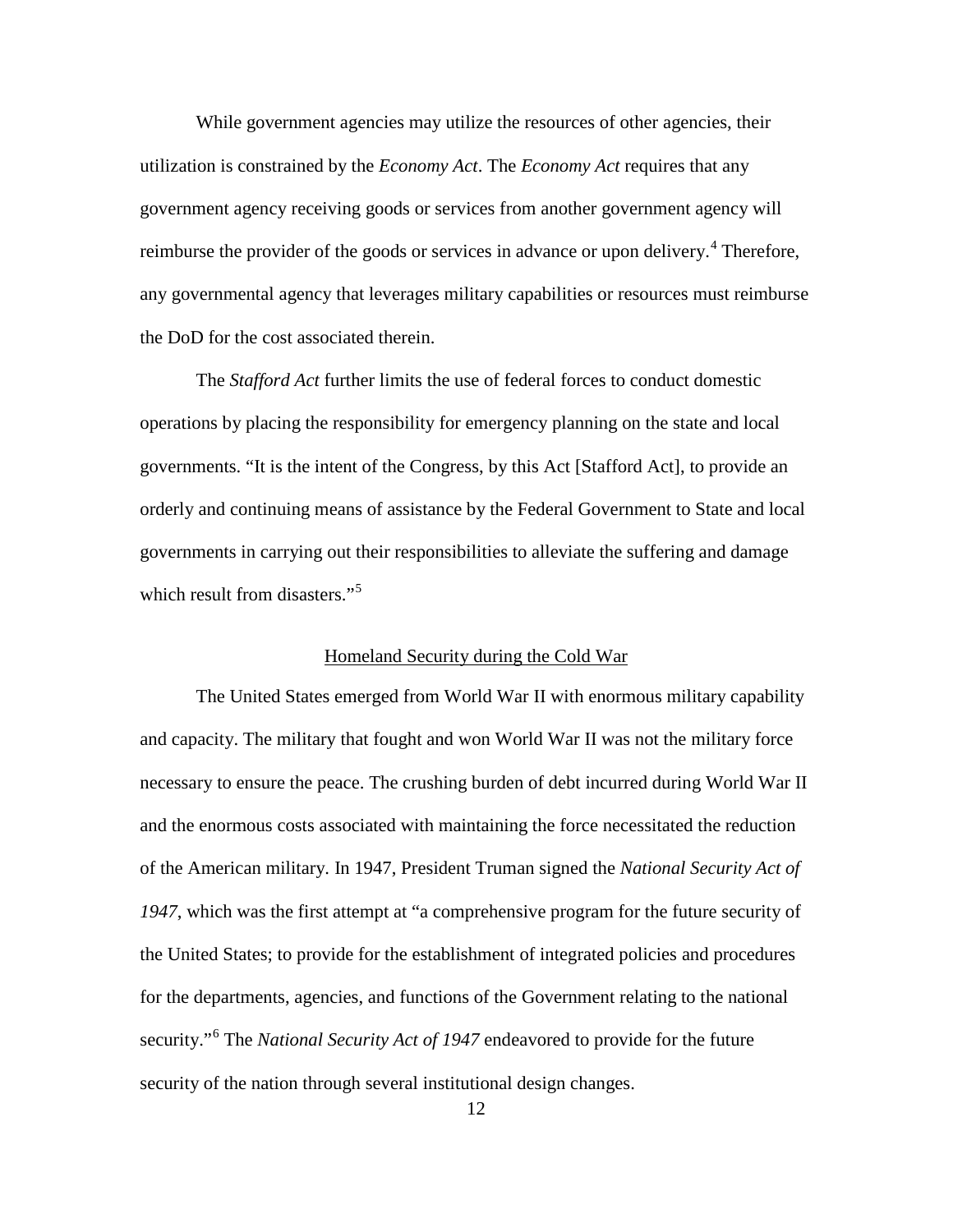The National Security Act of 1947, subsequently amended in 1949 and 1952, established the National Security Council to integrate all the elements of national power into a single entity responsible for providing recommendations to the President on matters of national security. It also established the DoD and the Joint Chiefs of Staff. The DoD combined the functions of the Secretary of War and Department of War into one civilian organization with one seat on the President's cabinet. The Joint Chiefs of Staff was established to provide military advice and counsel to the newly established DoD. The United States Air Force was also established as an independent military service, on par with the United States Army and Navy. The establishment of an independent Air Force was a direct reflection of the changing nature of the threat to national security through aerial warfare.

The United States relied primarily upon geographic isolation and force projection for homeland defense until the 1950s. The development and fielding of intercontinental bombers and ballistic missiles shrank the world and geographic isolation was no longer a viable defense against external attack. To address the newly emerged threat from intercontinental weapons a new military command was established in cooperation with the Canadians, the North American Aerospace Defense Command (NORAD). NORAD became the only military command with direct responsibility for defense of the United States within its borders.

In 1986 the *Goldwater Nichols Act* was passed resulting in a massive reorganization of the DoD. *Goldwater Nichols* relegated the service chiefs to advisory roles and squarely established the military chain of command as running from the President, to the Secretary of Defense, and directly to the newly established GCCs and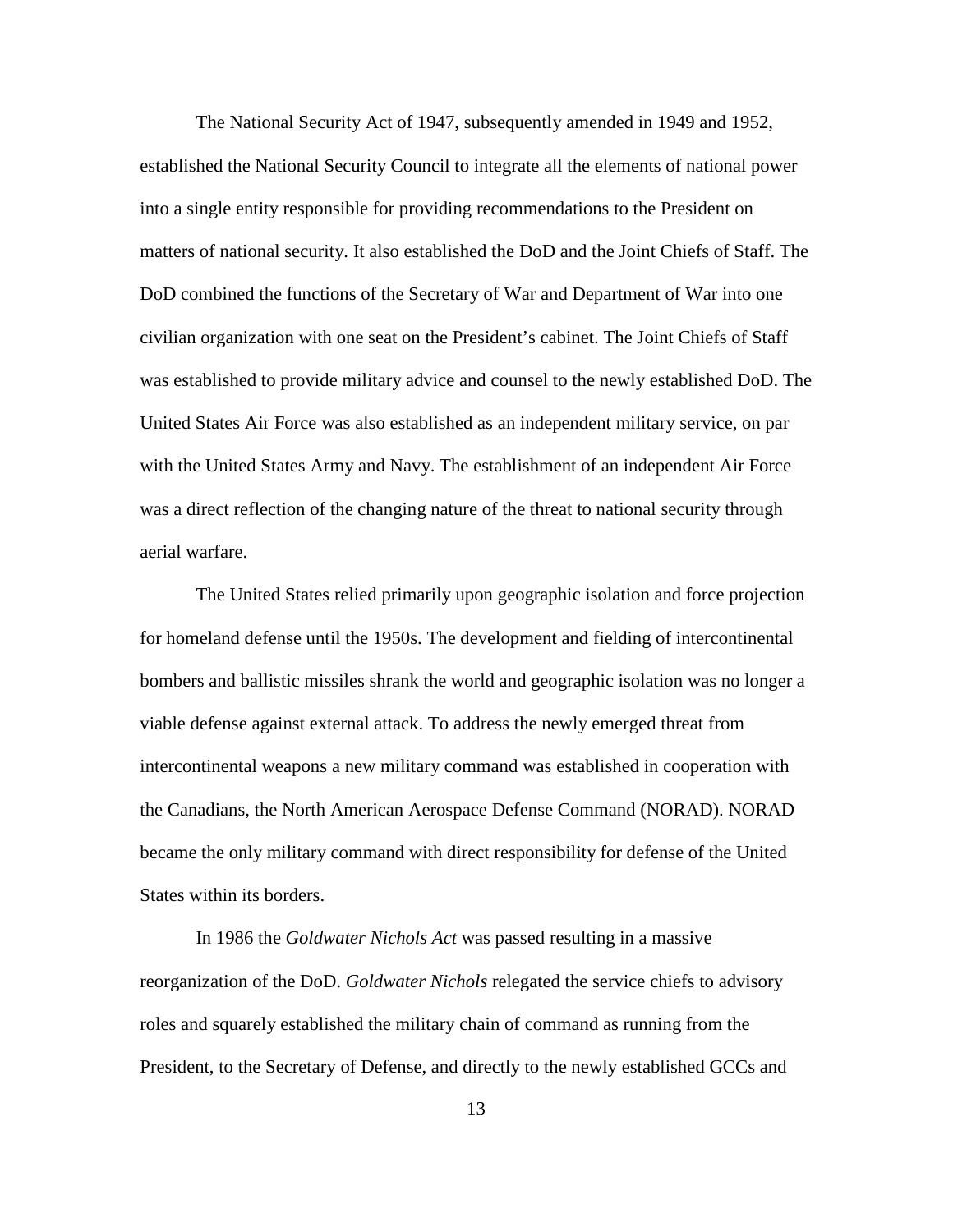their respective COCOMs. The Unified Command Plan enacted by the President divided the world into four geographical GCCs but the territorial confines of the United States were not assigned to a GCC. *Goldwater Nichols* further reinforced that the United States was focused outward to provide homeland defense.

#### Status Quo between the Cold War and 11 September 2001

With the fall of the Berlin Wall and the subsequent collapse of the Soviet Union, the United States was left as the last remaining superpower. Some went so far as to refer to the United States as the first hyper power because of her unmatched ability to rapidly project military power across the span of the globe. While America struggled to define the strategic mechanisms to guide international relations a new threat was on the horizon. Terrorism was not a new threat or idea, but its application was evolving and increasing in lethality through the harnessing of the advances of globalization. The United States was not the only target for terrorist attacks, terrorism became a global phenomenon.

Globalization fundamentally changed the methods and speed with which the world interacts, resulting "in a much more inter-connected world with unprecedented freedom of movement."<sup>[7](#page-39-0)</sup> Terrorists seized the advantages provided by the freedom of movement of people, goods, and ideas afforded by the interconnected transportation and communications systems of globalization. These super-empowered individuals, regimes, and ideologies have the ability to threaten the security of the United States from the farthest corners of the earth without having discernible and easily targeted centers of gravity as they exist without nation state type structures to target.<sup>[8](#page-39-1)</sup>

In 1993 the World Trade Center was attacked by foreign extremists. Recognizing the limitations of the existing Cold War era national security design, President Bill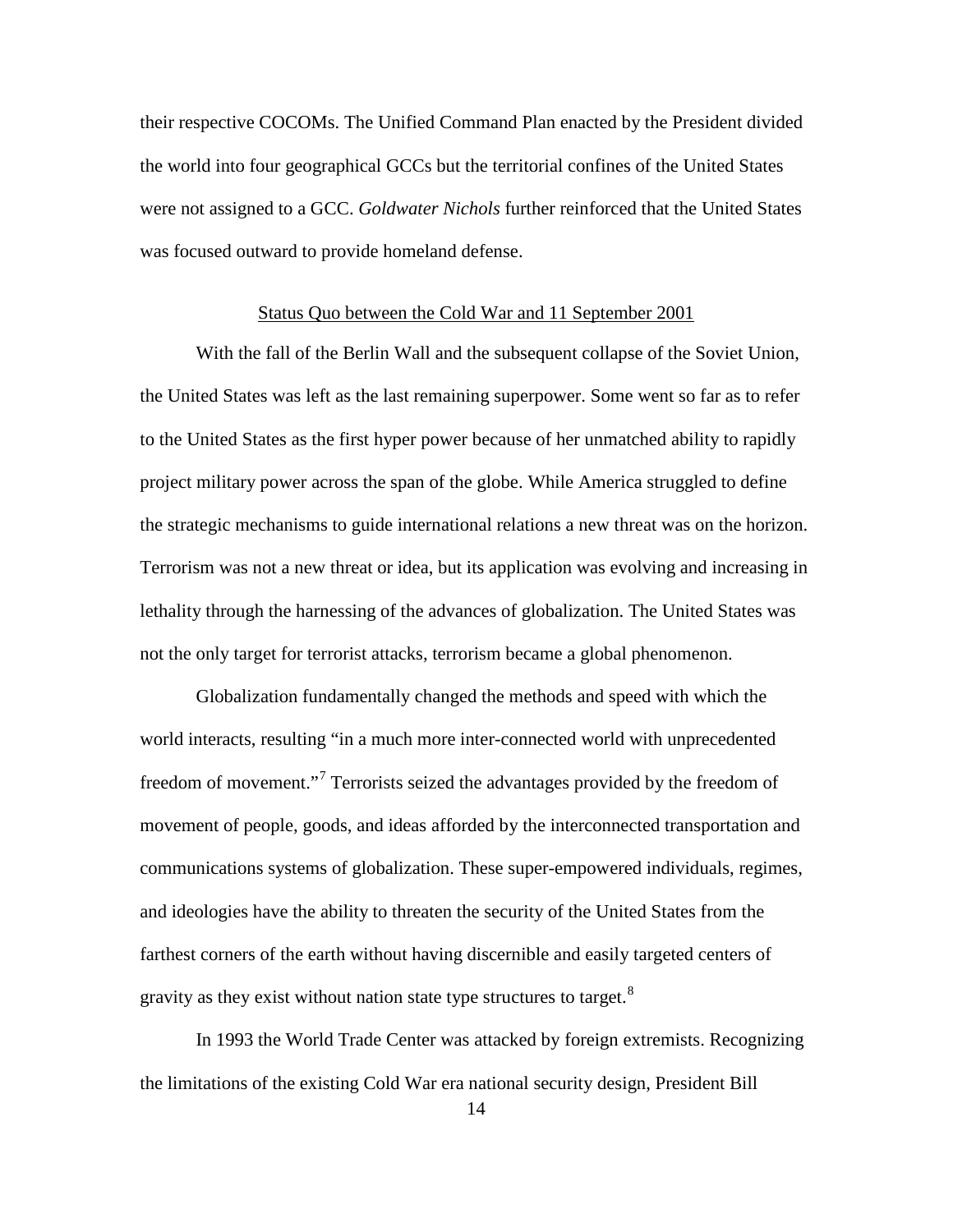Clinton signed *Presidential Decision Directive (PDD) 39* in June 1995 which defined the United States policy "to deter, defeat and respond vigorously to all terrorist attacks on our territory and against our citizens, or facilities, whether they occur domestically, in international waters or airspace or on foreign territory."[9](#page-40-0) *PDD-39* established the policy of actively seeking extradition of terrorists from foreign soil either diplomatically or unilaterally through use of force. *PDD-39* charged the DoD with lead agency responsibilities for domestic counterterrorism as well as establishing interagency teams to ensure that a whole of government approach was applied to homeland defense and security. *PDD-39* was the first document to identify the prevention of terrorist groups acquiring weapons of mass destruction as the highest national priority.

In 1996 the *Nunn-Lugar-Domenici Domestic Preparedness Program Act* was passed by Congress. This act tasked the DoD to provide local and state first responders with the specialized skills necessary to respond to domestic weapons of mass destruction incidents or attacks. The Nunn-Lugar-Domenici Commission continued to investigate the threats posed by weapons of mass destruction. The DoD led the resulting program, but heavily leveraged the unique capabilities of the Federal Bureau of Investigation and the Federal Emergency Management Agency to build an interagency team. Congress appropriated funds to allow local and state first responders to procure equipment and receive specialized training to respond to weapons of mass destruction incidents. These federal funds provided increased capabilities to the existing state and local emergency preparedness programs instead of establishing a new organization.

In July 1998, the US Commission on National Security/21st Century, also known as the Hart-Rudman Commission, began work to determine what structures were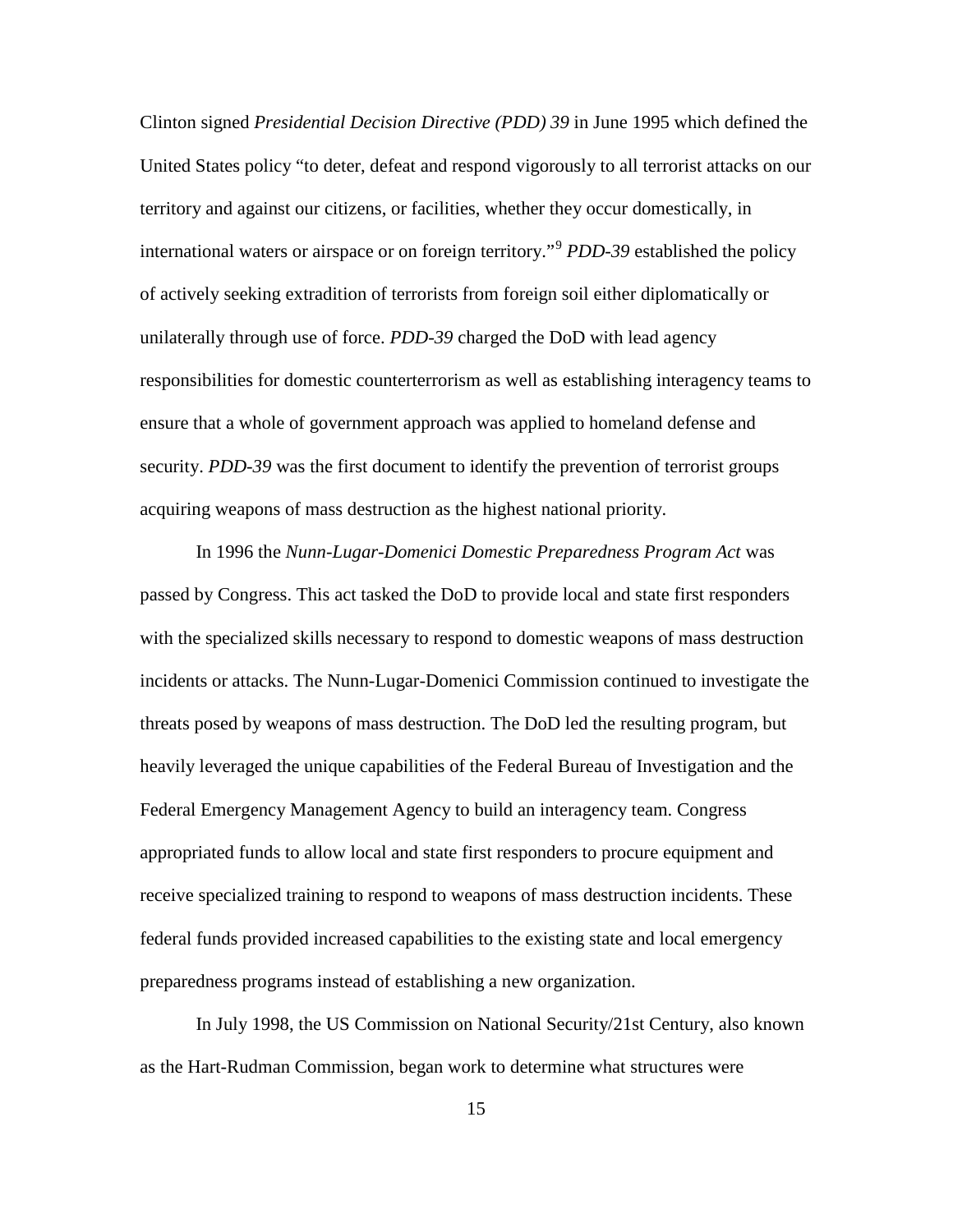necessary to ensure national security requirements into the next century.<sup>[10](#page-41-0)</sup> In September 1999, they issued the first of three eventual reports in which they assessed that the United States was still vulnerable to attack and the existing security structures were not sufficient to address the newly emerging threats to the United States. The Hart-Rudman Commission issued their second report in April 2000 and their final report in February 2001.

While the work of the Hart-Rudman Commission was ongoing the DoD established Joint Task Force Civil Support. Joint Task Force Civil Support was an intergovernmental effort between DoD and the Federal Emergency Management Agency to conduct planning for their combined response to domestic disasters and national emergencies. DoD also established Weapons of Mass Destruction Civil Support Teams in the Army and Air National Guard. These teams were designed to provide chemical, biological, and nuclear expertise to state and federal agencies in all 50 states.

The Hart-Rudman Commission recommended many changes to the national security structures of the United States. The Commission recommended creating a DoD Assistant for Homeland Security to oversee all DoD activities within the domestic arena. The Commission also recognized the primacy of the National Guard to provide for defense type capabilities and resources within the confines of the United States. The Hart-Rudman Commission linked the federalist design of the Constitution and subsequent legislation to recommend the reorientation of the National Guard towards homeland security. In the final report of the Commission they prophetically warned that a major direct attack by terrorists on American soil was likely.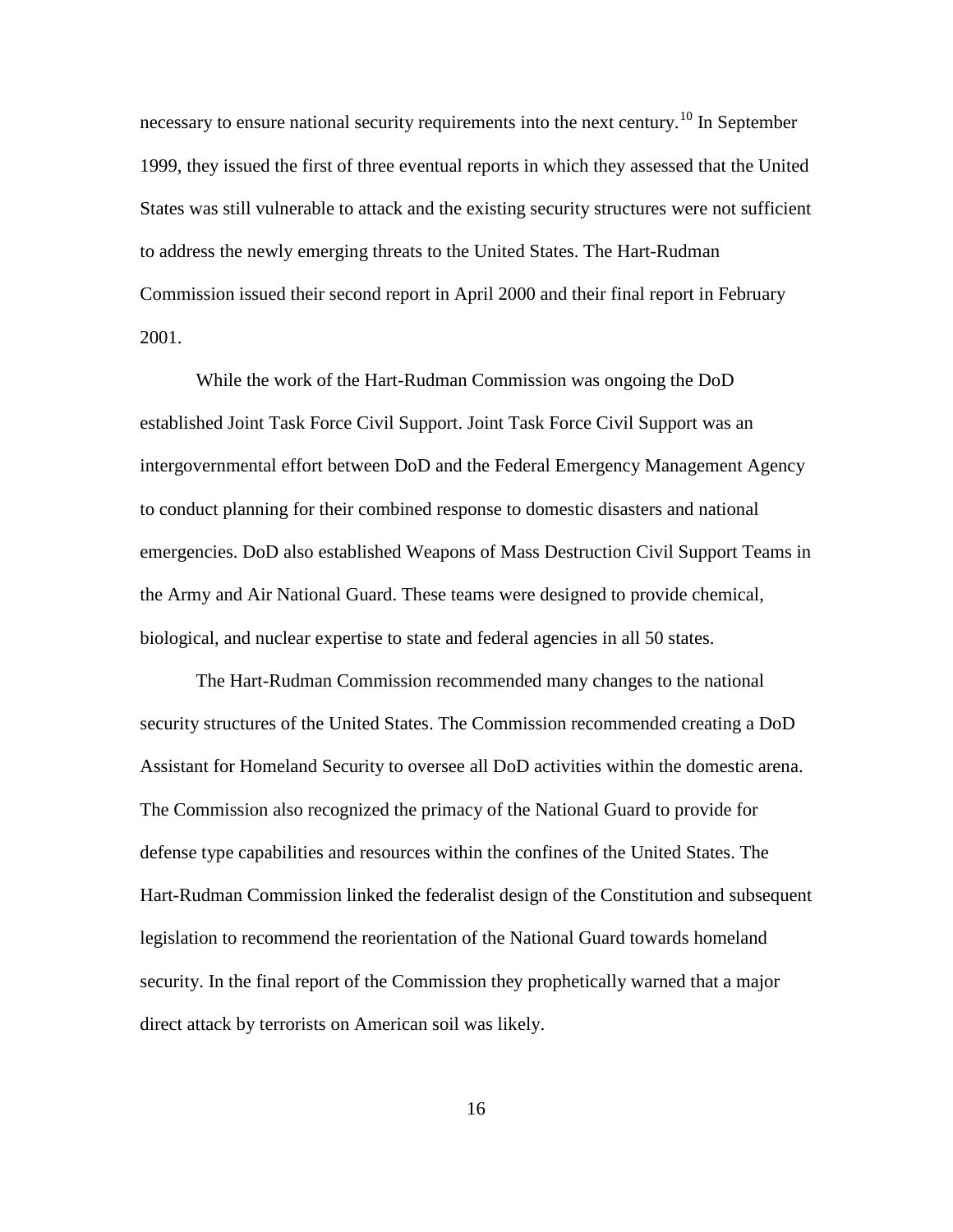## 11 September 2001 Changes the Homeland Security Design

The attacks of 11 September 2001 changed the way America thought about homeland security and defense. For the first time in nearly 60 years, the United States was directly attacked resulting in thousands of deaths on American soil. Unlike the Pearl Harbor attack, the 11 September 2001 attack was perpetrated by a terrorist organization, not a nation state. America was attacked by the kind of enemy envisioned by the Hart Rudman Commission. America's primary threat to homeland security was any superempowered individual, regime, or ideology that is "dangerously disconnected from the globalizing world, from its rule sets, its norms, and all the ties that bind countries together."<sup>[11](#page-41-1)</sup>

In July 2002 the inaugural *National Strategy for Homeland Security* was published in the aftermath of 11 September 2001. The *National Strategy for Homeland Security* called for the establishment of a system that enabled integration and collaboration on a national scale. It relied heavily on state and local governments and capabilities to respond to incidents. Additionally, it detailed civil and military roles and responsibilities in a number of predicted emergency response scenarios. This national strategy set the stage for major legislation to be passed later in the year.

The DoD and Congress both made major changes to the way homeland security and homeland defense were conducted in 2002. Congress passed, and the President signed the *Homeland Security Act of 2002* on 25 September 2002 which established the DHS. The goal for DHS was to merge 22 different federal organizations to provide a unified structure for homeland security operations. DHS was responsible for protecting the homeland, borders, ports, critical infrastructure; coordinating communication between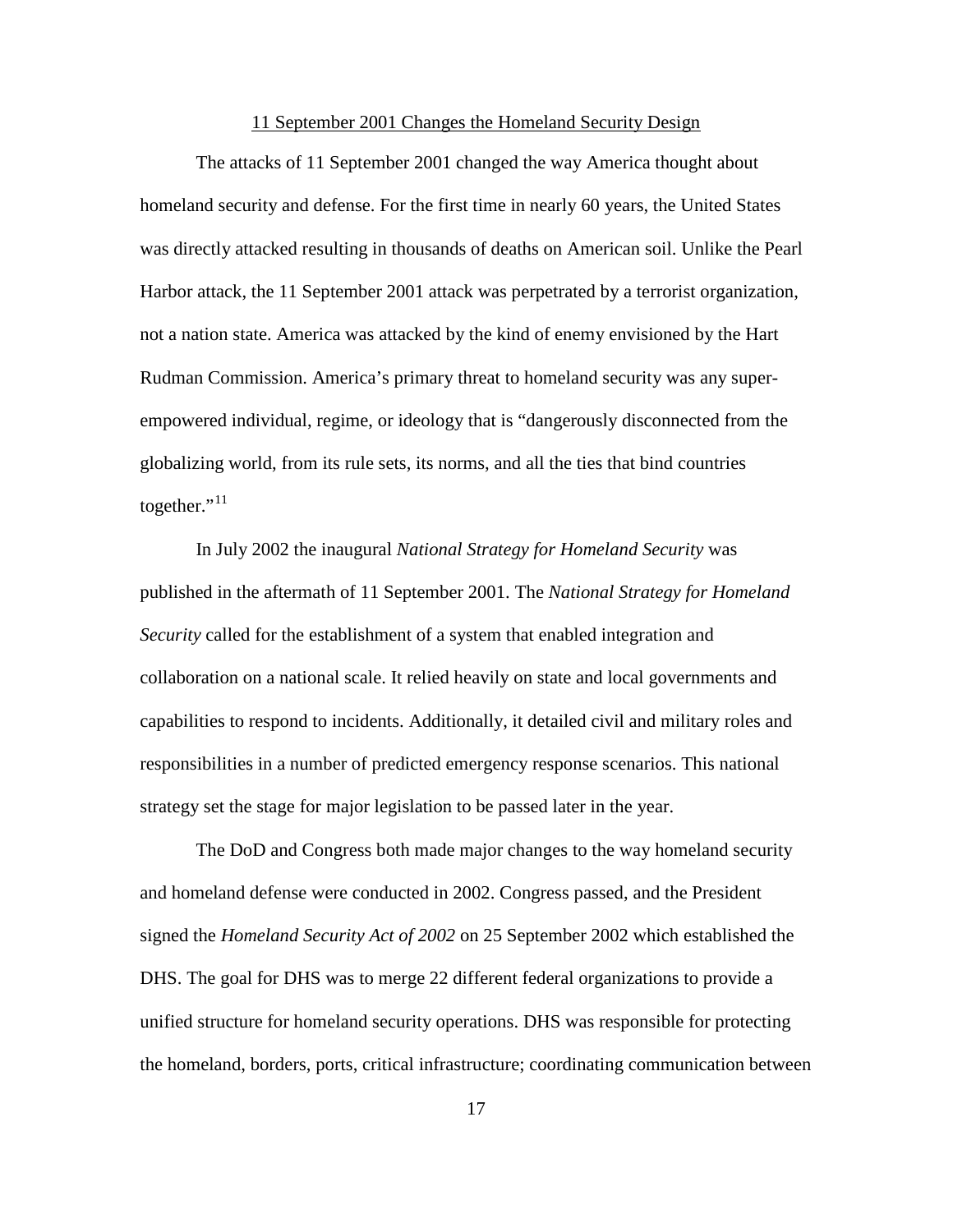federal, state, and local governments; synthesizing intelligence critical to homeland security; and keeping the public informed.

DHS was initially given responsibility, but not the authority, to make changes. Major shortcomings were the division of responsibilities between the Department of Justice and the nascent DHS, interface between DHS and DoD, and the lack of an intelligence capability in DHS.

DoD recommended, and the President approved the establishment of a GCC with responsibility for the United States, its territories, and territorial waters. This new GCC was called USNORTHCOM and officially assumed responsibility for United States territory on 1 October 2002. USNORTHCOM's mission was to deter, prevent, preempt, and defeat threats and aggression aimed at the United States. When directed by the National Command Authority, it would provide military assistance to civil authorities, consequence management operations, and protect and defend the United States.<sup>[12](#page-41-2)</sup> The original manning documents for USNORTHCOM called for a robust intergovernmental structure as well as heavy reliance on the domestic capabilities and expertise provided by the National Guard.

*Homeland Security Presidential Directive 5* was signed by the President in 2003; it named the DHS Secretary as the principal federal official responsible for domestic incident management. It clarified that DHS would lead intergovernmental efforts with respect to homeland security. *Homeland Security Presidential Directive 5* also dictated that a *National Response Plan* would be produced by DHS to integrate a whole of government response to domestic incidents. *Homeland Security Presidential Directive 8* followed a few months later which provided planning and preparation guidance for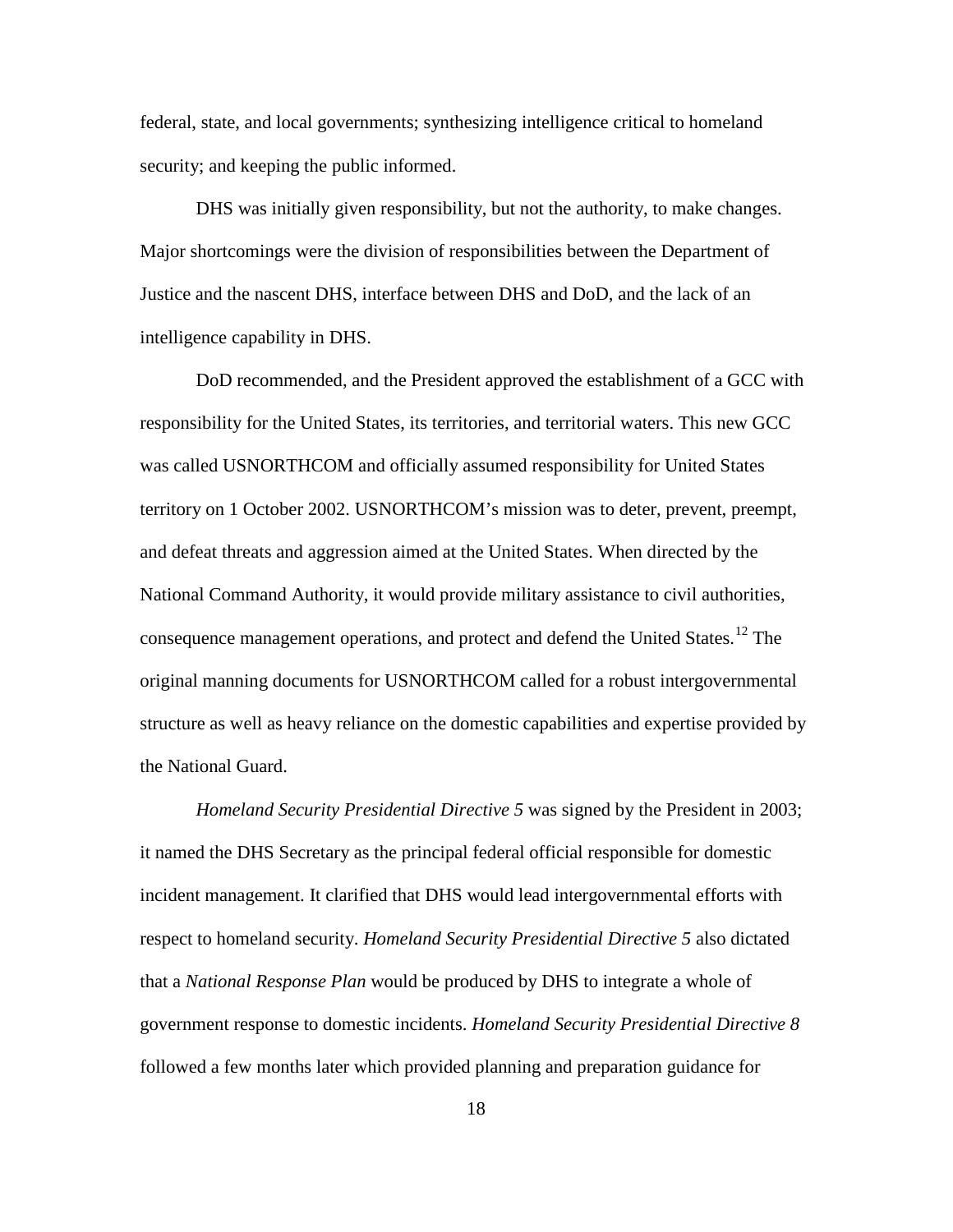homeland security response as well as providing detailed guidance to the DoD on specific enabling capabilities they were responsible for providing to civil authorities. *Homeland Security Presidential Directive 8* also amended the *Homeland Security Presidential Directive 5* language to reflect a more offensive mindset in the preparation for and prevention of the management of domestic incidents.

In 2004, the *National Response Plan* was published in accordance with *Homeland Security Presidential Directive 5*. The plan clarified federal roles and responsibilities as well as reinforcing the importance of local and state agencies for providing for the security and responding to incidents. Federal, civilian, and military forces would still be available for collaboration as well as response to incidents of national significance.

The Chairman of the Joint Chiefs of Staff published an updated *National Military Strategy* in 2004. A major emphasis of the strategy was DoD support for civil authorities at the federal, state, and local level when the nature of the incident exceeds their capability to respond. The *National Defense Strategy* of 2005 reinforced that DoD support to civil authorities would occur when first responders were overwhelmed. Additionally, the 2005 *National Defense Strategy* emphasized that DoD capabilities to move large amounts of men and material quickly was critical to support of homeland security and domestic incident response.

In June 2005 the *Strategy for Homeland Defense and Civil Support* was published by the DoD. USNORTHCOM was designed as the lead planner for the active, reserve, and National Guard forces that would be part of the intergovernmental response to a domestic incident. The strategy relied heavily on the ability of the National Guard to provide the civil to military interface at the local and state level. A role they have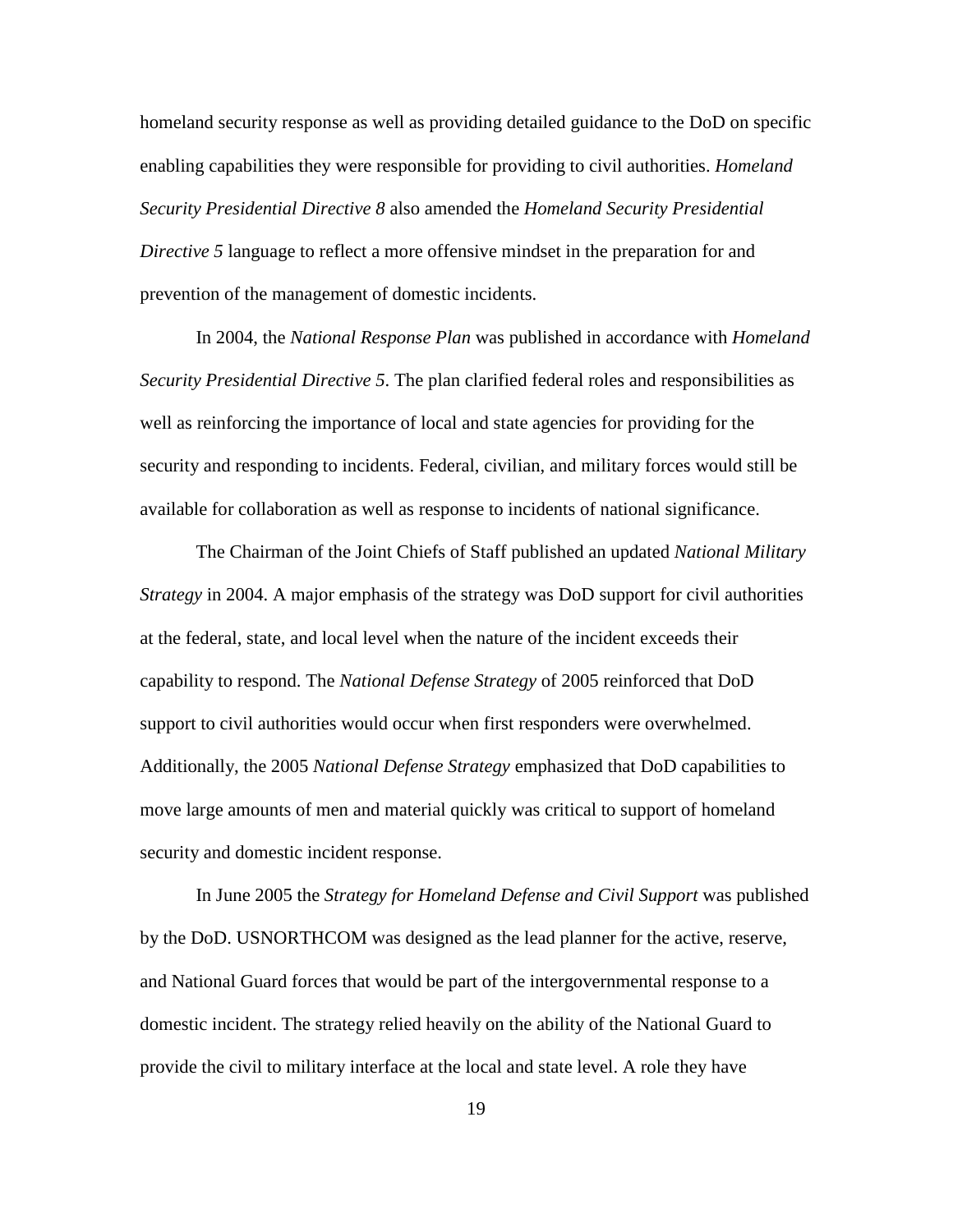traditionally played in their Title 32 capacity. The identification of National Guard forces to conduct domestic operations in support of the national response deftly threaded the nuanced federal laws that restrict domestic military operations.

The *National Strategy for Homeland Security* was updated in October 2007. This update addresses the changes in our understanding of the terrorist threat since the inaugural strategy as well as capturing the lessons learned from domestic crises such as Hurricane Katrina.<sup>[13](#page-42-0)</sup>

In 2008 Congress included language in the *National Defense Authorization Act* providing for the establishment of a Council of Governors to advise the Secretary of Defense. In January 2011 the President issued an executive order establishing the Council of Governors. The Council of Governors was intended to provide a forum for governors to provide feedback and advice to the Secretary of Defense on DoD actions and policies with direct impacts upon their states. $14$ 

In February 2009, *Presidential Study Directive One* was signed which directed the Assistant to the President for Homeland Security and Counterterrorism to perform an interagency review with the intent of strengthening the government's strategic planning capability. Additionally, it seeks ideas to seamlessly integrate domestic and international efforts to achieve homeland security by combating international terrorism, organized crime, narco-trafficking, and domestic incidents (hurricanes, floods, fires, etc). It also rescinded *National Security Presidential Directive 8* (NSPD-8).

*Presidential Policy Directive 8* was issued on 30 March 2011. It declared "our national preparedness is the shared responsibility of all levels of government, the private and nonprofit sectors, and individual citizens."[15](#page-42-2) *Presidential Policy Directive 8* was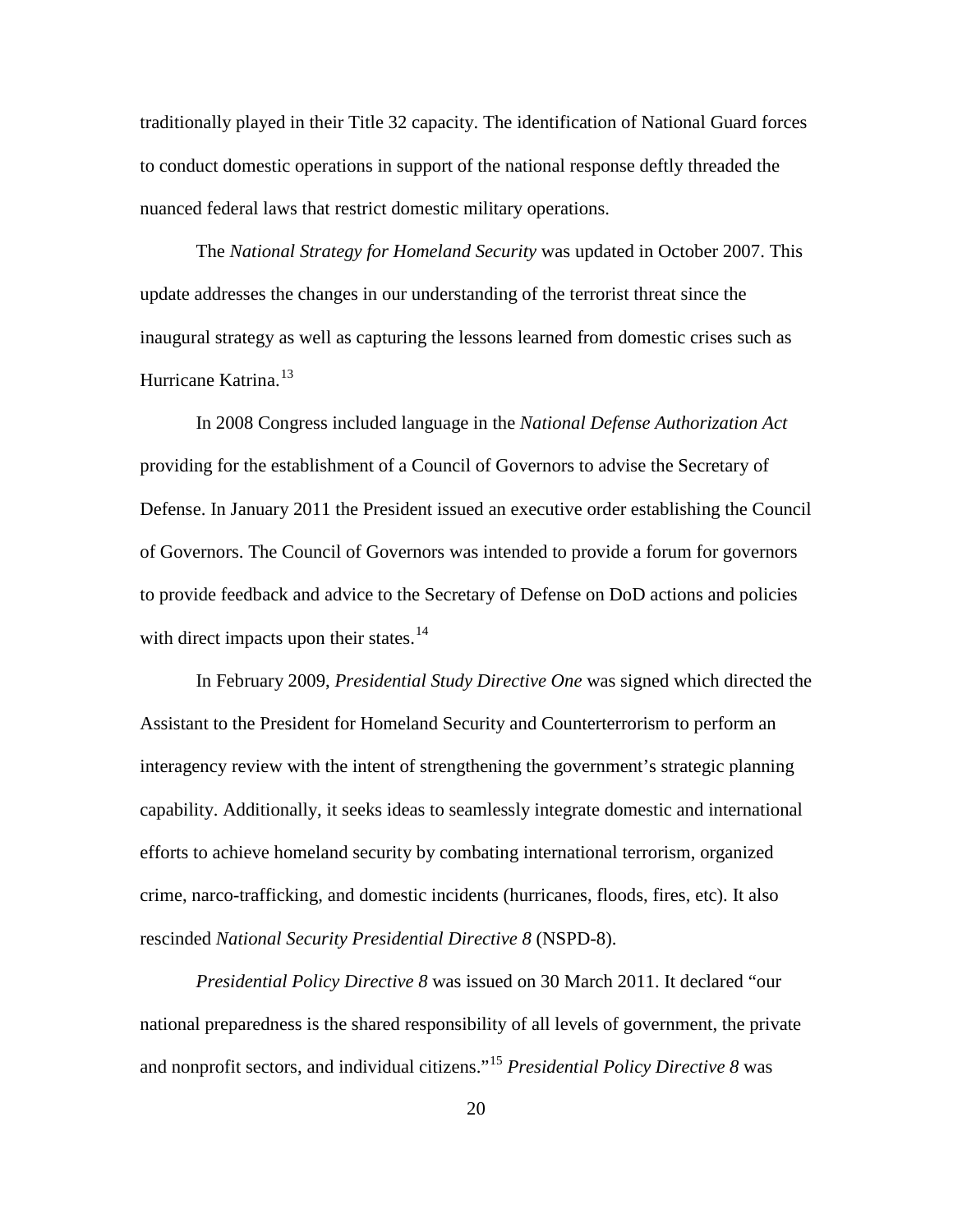intended to galvanize action by the Federal Government to facilitate an "all-of-Nation, capabilities-based approach to preparedness."[16](#page-43-0) *Presidential Policy Directive 8* charged the Secretary of DHS to establish a national preparedness goal which would be facilitated by a national preparedness system with the overarching goal of building and sustaining an all-of-Nation cycle of preparedness activities including resource and personnel guidance as well as equipment aimed at nationwide interoperability. *Presidential Policy Directive 8* also rescinded *Homeland Security Presidential Directive 8*.

In testimony before the Senate Armed Service Committee on 13 March 2012, General Charles H. Jacoby, Jr., the USNORTHCOM Commander outlined the areas in which USNORTHCOM is adjusting their operations in order to better conduct civil support operations. The initiatives he highlighted are the expansion of the Dual-Status Commander concept, implementation of a new Chemical, Biological, Radiological, and Nuclear (CBRN) Response Enterprise, and new authority granted to the Secretary of Defense to order Army, Air Force, Navy, and the Marine Corps Reserves involuntarily to active duty for a major disaster or emergency.<sup>[17](#page-43-1)</sup> The Dual-Status Commander concept allows specifically selected and trained commanders to exercise Title 10 and Title 32 authorities concurrently. General Jacoby's testimony reinforced the evolutionary nature of homeland security operations and the whole of government approach to its provision.

#### Summary

The structures that comprise the homeland security organization of the United States are defined by our federal style of government. The federal style of government places numerous responsibilities on state governments to provide for the security of their citizens. Legislation enacted by Congress mandates how federal organizations interact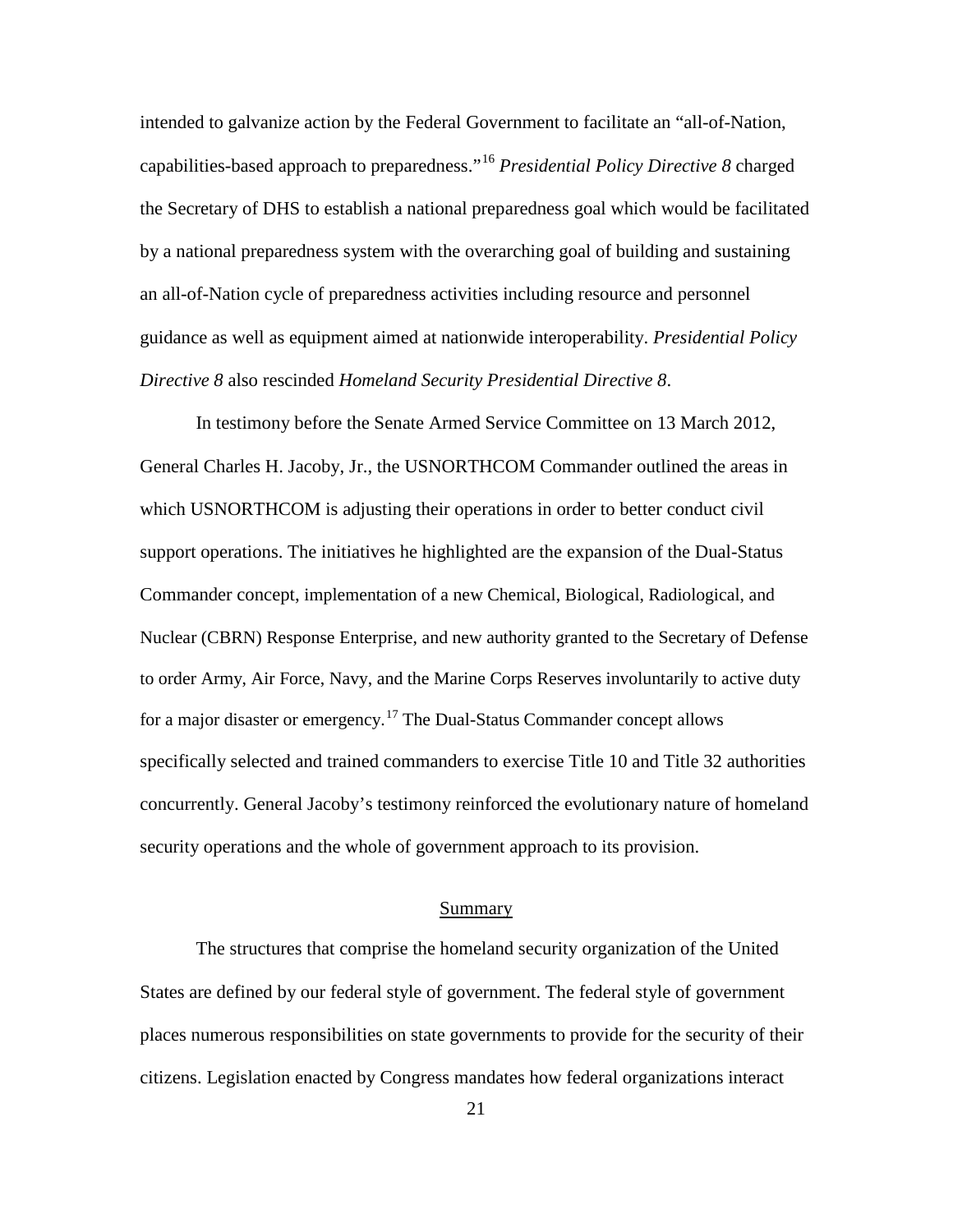with each other and provide services to the states. Congressional legislation illustrates United States reticence to employ federal military forces domestically for law enforcement or security operations except in special circumstances that threaten the security of the Nation. The President provides guidance and direction across the executive branch as the Chief Executive through orders and directives. The enterprise of homeland security continuously evolves in order to address threats and challenges. Sometimes these changes are anticipatory of changed circumstances, more often they are reactionary.

<u>1</u> <sup>1</sup>U.S. Constitution.

2 *Posse Comitatus Act*, 18 USC § 1385, http://uscode.house.gov (accessed 1 December 2011).

3 *Insurrection Act*, 10 USC § 332, http://uscode.house.gov (accessed 1 December 2011).

4 *Economy Act*, 31 USC § 1535, http://uscode.house.gov (accessed 1 December 2011).

5 *Robert T. Stafford Disaster Relief and Emergency Assistance Act, as amended, and Related Authorities,* Public Law 100-707, https://www.fema.gov/library (accessed 1 December 2011).

6 *National Security Act of 1947,* Public Law 110-53, https://www.intelligence. senate.gov/nsaact1947/pdf (accessed 13 December 2011).

<sup>7</sup>Paula Dobriansky, "Threats to Security in the Western Hemisphere" (Remarks at the Inter-American Defense College, Washington, DC, 20 October 2003).

8 Vrooman, 5.

9 U.S. President, *Presidential Decision Directive 39*, www.hsdl.org (accessed 2 December 2011).

 $10$ U.S. Commission on National Security/21st Century (Hart-Rudman) Commission), http://www.au.af.mil/au/awc/awcgate/nssg (accessed 2 December 2011).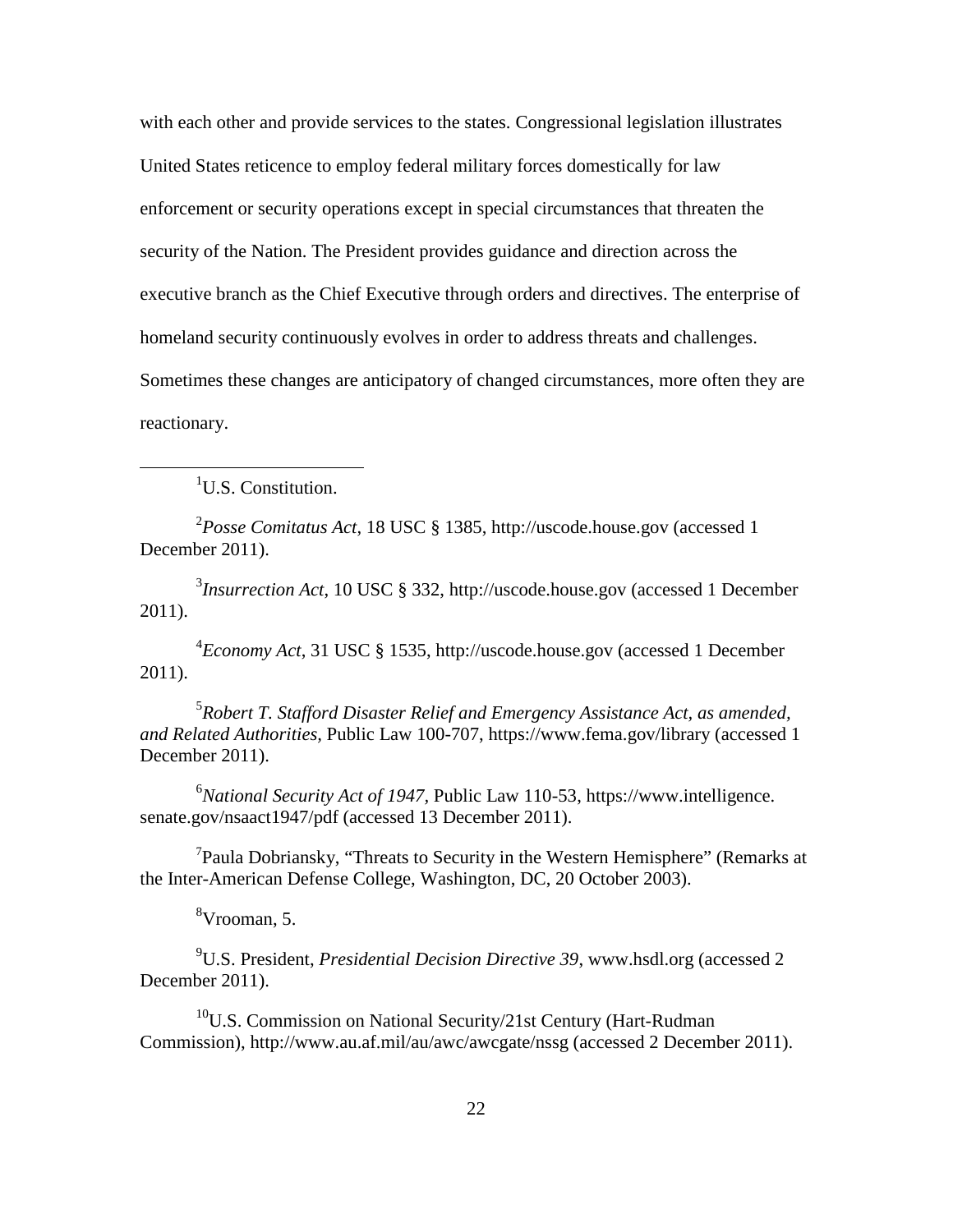<sup>11</sup>Thomas P. M. Barnett, "The Pentagon's New Map: It Explains Why We're Going to War, and Why We'll Keep Going to War," *Esquire*, March 2003.

<sup>12</sup>Globalsecurity.org, "Eberhart Testimony at Confirmation Hearing, Advance Questions," http://www.globalsecurity.org/military/library/congress/2002\_hr/ eberhart620.pdf (accessed 15 January 2012).

13U.S. Department of Homeland Security, *National Strategy for Homeland Security*, October 2007, 1.

 $14$ Shelstad, 43.

15U.S. President, *Presidential Policy Directive 8*, 1, www.hsdl.org (accessed 2 December 2011).

 $16$ Ibid.

<sup>17</sup>Senate Committee on Armed Services, Statement of General Charles H. Jacoby, Jr., United States Army Commander United States Northern Command and North American Aerospace Defense Command, 113th Cong., 13 March 2012, 12-3, http://www.armed-services.senate.gov/testimony.cfm?wit\_id=10401&id=5265 (accessed 26 March 2012).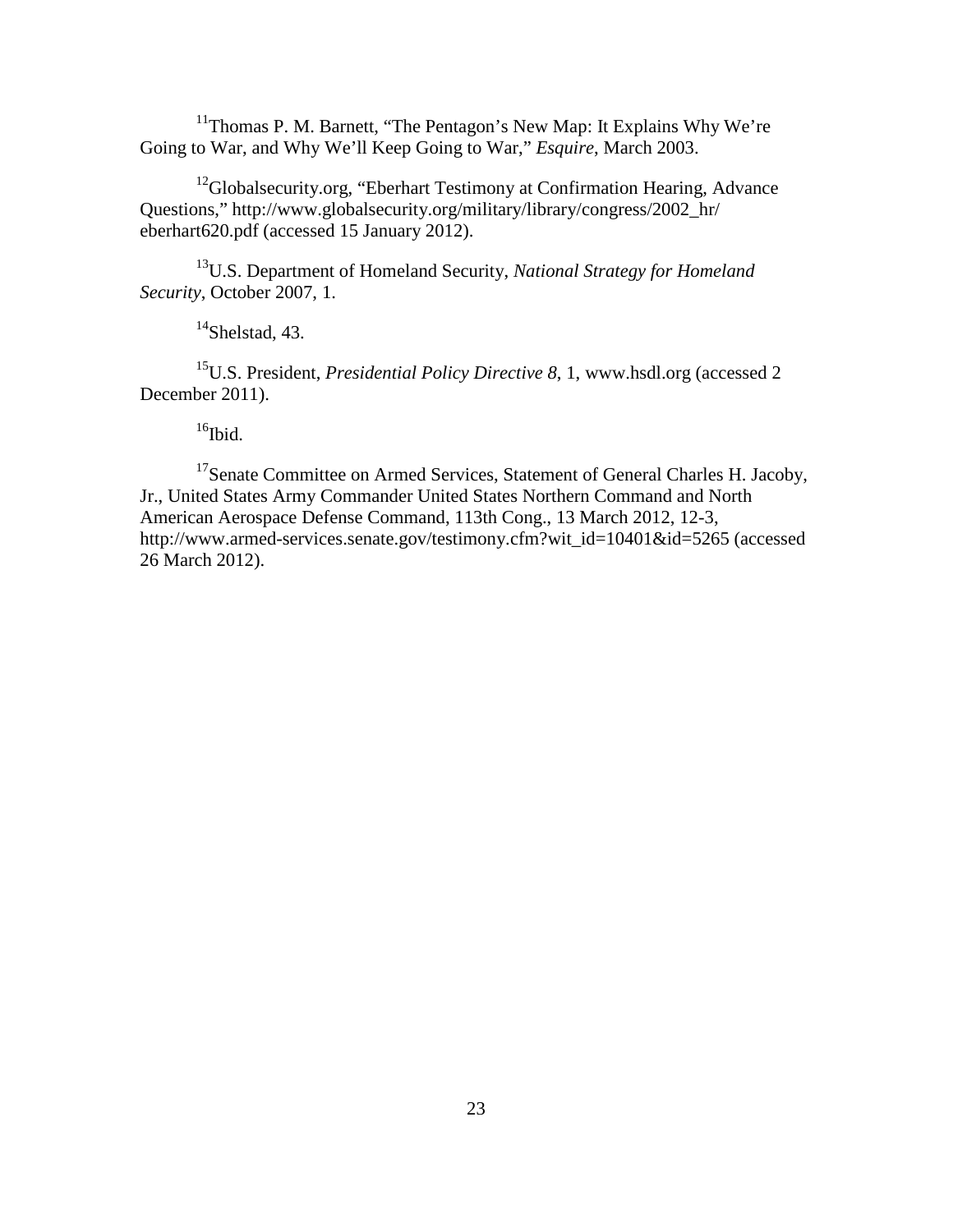## CHAPTER 3

## RESEARCH METHODOLOGY

## Introduction

The purpose of this study was to determine if the current structure of responsibilities between DoD and DHS best achieves homeland security in a time of diminishing resources. Chapter 1 of this study provided a brief discussion of homeland security and provided the context for this study. It provided the primary research question and associated secondary research questions, as well as the limiting and delimiting factors of this study. Chapter 2 provided a literature review of the assorted strategies, policies, laws, and findings that are relevant to the exploration of the primary and secondary research questions. It provided the review organized around periods of time and the inherent challenges of our governmental design. Chapter 3 introduces and describes the research methodology that the researcher followed in order to conduct the analysis in chapter 4. Chapter 5 will provide the findings and recommendations of the study.

## Methodology

In 2007, the President published his updated *National Strategy for Homeland Security* which is the current strategic document outlining the framework with which the entire Nation should conduct homeland security operations. The *National Strategy for Homeland Security, October 2007* identifies four goals with which the Nation should focus its homeland security operations: prevent and disrupt terrorist attacks; protect the American people, our critical infrastructure, and key resources; respond to and recover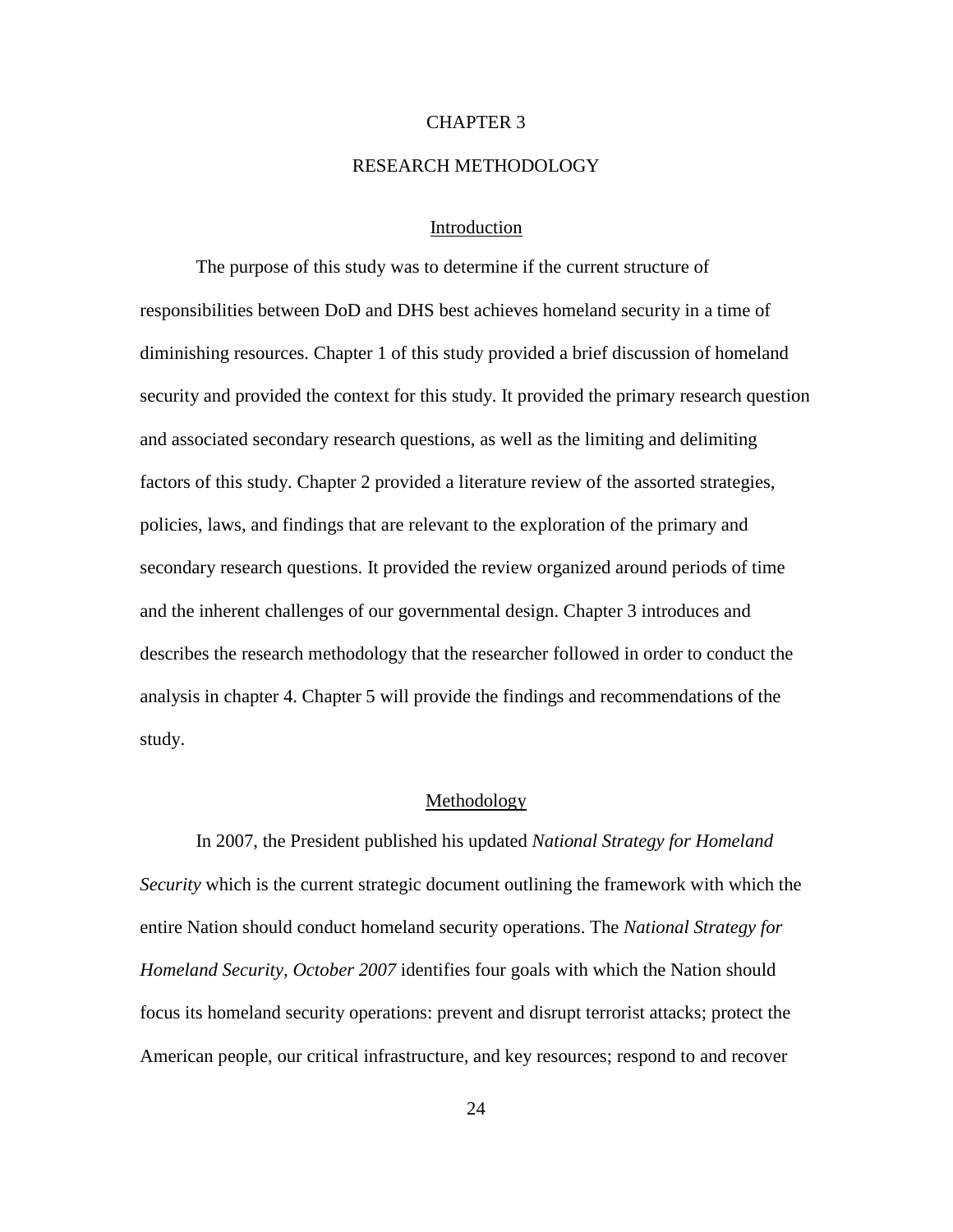from incidents that do occur; and continue to strengthen the foundation to ensure our long term success.<sup>[1](#page-35-1)</sup> Because this strategy document applies across the spectrum of the government and encapsulates the overarching goals of homeland security, it provides a useful analytical tool with which to gauge qualitative achievement of the goals of homeland security. Therefore, the researcher utilized the four goals detailed above as criteria for analysis (see figure 1).



Figure 1. Research Methodology

*Source*: Created by author.

A critical component of the research question is the determination of "best" with regard to the structure of responsibilities for homeland security. In order to determine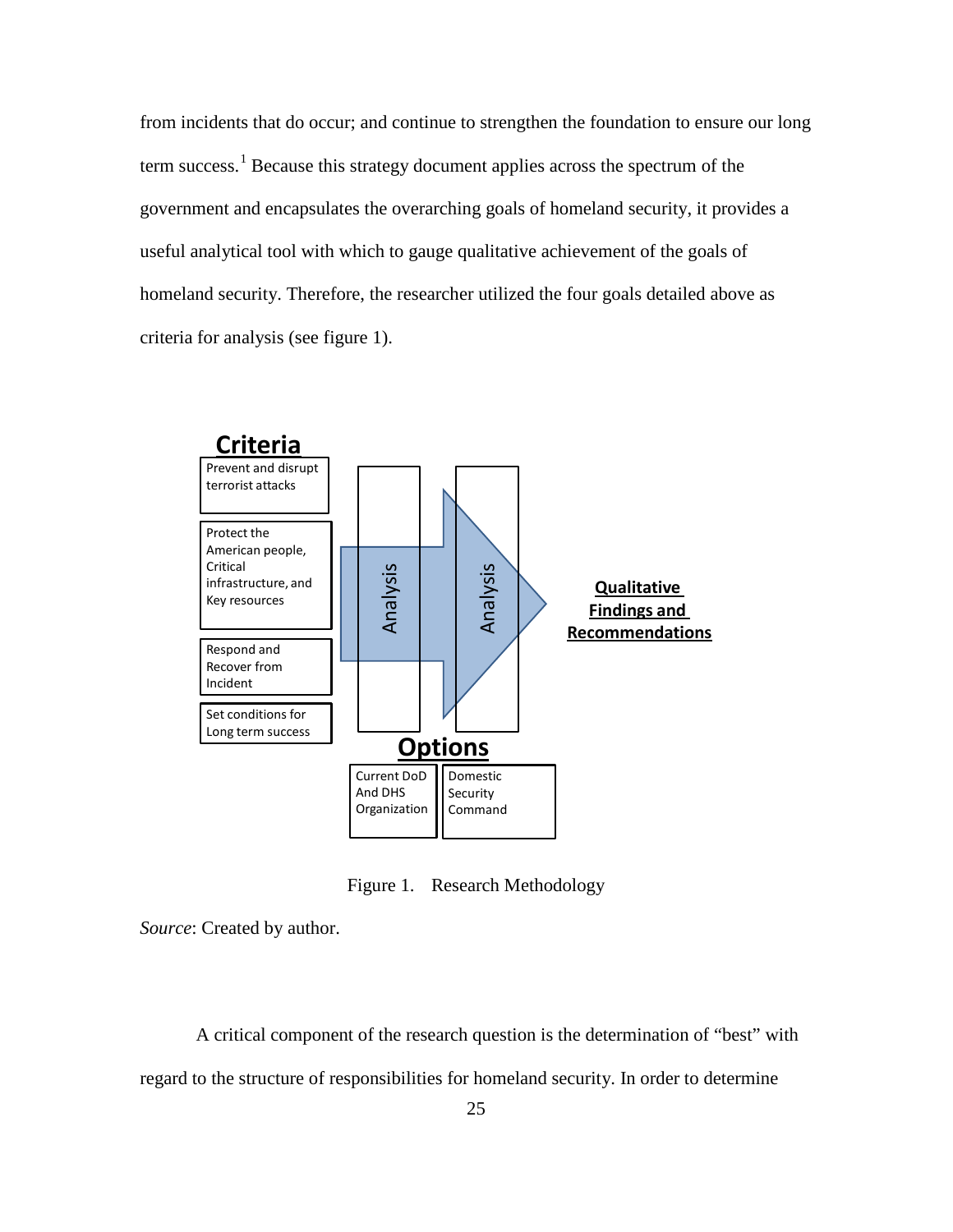best, multiple conditions, or options must be evaluated utilizing the criteria detailed above to make a determination. The researcher analyzed two options of executive federal agency design with respect to homeland security in order to determine best. The first option analyzed utilizing the four criteria was the current structures of DoD and DHS that are relevant to the homeland security. The second option the researcher analyzed is the Domestic Security Command (DSC) developed by Kristine L. Shelstad in her thesis titled, "The Domestic Security Command–The Evolution of the U.S. Northern Command." The DSC is Shelstad's recommendation of an organizational design that deconstructs and reforms elements of the DoD, DHS, and National Guard Bureau in order to better provide homeland security. The analysis of these two options provided the context and depth necessary to gauge best with regard to the current homeland security responsibilities (see figure 1).

The research question also demanded the researcher to conduct analysis with an eye towards the accomplishment of homeland security with the greatest return for the resources invested. The diminishing resources that the government has available for all its functions and responsibilities makes the relative security afforded through redundancy a luxury in the contemporary environment. Therefore, the return for investment analysis required by the research question is encapsulated in the fourth criteria: continue to strengthen the foundation to ensure our long-term success. The significance of return for investment cannot be understated in the contemporary environment of diminishing resources. Therefore, the fourth criterion achieved a status as the "first among equals" with regard to the other three criteria.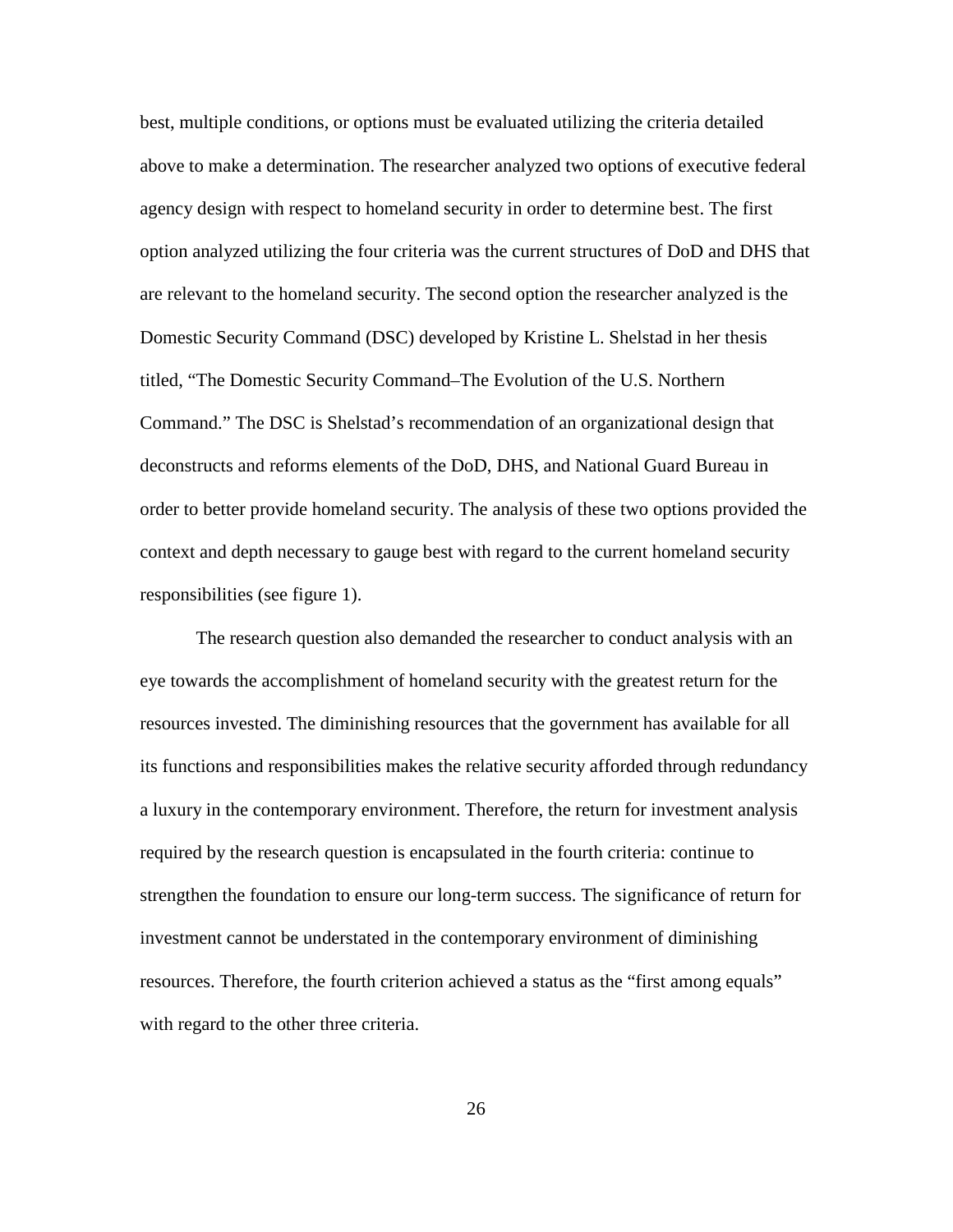The qualitative strengths and weaknesses identified through analysis of the two options utilizing the four criteria lead the researcher to the results and findings of this study. These findings and recommendations are detailed in chapter 5 of this study which answers the research question.

# **Summary**

Chapter 3 presented the methodology that the researcher followed to answer the primary research question and subsequent secondary research questions. Chapter 3 defined the options analyzed by the researcher utilizing the four criteria which are the goals of homeland security.

<span id="page-35-1"></span><span id="page-35-0"></span><sup>&</sup>lt;u>1</u> U.S. Department of Homeland Security, *National Strategy for Homeland Security*, October 2007, 1.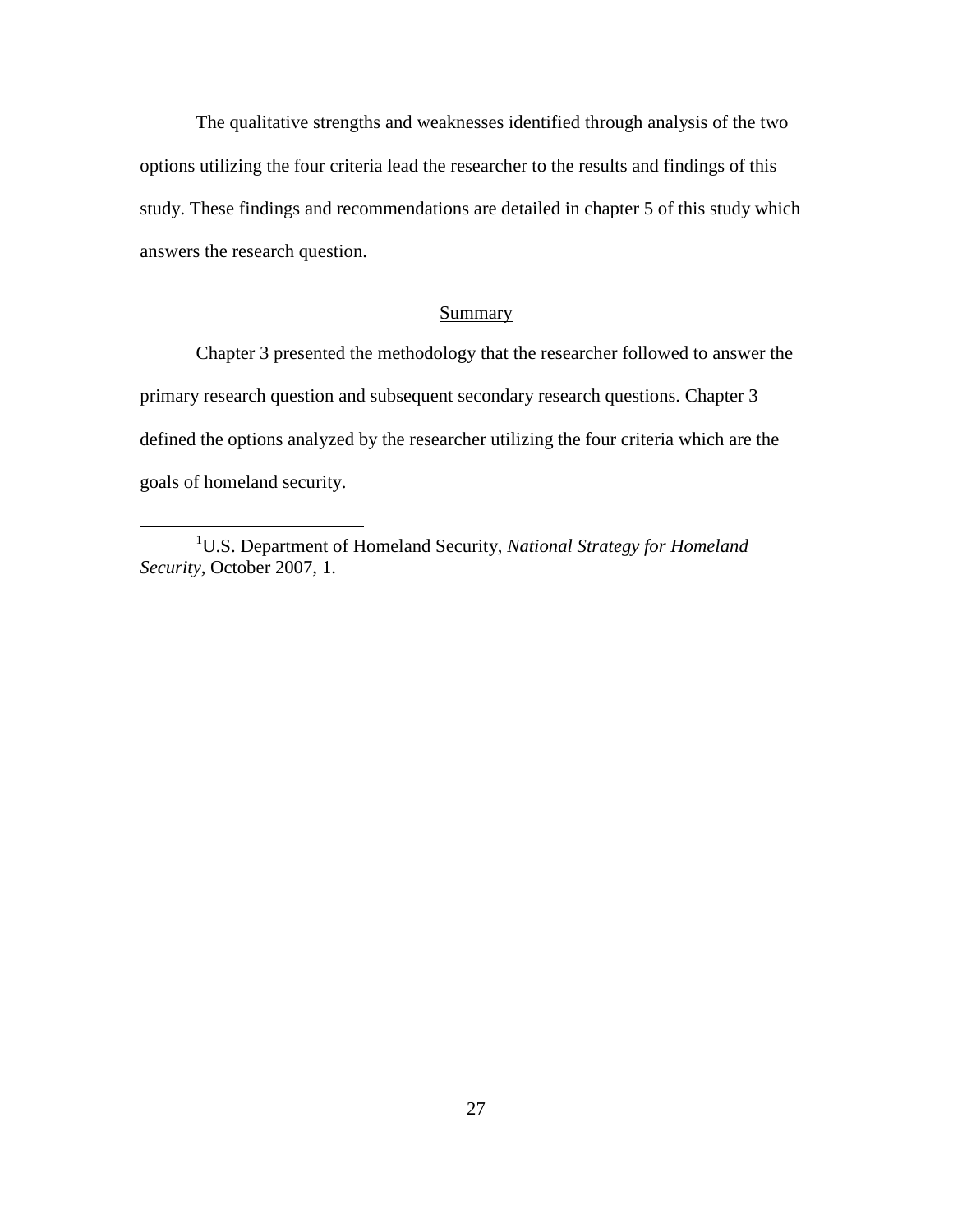# CHAPTER 4

#### ANALYSIS

# Introduction

Chapter 4 provides the analysis necessary in order to answer the purpose of this study which is to determine if the current structure of responsibilities between DoD and DHS best achieves homeland security in a time of diminishing resources. This chapter utilized the methodology introduced and described in chapter 3 which evaluates two different options for the structure of homeland security responsibilities utilizing four evaluation criteria. The analysis of these two options contains an overview of the organization (real or proposed) analyzed in order to provide a common base of reference. Following the overview, each option was analyzed utilizing the criteria: prevent and disrupt terrorist attacks; protect the American people, our critical infrastructure, and key resources; respond to and recover from incidents that do occur; and continue to strengthen the foundation to ensure our long term success. The first option analyzed was the current organization of DoD and DHS with respect to homeland security. The second option analyzed was a proposed organization where elements of the DoD, DHS, and National Guard Bureau are deconstructed and reformed into a new organization, the DSC. The hypothetical DSC formation was postulated by Kristine L. Shelstad in her thesis titled, "The Domestic Security Command–The Evolution of the U.S. Northern Command". The analysis of these two options utilizing the established criteria comprises chapter 4 and provided the basis for the recommendations and conclusion presented in chapter 5.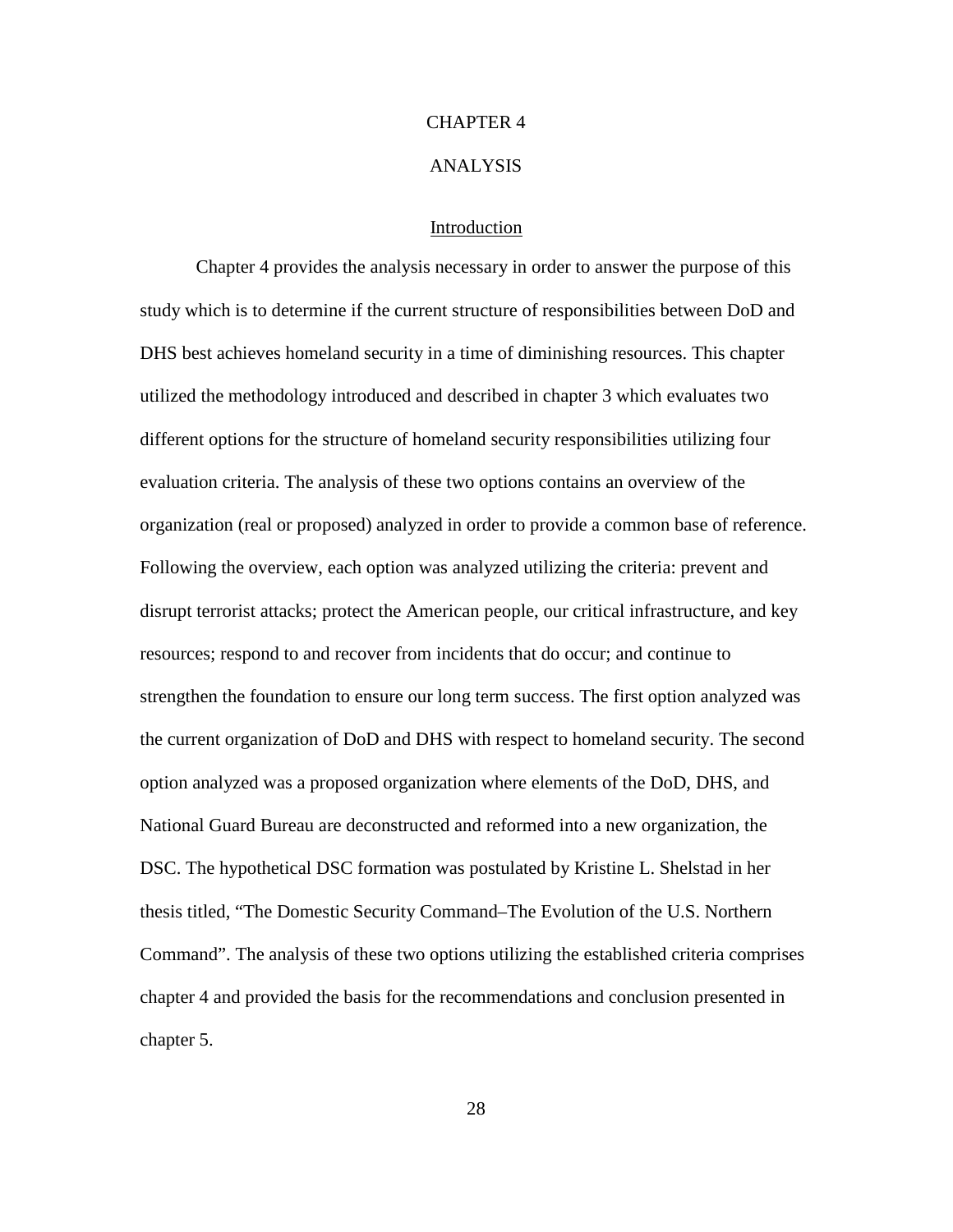#### Option 1–Current Organization of DoD and DHS

#### **Overview**

The DoD and DHS are the principle entities responsible for homeland security at the federal level. The *Homeland Security Act of 2002* and *Homeland Security Presidential Directive 5* identified the Secretary of DHS as the principle federal official responsible for the management of all homeland security activities.<sup>[1](#page-71-0)</sup> The DoD is primarily in a supporting role to DHS when conducting homeland security activities. The primary DoD agent for homeland security operations and support is USNORTHCOM, the GCC responsible for the all the territorial land mass of the United States and her territories, Canada, Mexico, as well as the coastal waters extending up to 500 nautical miles from shore. While USNORTHCOM is the primary provider of civil support operations, there are elements of other GCCs that can play a role in homeland security. USNORTHCOM provides civil support to DHS through DSCA operations.

DHS is comprised of over 240,000 personnel with wide ranging and diverse responsibilities.<sup>[2](#page-71-1)</sup> DHS is lead by the Secretary of Homeland Security, a member of the president's cabinet. DHS was formed on 1 March 2003 as a result of the *Homeland Security Act of 2002* and merged over 22 federal agencies and programs under the DHS umbrella. The overall mission of DHS is to enact "a concerted national effort to ensure a homeland that is safe, secure, and resilient against terrorism and other hazards where American interests, aspirations, and way of life can thrive: "<sup>[3](#page-71-2)</sup> This wide ranging and expansive mission gives DHS broad responsibilities and numerous functions across the federal government. In order to accomplish these responsibilities, DHS has established three directorates which conduct administrative and coordination activities across the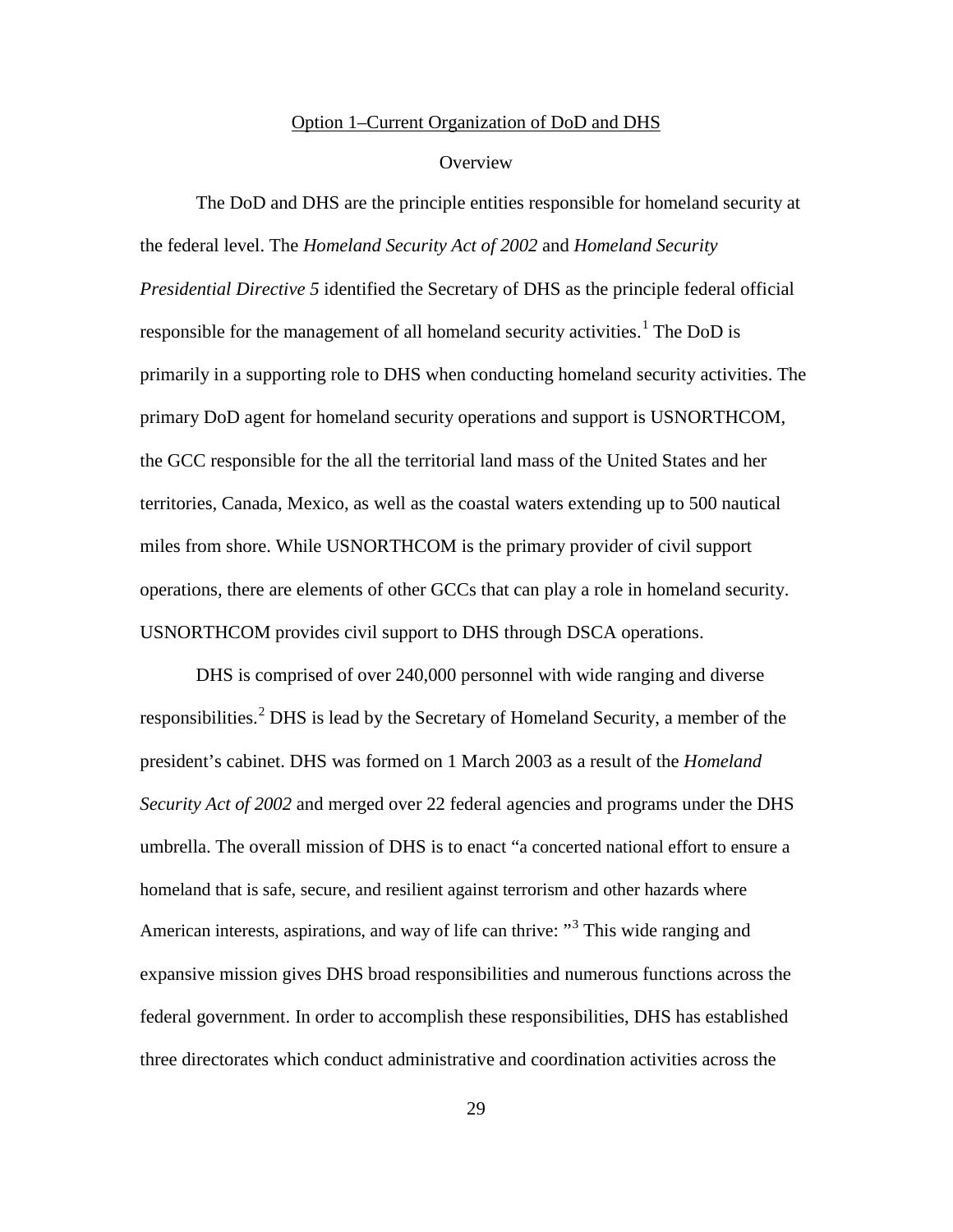width and depth of the nation's governmental and civilian sectors: Management; National Protection and Programs, and Science and Technology. DHS utilizes seven operational components to implement programs, policies, and perform homeland security duties across the nation. The operational components are the Transportation Security Administration, U.S. Customs and Border Protection, U.S. Citizenship and Immigration Services, U.S. Immigration and Customs Enforcement, Secret Service, Federal Emergency Management Agency (FEMA), and the United States Coast Guard.<sup>[4](#page-71-3)</sup> In addition to the numerous federal agencies DHS is responsible for and coordinates with, they interface with all [5](#page-71-4)0 state governments and over 87,000 different local jurisdictions.<sup>5</sup> The mandate for DHS is all encompassing and wide ranging from the federal to the local level.

DoD provides numerous liaisons and representatives throughout the DHS. DoD also provides representatives to the Joint Field Office, which is the primary federal incident response organization. Additionally, there is a Defense Coordinating Officer at each of the ten FEMA regions. The Defense Coordinating Officer is the single point of contact for the Joint Field Office when DoD support is requested. Additionally, a Joint Task Force commander is usually assigned from the DoD, based upon the level of DoD support when responding to a domestic incident. The Joint Task Force commander, when assigned, reports to the Joint Field Office

USNORTHCOM is commanded by a military four star general who reports directly to Secretary of Defense, a member of the president's cabinet. There are currently over 2,000 personnel permanently assigned to USNORTHCOM. They perform planning and coordination operations in the headquarters and staffs of USNORTHCOM, there are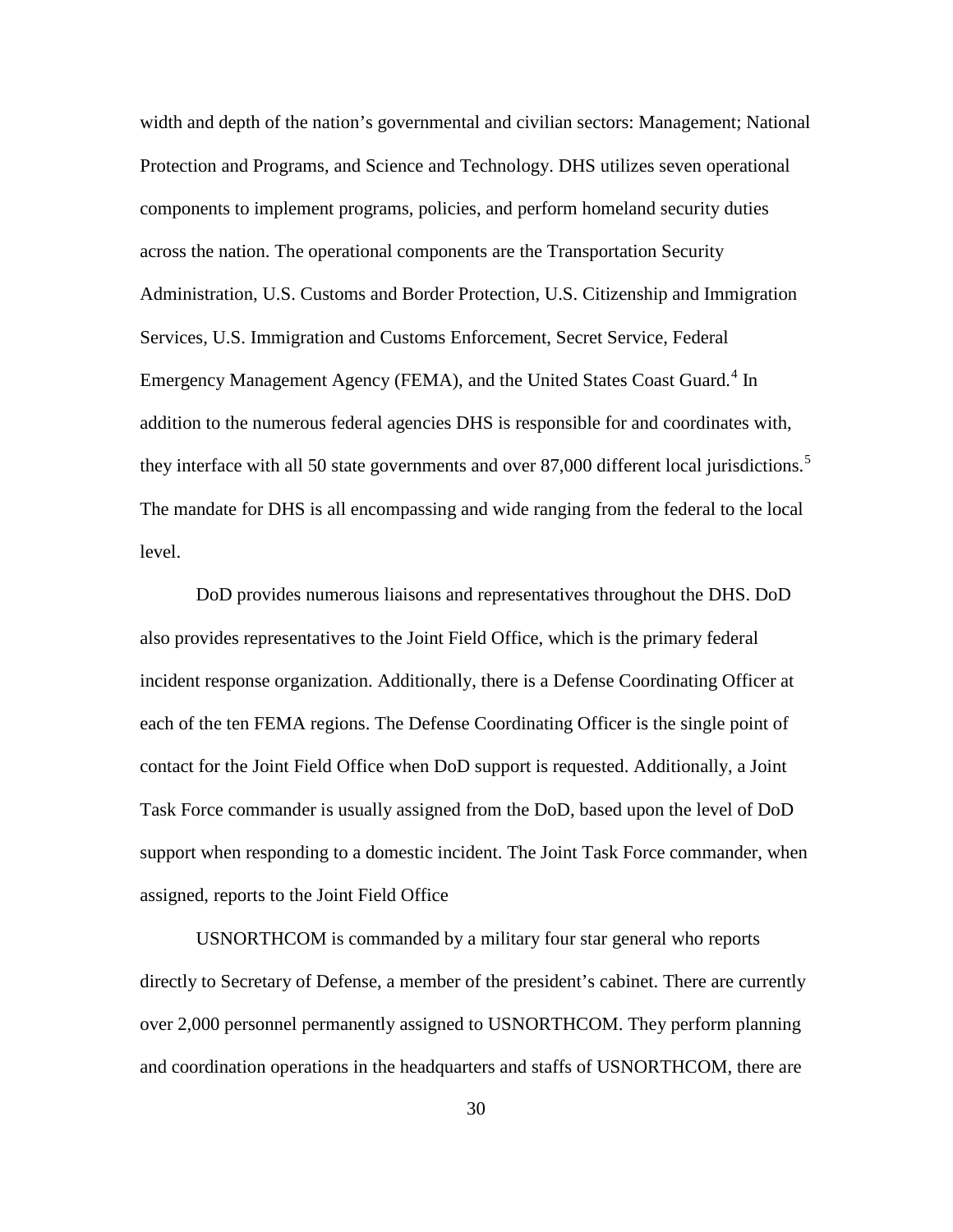no military formations permanently assigned to USNORTHCOM. Military forces and capabilities are assigned to USNORTHCOM on an as needed basis based upon mission requirements by the Secretary of Defense. Approximately 1200 of the permanently assigned military personnel to USNORTHCOM are assigned to the USNORTHCOM headquarters. The remainder of the permanently assigned military personnel are assigned to its four service component commands, three standing joint task forces, and one joint force headquarters. Approximately 60 percent of the USNORTHCOM headquarters is military, 15 percent of which is comprised of National Guard personnel to include the USNORTHCOM deputy commander as mandated by the National Defense Authorization Act of 2008. There are also approximately 60 interagency personnel in the USNORTHCOM headquarters representing over 40 non-DoD federal organizations which include personnel from DHS.

Throughout DoD there are numerous interfaces with DHS. Following the attacks of 11 September 2001 and in line with recommendations from the Hart-Rudman Commission, the DoD created an Assistant Secretary for Homeland Defense who is the prime linkage between DoD and DHS in order to coordinate the overlapping intergovernmental operations between DoD and DHS necessary to perform homeland security operations. At the GCC level, USNORTHCOM has numerous personnel on its staff representing the interests of DHS. These personnel include a DHS Senior Executive Service (one star general equivalent) advisor to the USNORTHCOM commander as well as over twenty U.S. Coast Guard officers on the USNORTHCOM staff.

DHS is the lead federal agency for homeland security. DoD provides support to DHS in accordance with applicable laws and regulations. USNORTHCOM is the primary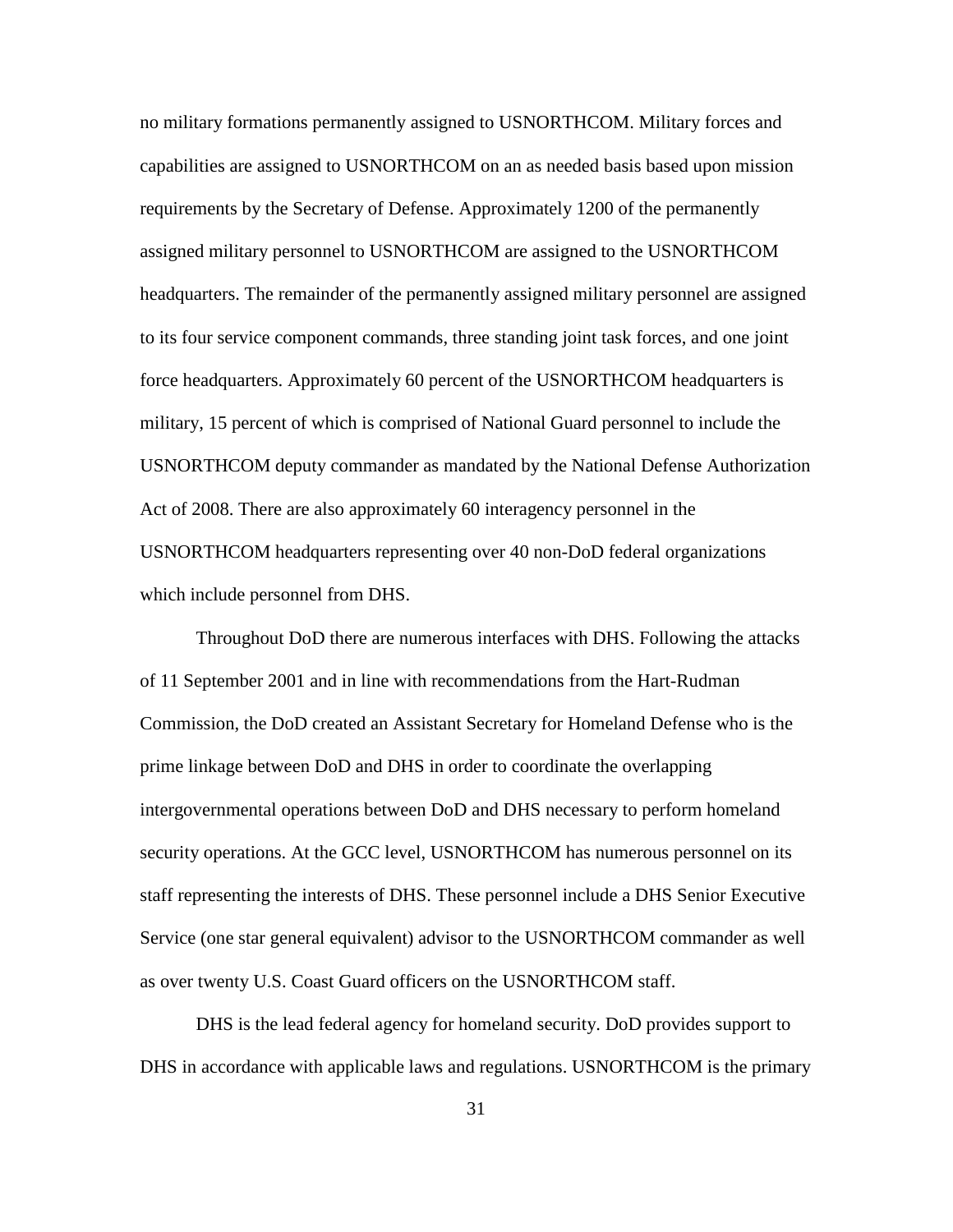element of DoD that directly partners with DHS to conduct homeland security through DSCA operations to defend and secure the United States.<sup>[6](#page-71-5)</sup>

## Prevent and Disrupt Terrorist Attacks

It can be reasonably argued that the preponderance of the DoD's actions to achieve this criterion are conducted by the GCCs other than USNORTHCOM through their overseas operations as part of anti-terrorism operations. USNORTHCOM is specifically prevented from conducting offensive operations to prevent and disrupt attacks within the United States by the *10th Amendment* and the *Posse Comitatus Act*. The only exception to these restrictions would be in the event of extraordinary circumstances, whereby the DoD would take the lead to protect and defend the people and territory of the United States with other federal agencies in support. This authorization would have to be received from the President, exercising his enumerated powers as the Commander in Chief and the Chief Executive.<sup>[7](#page-71-6)</sup>

The operations of USNORTHCOM are also a matter of concern for governors during emergency and non-emergency circumstances. Emergency circumstances occur after a terrorist attack, disaster, or other catastrophe that requires military capabilities or when other agencies have been overwhelmed while non-emergency situations are limited in duration and scope and are generally planned events. Governors have expressed concerns regarding state sovereignty resulting from potential violation of the *10th Amendment* when active duty troops are deployed within state boundaries under these circumstances. A potential solution to this is the utilization of National Guard forces when unique capabilities are required that are not inherent to state and local governments. Unfortunately, USNORTHCOM cannot exercise command and control of National

32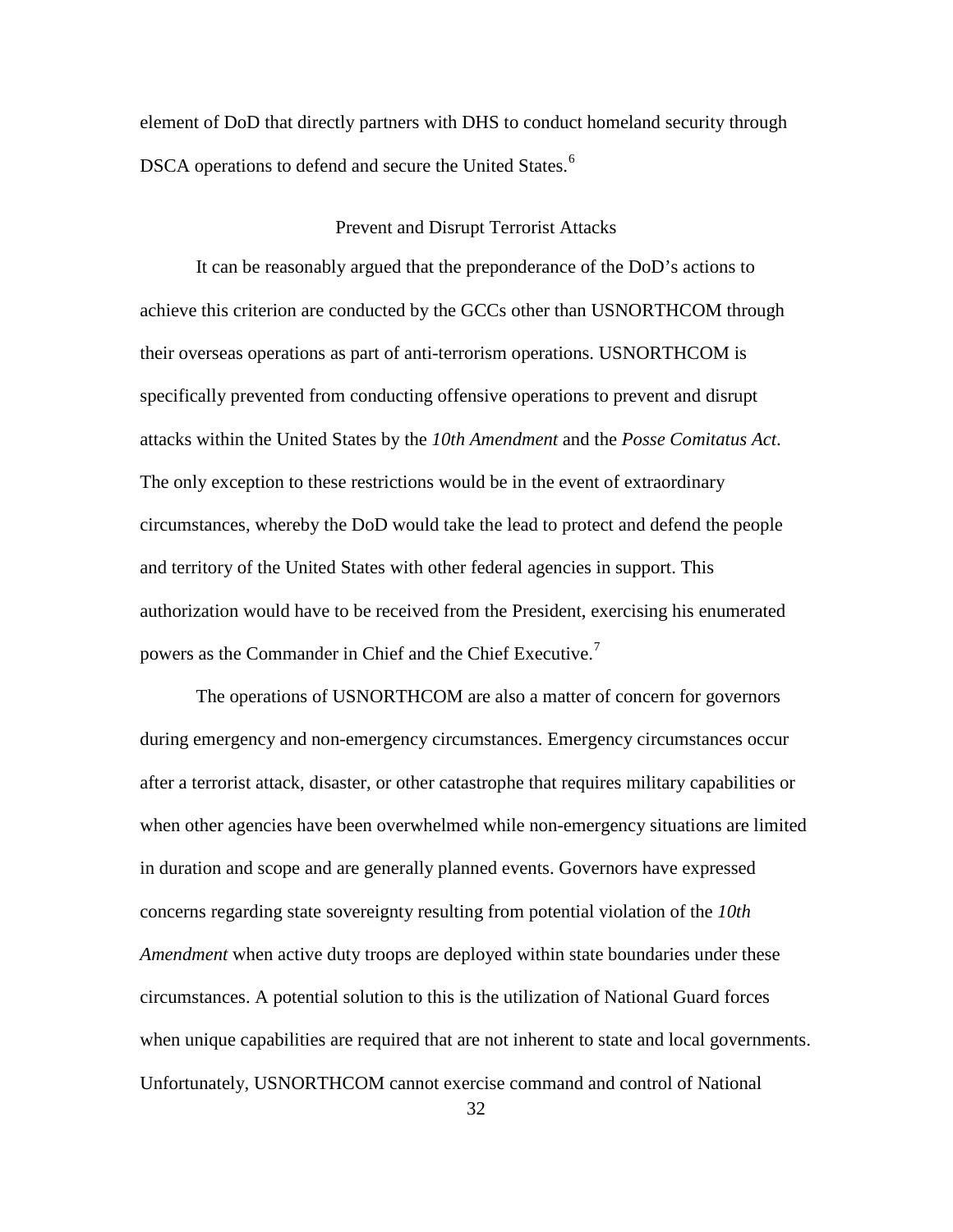Guard troops that have not been transferred to Title 10 authority. Therefore,

USNORTHCOM has no legal authorization to prevent or disrupt terrorist attacks during emergency and non-emergency circumstances. The lack of legal authorization has been identified by the Constitution Project which registered concerns that USNORTHCOM would not be able to operate within the federalist legal framework while accomplishing their mission. $8$ 

The ability of DHS to prevent and disrupt terrorist attacks within the United States exceeds the abilities and authorization of DoD under Title 10 authorizations. DHS, being a civilian entity is not subject to the restrictions placed upon the DoD by the *Posse Comitatus Act*. Therefore, the operational elements of the DHS can and do conduct domestic law enforcement operations. The Coast Guard, while technically a member of the Armed Forces, was imbued by Congress with law enforcement authority.<sup>[9](#page-71-8)</sup> Therefore, one can reasonably argue that all the operational elements of DHS are primarily law enforcement entities. DoD is limited to a support role and does not have the "assigned responsibility to stop terrorists from coming across our borders"<sup>[10](#page-71-9)</sup> The DoD does have authorization to conduct support operations as well as counterterrorism operations when lead by other government agencies.<sup>[11](#page-71-10)</sup> It is clearly articulated that DoD Title 10 personnel are in a dedicated support role when conducting counterterrorism operations within the United States.

# Protect American People, Critical Infrastructure, and Key Resources

One of the most important areas in which DHS has freedom to operate is in the collection and analysis of intelligence. Intelligence is commonly believed to be the "first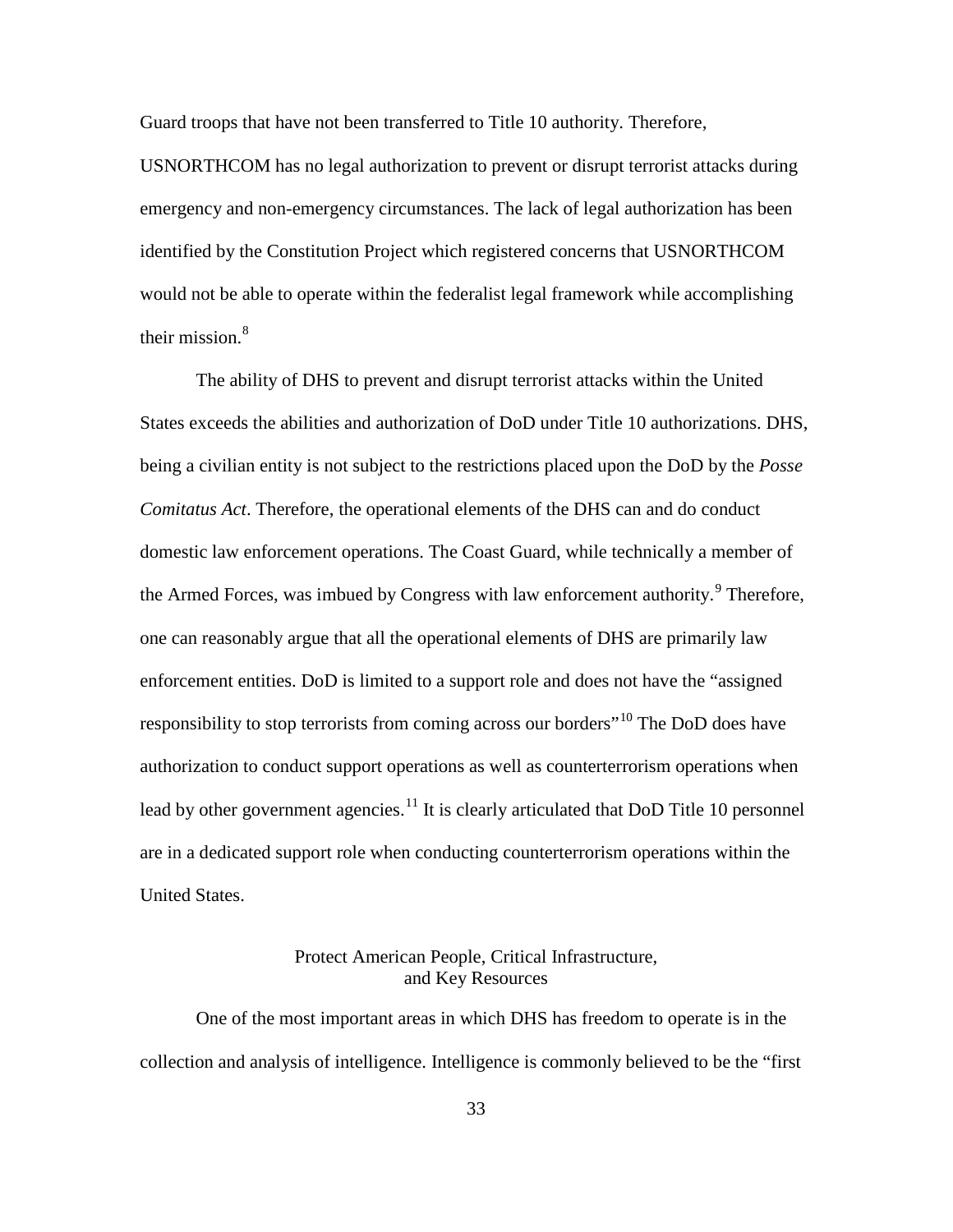line of defense for the nation"<sup>[12](#page-71-11)</sup> and is therefore essential in order to achieve the criterion of protecting the American people, critical infrastructure, and key resources. The DHS Under Secretary for Intelligence and Analysis is the primary intelligence officer for DHS. Unencumbered by legal restrictions as a result of the *Homeland Security Act of 2002* and subsequent legislation enacted based upon recommendations of the 9-11 Commission, <sup>[13](#page-71-12)</sup> the Under Secretary is able to consult on a daily basis with all the elements of US foreign intelligence as well as local, state, and private sector intelligence collectors and agencies in order to develop homeland security intelligence (see figure 2).

The use of the term "homeland security intelligence" is not well defined by law but is important to understand because it provides linkages between the separate and disparate sources of intelligence. The ability to collaborate and coordinate between all the members of the intelligence community is a key capability of DHS.



Figure 2. Dimensions of Intelligence

*Source*: Mark A. Randol, *Homeland Security Intelligence: Perceptions, Statutory Definitions, and Approaches* (Washington, DC: Congressional Research Service, 14 January 2009), http://www.fas.org/sgp/crs/index.html (accessed 28 March 2012), 6.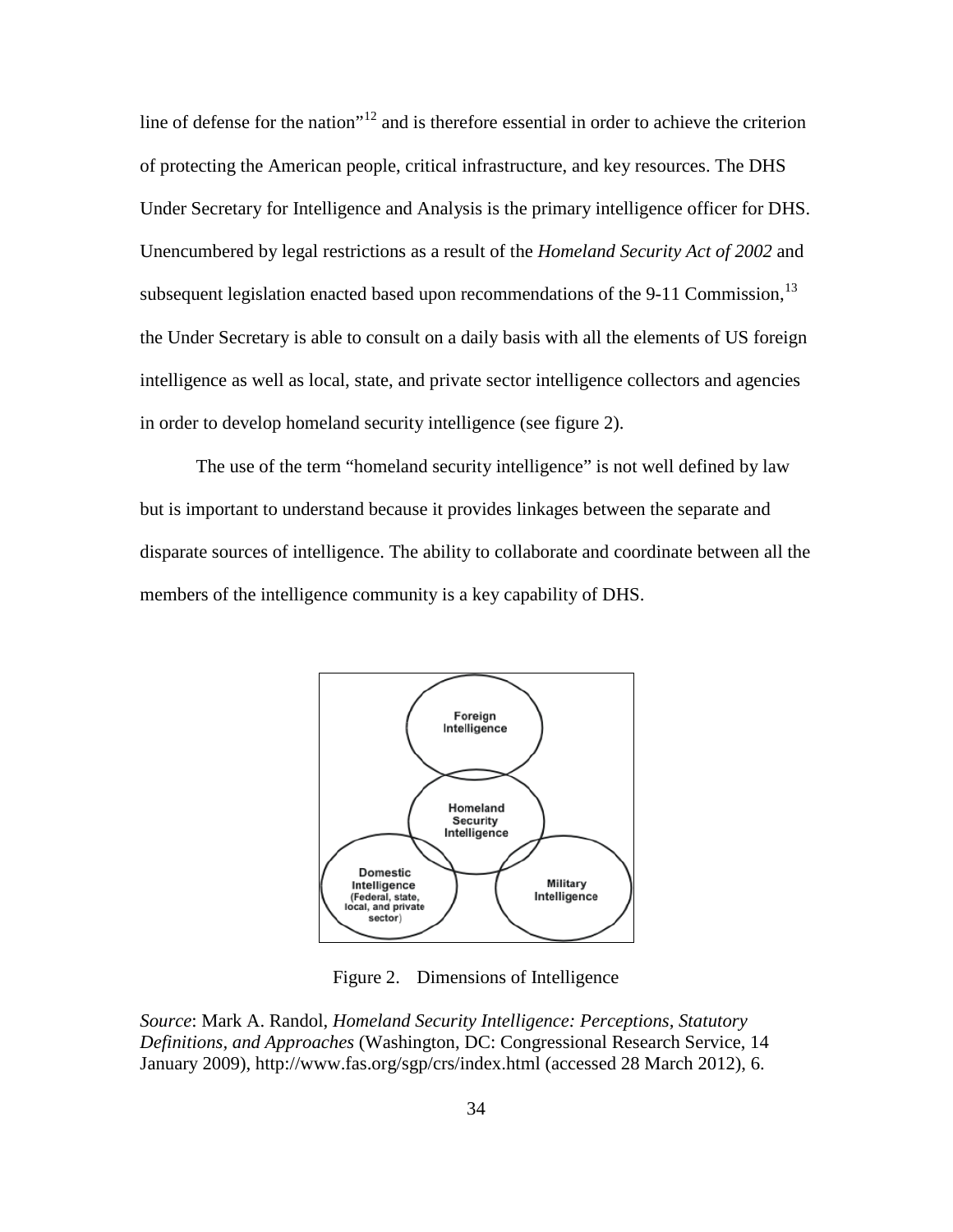The National Guard provides critical capabilities and resources to homeland security operations. The capabilities and resources provided by the National Guard thread a fine legal line as their Title 32 operations are not constrained by *Posse Comitatus Act*. Additionally, Title 32 status can be maintained when their pay and benefits are provided by the Federal government contingent upon their operations being conducted under the control of their state governor(s). Because of the capabilities of Title 32 forces, the *Beyond Goldwater Nichols Phase II Report* recommended that the National Guard should form regional civil support teams to be employed in accordance with the DoD force management and rotation plans in order to enhance the National Guard's homeland security capabilities.<sup>[14](#page-71-13)</sup> Unfortunately, USNORTHCOM has no legal standing or authorization to coordinate or compel the National Guard to form regional teams. Only the National Guard Bureau has the authority to mandate the formation of the aforementioned regional teams.

USNORTHCOM conducts planning and exercises with the intent of increasing their capability to achieve this criterion. USNORTHCOM relies upon the State Adjutant Generals, the senior National Guard Officers of each state, to be the unofficial conduit of information to their respective state and local governments. USNORTHCOM has to rely upon this informal method of information exchange because they do not have the formal authority necessary to facilitate collaboration with state and local entities.<sup>[15](#page-71-14)</sup> The result is that planning and coordination conducted by USNORTHCOM is not synchronized across the applicable levels of government which will likely result in critical delays and a lack of unity of effort in the event that Title 10 forces are employed in a homeland security scenario.

35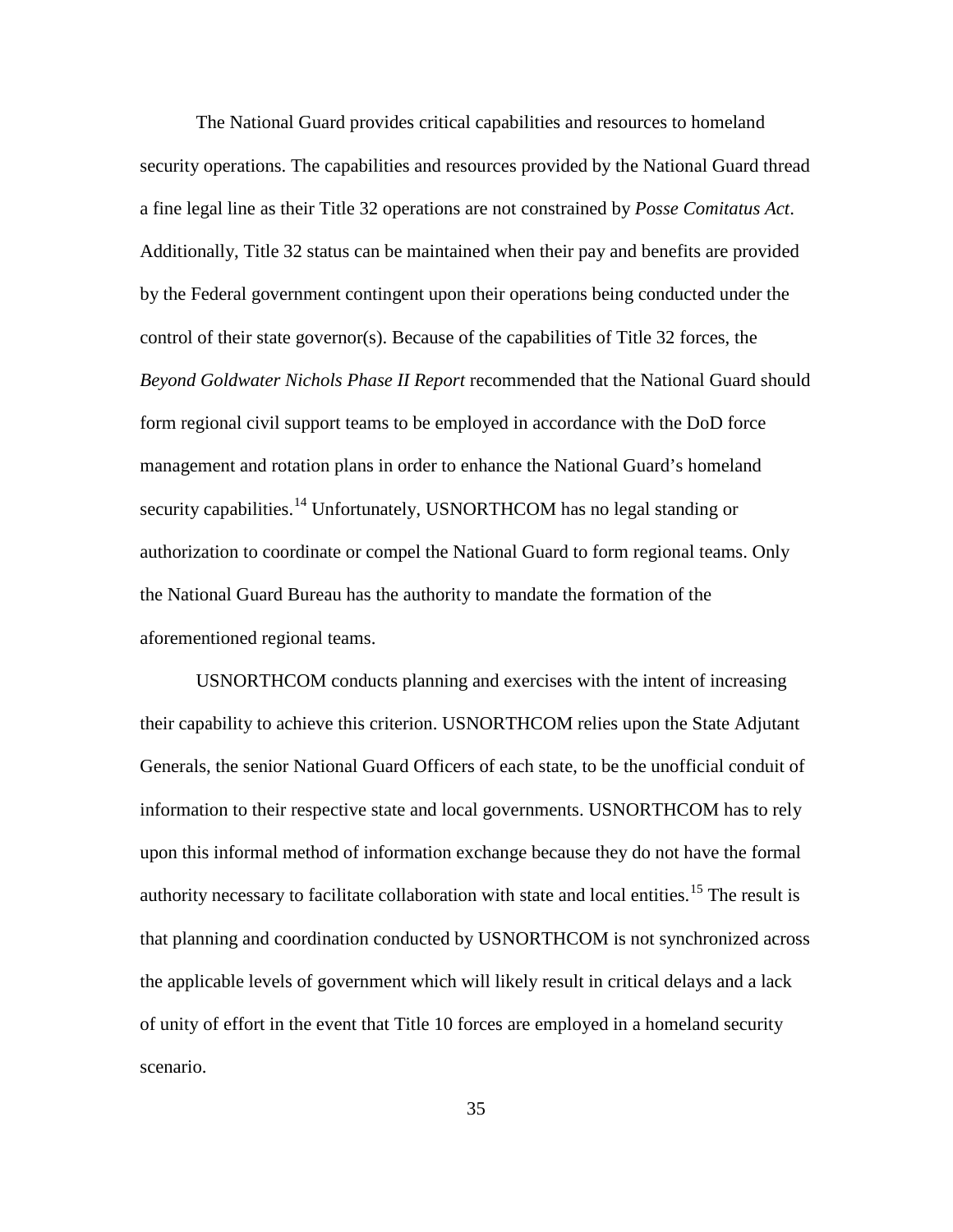USNORTHCOM is a GCC with responsibilities for homeland security through DSCA missions, as well as the more traditional homeland defense role. U.S. Government Accountability Office (GAO) reports from 2008 criticized USNORTHCOM for focusing on the homeland defense roles as a GCC while giving short shrift to the more likely DSCA mission. This lack of focus on the DSCA mission, coupled with the lack of synchronization with state and local governments raises questions about USNORTHCOM's ability to effectively support homeland security operations.

# Respond and Recover from Incident

The *National Response Framework* outlines how the Nation conducts all-hazards response following a homeland security incident. It is built upon five principles: engaged partnerships; tiered response; scalable, flexible and adaptable operational capabilities; unity of effort through unified command; and readiness to act. It details and describes how all levels of government and private sector partners respond to an incident in order to achieve an effective national response. The DHS Secretary is the "principal Federal official responsible for domestic incident management"[16](#page-71-15) while the FEMA Administrator is the principle advisor to the DHS Secretary for emergency management. The *National Response Framework* also identifies lead agencies, referred to as Emergency Support Function Coordinators who are responsible for the coordination of all governmental and non-governmental support agencies.

The ESF[Emergency Support Function]s serve as the primary operationallevel mechanism to provide assistance in functional areas such as transportation, communications, public works and engineering, firefighting, mass care, housing, human services, public health and medical services, search and rescue, agriculture and natural resources, and energy.<sup>[17](#page-71-16)</sup>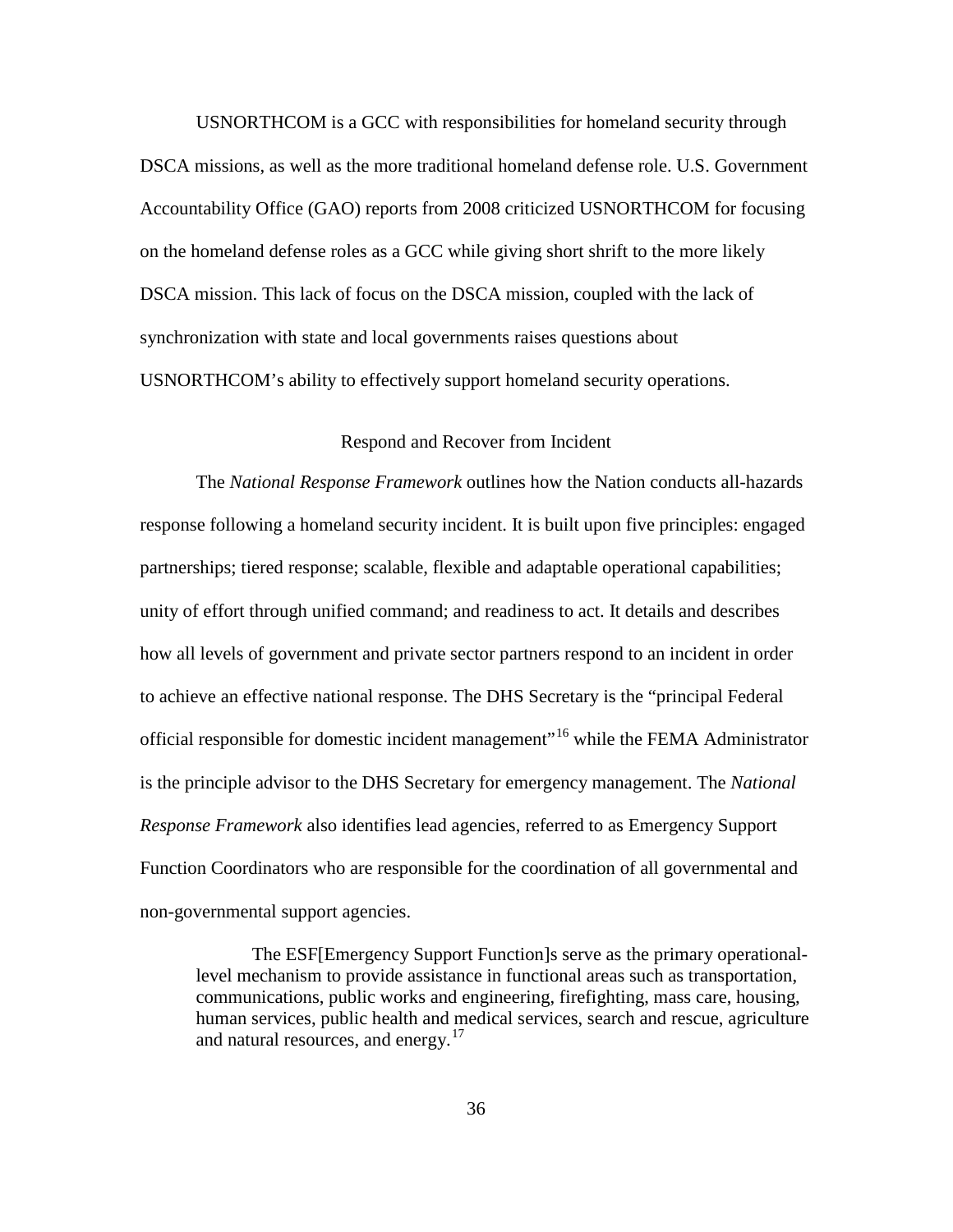It is important to note that the DoD, specifically the U.S. Army Corps of Engineers, is the Emergency Support Function Coordinator for only one of the fifteen functional areas: Emergency Support Function #3-public works and engineering. Based upon the responsibilities of the DoD identified in the *National Response Framework*, DoD and USNORTHCOM can expect to only be called upon in response to an incident in a supporting role when other agencies have been overwhelmed or are no longer capable of performing their necessary functions with the exception of Emergency Support Function #3.

In providing civil support, USNORTHCOM generally operates through established Joint Task Forces subordinate to the command. An emergency must exceed the capabilities of local, state and federal agencies before USNORTHCOM becomes involved. In most cases, support will be limited, localized and specific. When the scope of the disaster is reduced to the point that the Primary Agency can again assume full control and management without military assistance, USNORTHCOM will exit, leaving the on-scene experts to finish the job. $18$ 

Numerous reports have found that DoD, and USNORTHCOM in particular are unprepared to execute their responsibilities within the *National Response Framework*. GAO Report 08-252 identified gaps in coordination between USNORTHCOM, state governments, and the National Guard. USNORTHCOM did not involve the majority of the states when they developed homeland defense and civil support plans as less than 25 percent of the states were involved in the development of USNORTHCOM plans. Additionally, USNORTHCOM is not familiar with and has no mechanism for the access of state level response plans as there are no established processes at USNORTHCOM for interfacing with state governments. These gaps are inconsistent with *Homeland Security Presidential Directive 8* which called for plans and actions to be synchronized and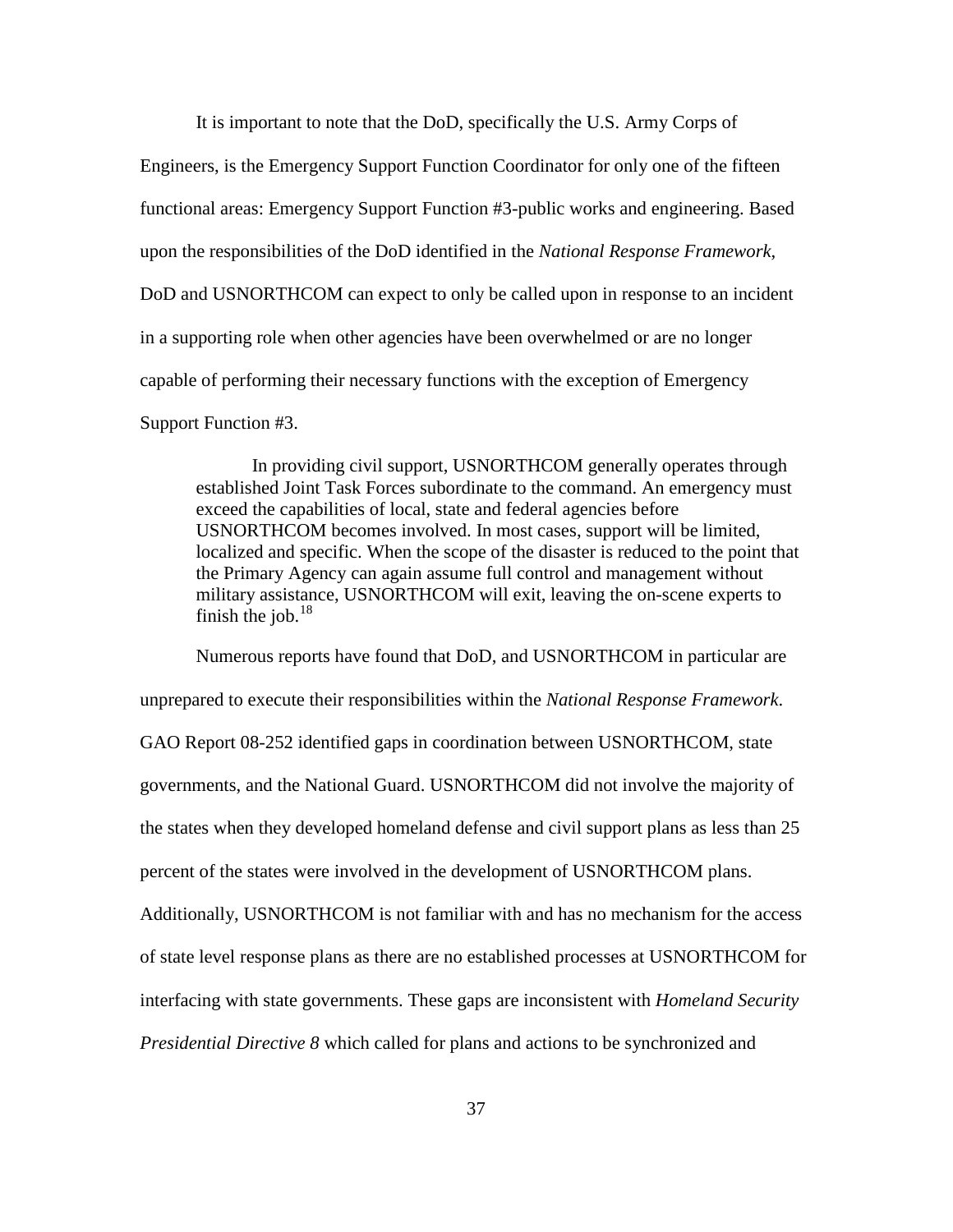deconflicted between the federal, state, and local levels as well as the requirements delineated in the *National Response Framework*. [19](#page-71-17)

A critical capability provided by DoD to DHS is their expertise in the response to Chemical, Biological, Radiological, Nuclear, and High-Explosive (CBRNE) events. This does not mean that DoD will be the first responders in the event of a CBRNE incident, but rather they provide expertise, capabilities, equipment, and manpower. GAO Report 10-123 also found that DoD support elements tasked to provide expertise, capabilities and equipment in the event of a CBRNE incident are not synchronized between the active and reserve components. Additionally, agreements between the National Guard units and the active component for the availability of National Guard units was not complete putting into question the DoD's ability to train and deploy appropriate forces in response to a CBRNE event because of equipment, personnel, and capability shortfalls.<sup>[20](#page-71-18)</sup>

Two Congressional reports in 2008 found that USNORTHCOM lacks the ability to adequately plan, support, assess readiness, and coordinate with state and local officials. The reports contend that USNORTHCOM has not evolved into an integrated command capable of emergency preparedness or response.<sup>[21](#page-71-19)</sup> While USNORTHCOM organizational structures utilize integrated staffing in order to bridge the gap and facilitate communication between themselves, National Guard, and DHS it does little to integrate at the State and local levels because of a lack of authority.

# Set Conditions for Long Term Success

DHS completed its first ever *Quadrennial Homeland Security Review* as well as a *Bottom Up Review* in 2010. The underlying themes of these two reviews was that while much has been accomplished by the nascent DHS, there is still room for improvement in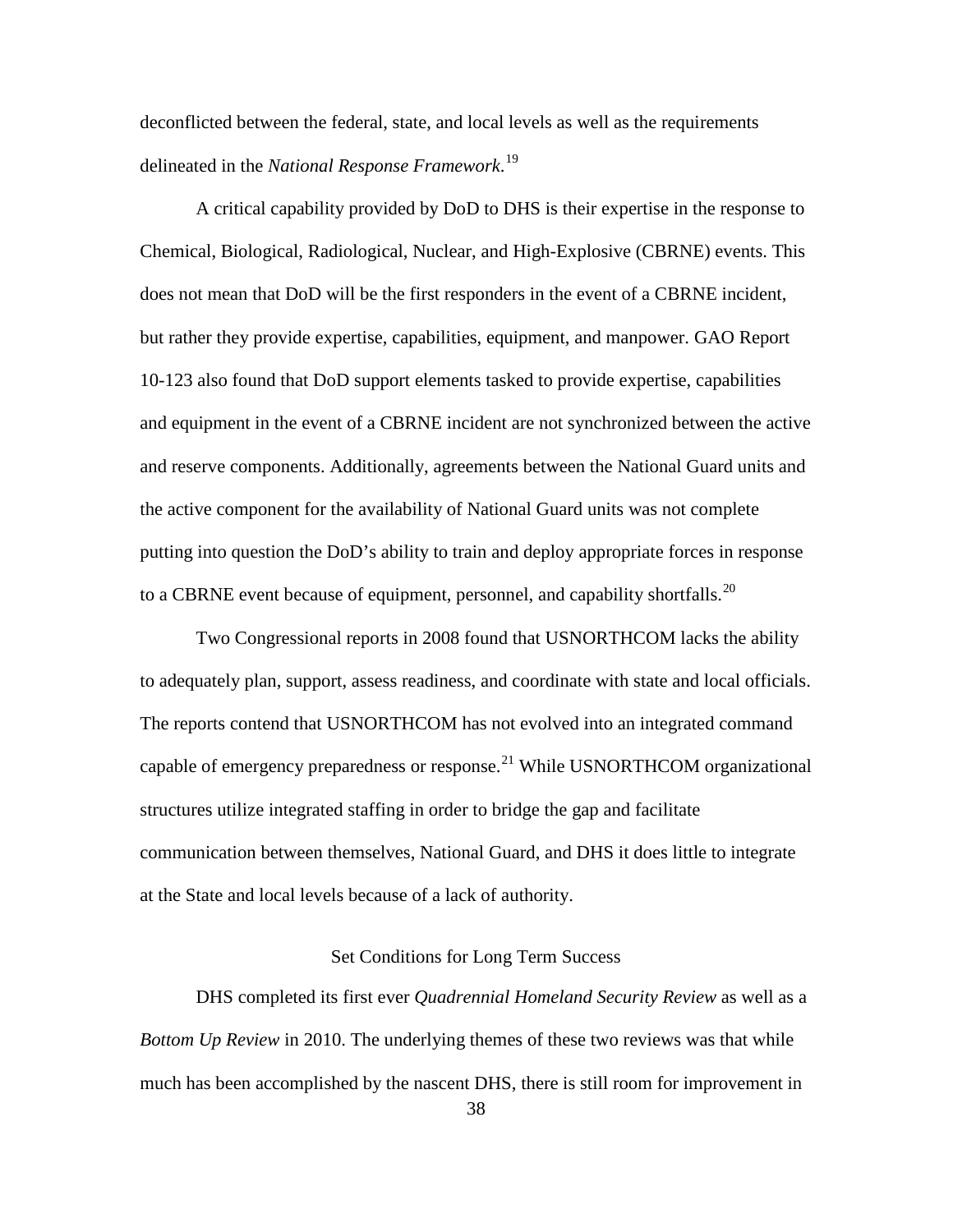order to provide homeland security to the United States. The *Bottom Up Review* demonstrates a maturity on the part of the department as well as the realization that they must be better stewards of the finite resources of the government in order to accomplish their mandate. The DHS budget for 2012 was \$59.7 billion dollars with a decrease of 0.5 percent for 2013 to \$59.0 billion dollars.<sup>[22](#page-71-20)</sup> The *Bottom Up Review* identified areas where increased efficiencies will be utilized and sought in order to make up the contracting budget without impacting accomplishment of their mission effectiveness.

DoD budget is decreasing from \$645 billion in 2012 to a request of \$613 billion in 2013, a reduction of 31.8 billion or 0.5 percent. There is also the expectation that the DoD budget will continue to remain at roughly the 2013 level through 2017 in order to achieve a total projected savings of \$259.4 billion.<sup>[23](#page-71-21)</sup> As with DHS, DoD is seeking to increase efficiencies while also delaying major procurement items in order to operate within their budget without negatively affecting their mission effectiveness.

While DoD is striving to maintain existing mission effectiveness with decreased budgetary resources, recent findings by the GAO showed problems with the provision of resources to fulfill critical CBRNE capabilities within DoD. GAO identified the inability of a central funding accountability manager within the DoD between the active and national guard forces tasked with responding to CBRNE events as detrimental to the long term viability of CBRNE capability. The lack of a central funding manager calls into question the ability of the DoD to identify all requirements and allocate funding and resources appropriately.<sup>[24](#page-71-22)</sup> In order to address these shortfalls, USNORTHCOM expect the newly created CBRNE Response Enterprise which includes National Guard, Reserve, and Active Component forces to achieve full operational readiness by October 2012.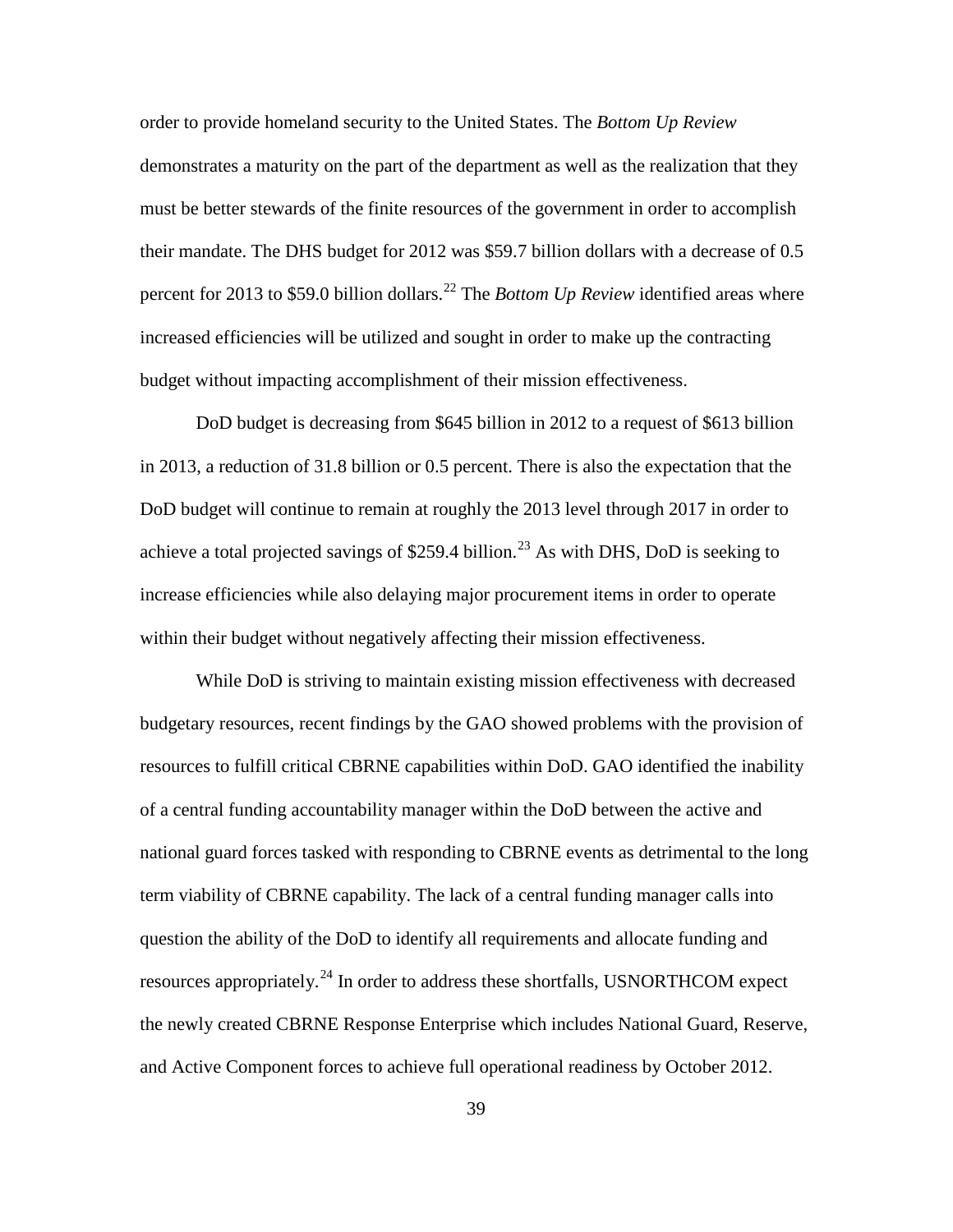These 18,000 Soldiers assigned to the mission will be prepared to" rapidly respond to a CBRN incident within the homeland."<sup>[25](#page-71-23)</sup>

In order to address the limitations imposed by the restrictions associated with Title 10 and Title 32 constraints on the National Guard, USNORTHCOM has instituted and certified the Dual-Status Commander Concept but actual implementation has been limited to only forecasted events.

USNORTHCOM led the development and implementation of the Dual-Status Commander Concept of Operations. This has allowed the DoD and the State governors to jointly pre-identify, train, and certify senior military officers to perform simultaneously as commanders of both National Guard forces in State status and Federal military forces in Title 10 status.<sup>[26](#page-71-24)</sup>

The development of the Dual-Status Commander Concept as well as the CBRNE

Response Enterprise is a clear indication that DoD, and USNORTHCOM in particular are making proactive changes to rectify areas of weakness within their ability to perform civil support as required in their mission statement.

# Option 2–The Domestic Security Command (DSC)

### Overview of the Organization

In her 2011 thesis presented to the Naval Postgraduate School, Kristine L.

Shelstad developed a model for the formation of the DSC to perform the most likely homeland security and defense scenarios utilizing civilian interagency team while being able to address the most dangerous scenarios through its organic military-led teams. The DSC, as envisioned by Shelstad, involves the deconstruction of USNORTHCOM, selected elements of other GCCs, DHS, and the National Guard Bureau Joint Staff and the use of their applicable parts to create the DSC as a federal agency focused on decentralized homeland security and defense operations. In addition to the amalgamation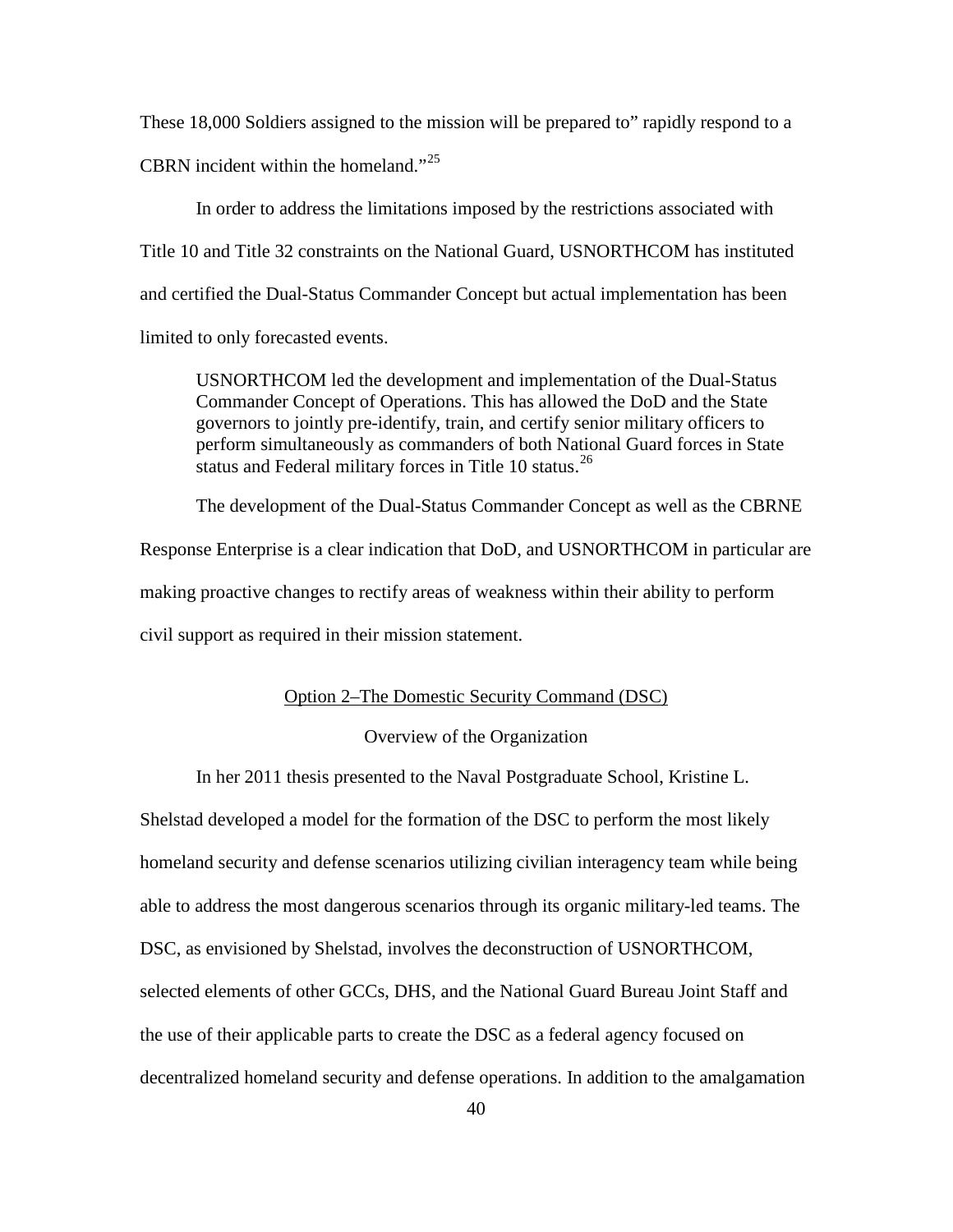of these disparate elements into the DSC, the DSC will incorporate planning elements from other federal agencies such as the Department of Health and Human Services, Department of Justice, and the Department of Energy in order to achieve intergovernmental coordination.

The DSC will conduct operations in a decentralized manner, with increasing levels of the organization becoming involved as situations or events increase in scope and/or severity. The lowest level will be the state response orchestrated by the state governor utilizing the state and local resources at his disposal, including their state National Guard formations. The state would form a Joint Task Force utilizing a dual status commander in order to respond to the situation.

If the situation requires more resources or expertise than the state level Joint Task Force provides or encompasses more than one state the regional hub will provide resources and take control of the response in a federal manner. These regional hubs will be based upon the existing FEMA districts, which divide the United States into ten different regions. The regional hubs will have all of the current equity holders from the DHS organization as well as the DoD and National Guard Bureau equities resident in the region. The DoD equities in the region will be represented by the Defense Coordinating Officer, a similar position to today's FEMA construct, while National Guard Bureau equities will be represented through a Homeland Response Force. The Homeland Response Force are National Guard forces with focused expertise in CBRNE. The regional DHS hub would spawn an inherently interagency team to augment the state Joint Task Force. Additionally, the regional hub would be responsible for conducting contingency planning and normal operations for their region.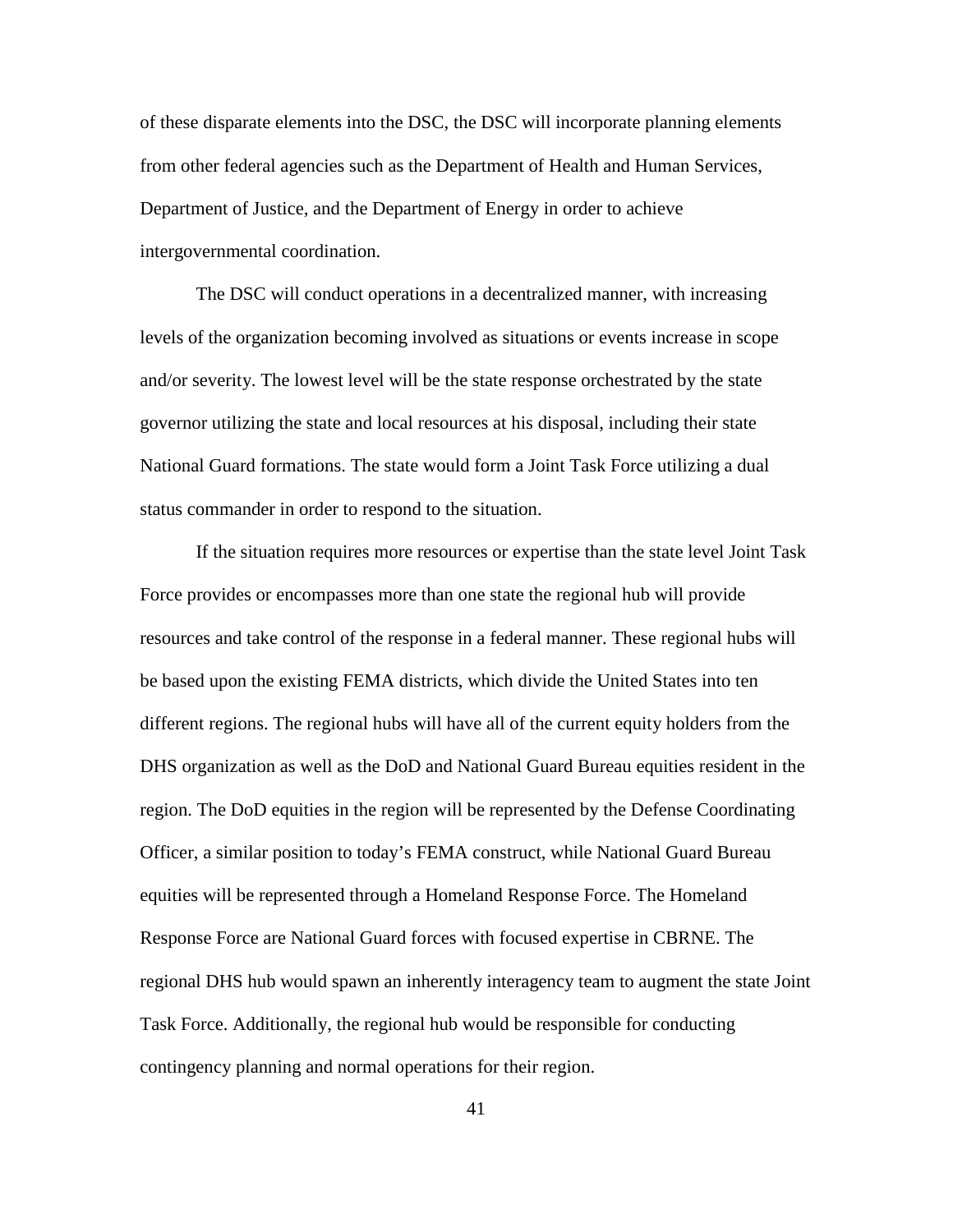At the national level, the DSC will be interagency and intergovernmental through the merging of the DHS, National Guard Bureau, and DoD entities with equities. A national level DSC response to an incident would occur when an incident involves multiple regions, is homeland defense oriented, or is exceedingly damaging and overwhelms the regional capacity. National level DSC response would be conducted through the provision of interagency capabilities to augment the regional center's response as well as coordinating the resources and responses from other regional hubs. Through the implementation of state, regional, and national structures the DSC would be able to provide decentralized homeland defense and homeland security capabilities.

The DSC is envisioned as a civilian led organization whose secretary is independent of the governmental agencies from which it was formed. The DSC Secretary will be supported by deputy commanders from the National Guard, Title 10 active component, DHS deputy, a Domestic Advisor, and a Political Advisor. The National Guard deputy serves as the conduit between the states Adjutant General and represents their interests in the DSC. The Title 10 active component deputy will coordinate the situational awareness and planning activities undertaken by the Defense Coordination Officers at the ten regional hubs as well as being responsible for traditional security cooperation activities with Canada and Mexico. The DHS deputy represents all the organizations that comprise the current DHS as well as the prime coordinator with law enforcement agencies. The Domestic Advisor represents the Council of Governors and their resident equities in state and local organizations. The Political Advisor is drawn from the Department of State and provides the expertise and advice to the DSC Commander with regard to relations with Mexico and Canada (see figure 3).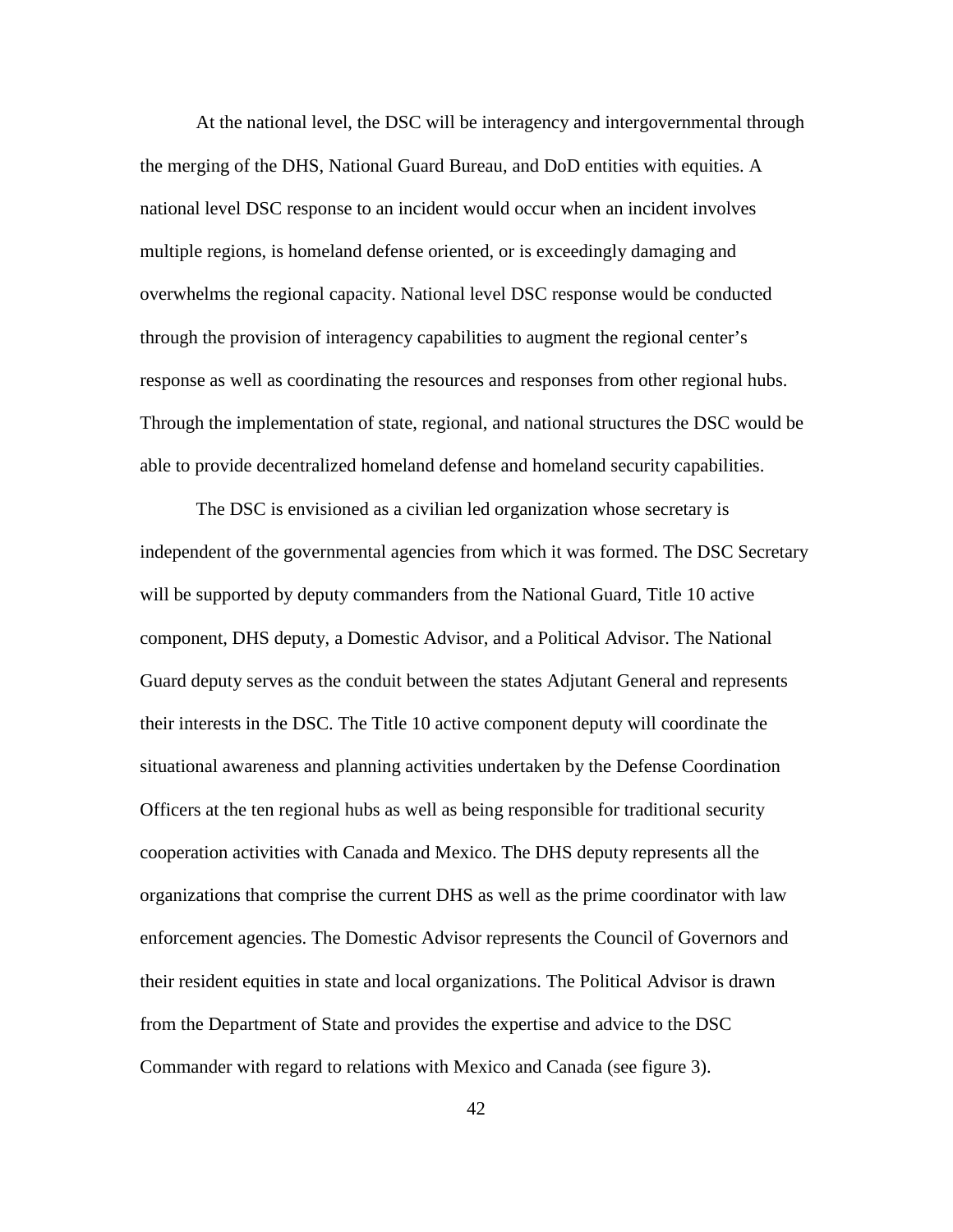

Figure 3. Domestic Security Command

*Source*: Kristine L. Shelstad, "The Domestic Security Command–The Evolution of the U.S. Northern Command" (Master's Thesis, Naval Postgraduate School, Monterrey, CA, 2011), 47.

# Prevent and Disrupt Terrorist Attacks

The DSC design, as detailed, has impacts upon the Unified Command Plan, the order that the President signs to delineate the GCC's. The deconstruction of USNORTHCOM to form critical elements of the DSC responsible for homeland defense and homeland security effectively ends its applicability as well as the dual responsibilities of the commander with regard to USNORTHCOM and NORAD. While not directly addressed by the DSC concept, it is reasonable to expect that NORAD would revert to an independent command under the DoD as it was prior to the establishment of USNORTHCOM. The DSC concept also calls for the elements currently assigned to Pacific Command and Southern Command that provide resources to conduct civil support operations to be moved under the control of the DSC. The transfer of these units and resources would require presidential authorization. Operations conducted by other GCC's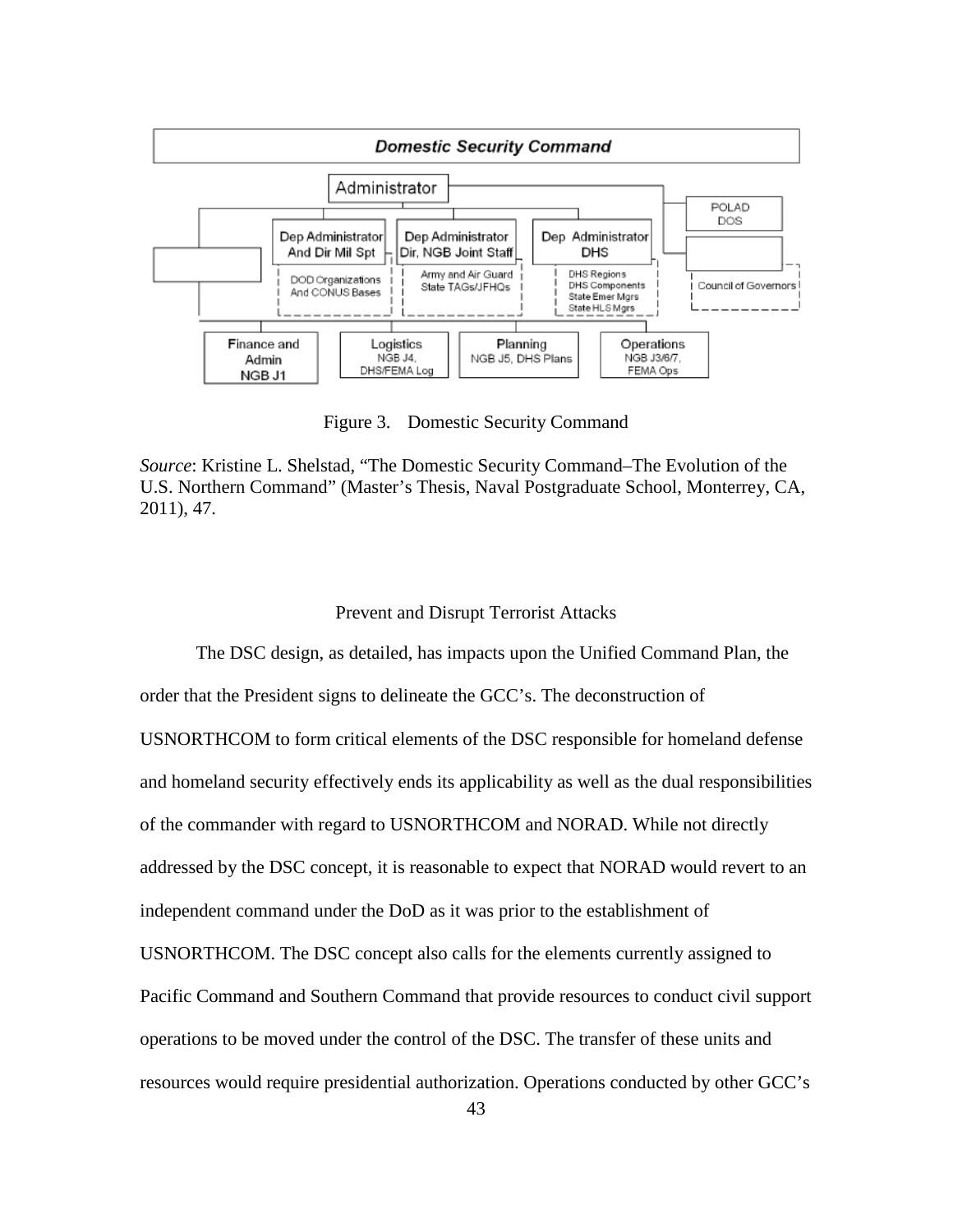under the auspices of anti-terrorism would be unaffected by the deconstruction of USNORTHCOM.

The DSC organizational concept directly addresses the concerns of state sovereignty expressed by state governors and independent researchers such as the Constitution Project. The DSC places Title 32 National Guard commanders in the chain of command. The Dual-Status Commander Concept allows properly screened and vetted Title 10 active component senior leaders to exercise mission command over National Guard troops operating under Title 32 authorities. The provision of the Title 32 and Dual-Status Commanders effectively addresses the federalist concerns of state governors and negates sovereignty arguments as all commanders are responsive to the intent of state governors.

The DSC has the ability to conduct domestic law enforcement operations through the incorporation of DHS elements as well as National Guard elements without any changes or modifications to existing policies or legislation. While Title 10 active forces have the capability to perform law enforcement operations, they must be specifically authorized by Congress or the President in accordance with applicable legislation and Constitutional authority. It is important to remember that Title 10 forces will not be routinely assigned to the DSC, but rather to the Joint Task Forces established by state or regional DSC headquarters based upon direction of the President and/or the Secretary of Defense.

44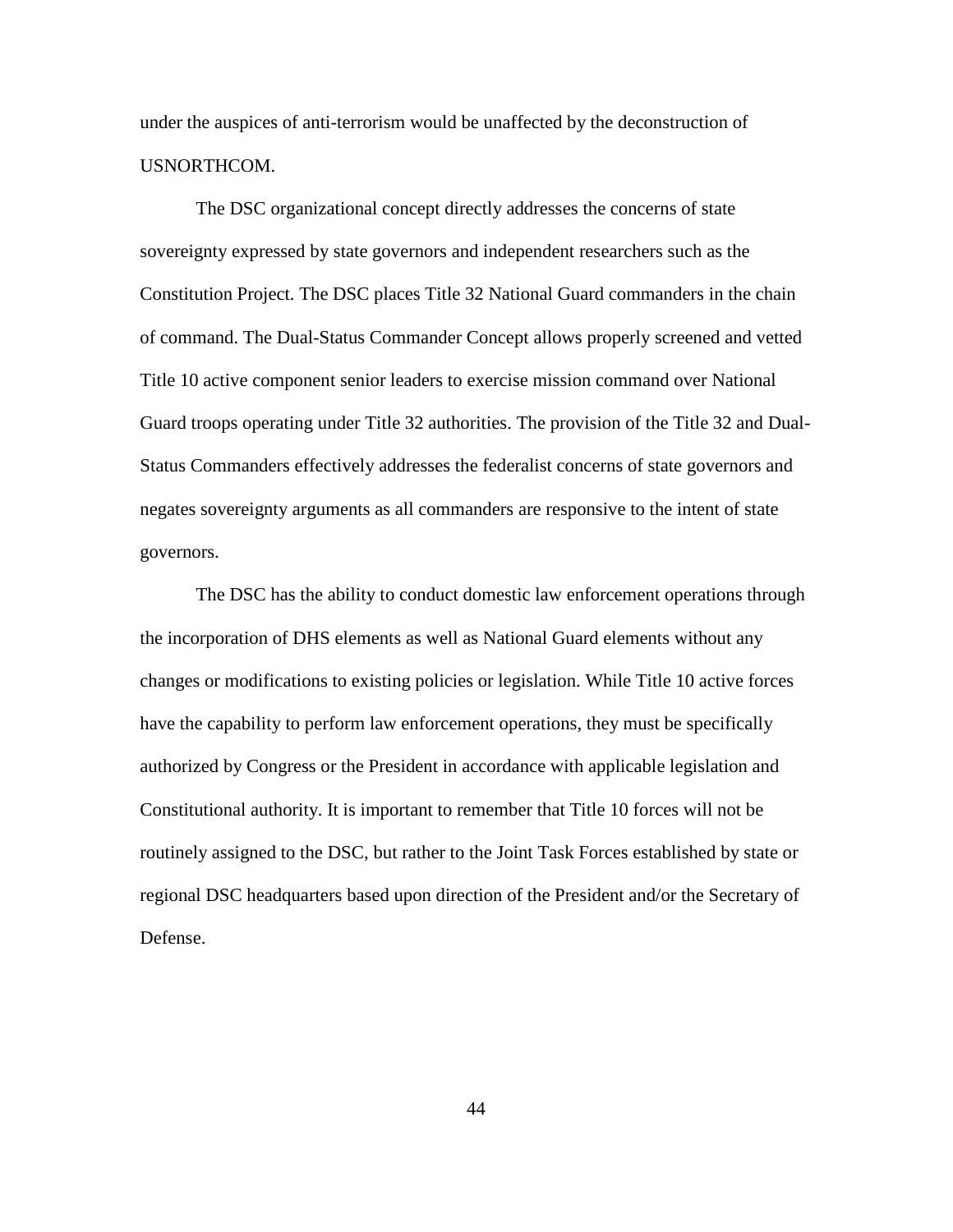# Protect American People, Critical Infrastructure, and Key Resources

The ability to conduct intelligence is a critical capability necessary to achieve this criterion. The DSC has the ability and legal justification to conduct domestic intelligence collection through the integration of the operational elements of DHS. The DSC also includes intergovernmental ties and linkages to domestic law enforcement agencies through the federal level organization as well as the regional centers that can result in increased intelligence sharing. The failures in intelligence sharing were identified as one of the key factors leading to the attacks of 11 September 2001. The perceptions identified by the Constitution Project of the militarization of society through the perceived spying by military forces within the United States are also avoided.

The National Guard is directly tied into the DSC and therefore can be fully employed and utilized by the DSC. The utilization of the National Guard deputy DSC commander connects the state Adjutant Generals directly to the DSC. Thereby, the unique capabilities of the national guard to conduct operations within the United States is harnessed and coordinated directly to work toward homeland security operations. Additionally, the linkage between the DSC and the Adjutant Generals can lead directly to the integration of unique military capabilities to the state and local governments. This authority to conduct direct communications, as well as the infrastructure provided by the regional hubs provides for a more integrated and synchronized response between the numerous equity holders.

The lack of GCC type responsibilities allows for the DSC, the Title 10 deputy specifically, to focus on the core competencies of homeland defense without giving short shrift to the responsibilities of homeland security. The Title 10 deputy therefore can focus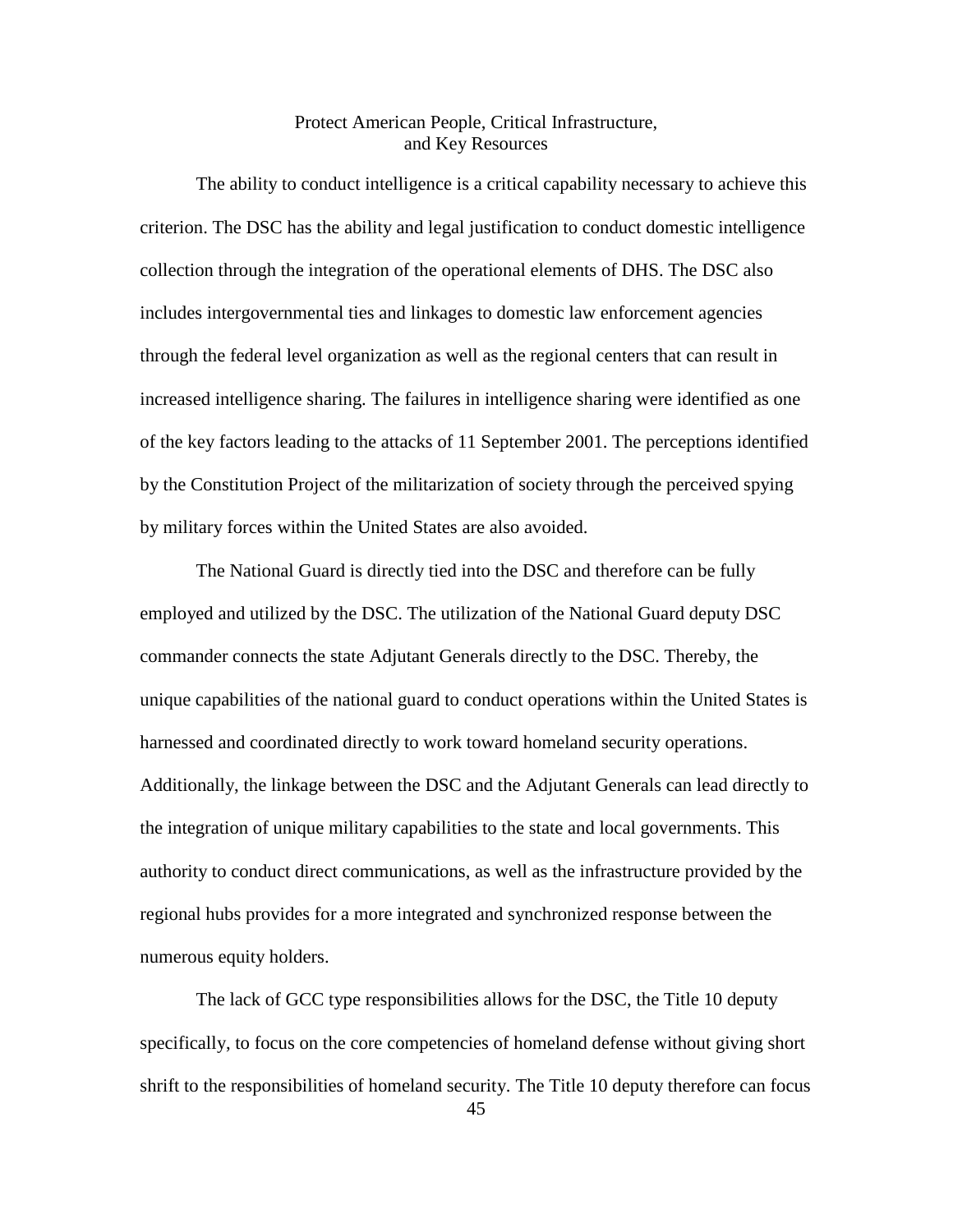his staff on the planning necessary to establish a Joint Task Force as required to respond to the most dangerous, but least likely scenario, of protecting the homeland from invasion and military attack. In this capacity, the Title 10 deputy will accomplish many of the requirements that were formerly performed by USNORTHCOM. Additionally, the potential for the Title 10 deputy to receive Dual Status authority provides for the ability to leverage the National Guard as part of his operations without previous authorization from the President or Congress in response to emerging events. Additionally, the collaboration between the National Guard deputy and Title 10 deputy can be reasonably expected to reduce turbulence and lower the learning curve when operations change. This increased interoperability between the National Guard and the active force will result in increased effectiveness and the ability to transition between homeland security and homeland defense roles and responsibilities.

#### Respond and Recover from Incident

The *National Response Framework* would not be negatively affected by the establishment of the DSC as it was intended to form the conceptual model for a whole of nation response to respond and recover from an incident. Other than title changes to reflect the transfer of responsibilities from DHS to DSC, there are few mandatory changes required in order to maintain its integrity. The DSC outline did not address any recommended changes to the organization of the Army Corps of Engineers, who are responsible to be the lead agency for Emergency Support Function 3. The allocation of the Corps of Engineers into the design of the DSC appears to be a value added addition in order to increase the interagency capabilities of the DSC and take advantage of the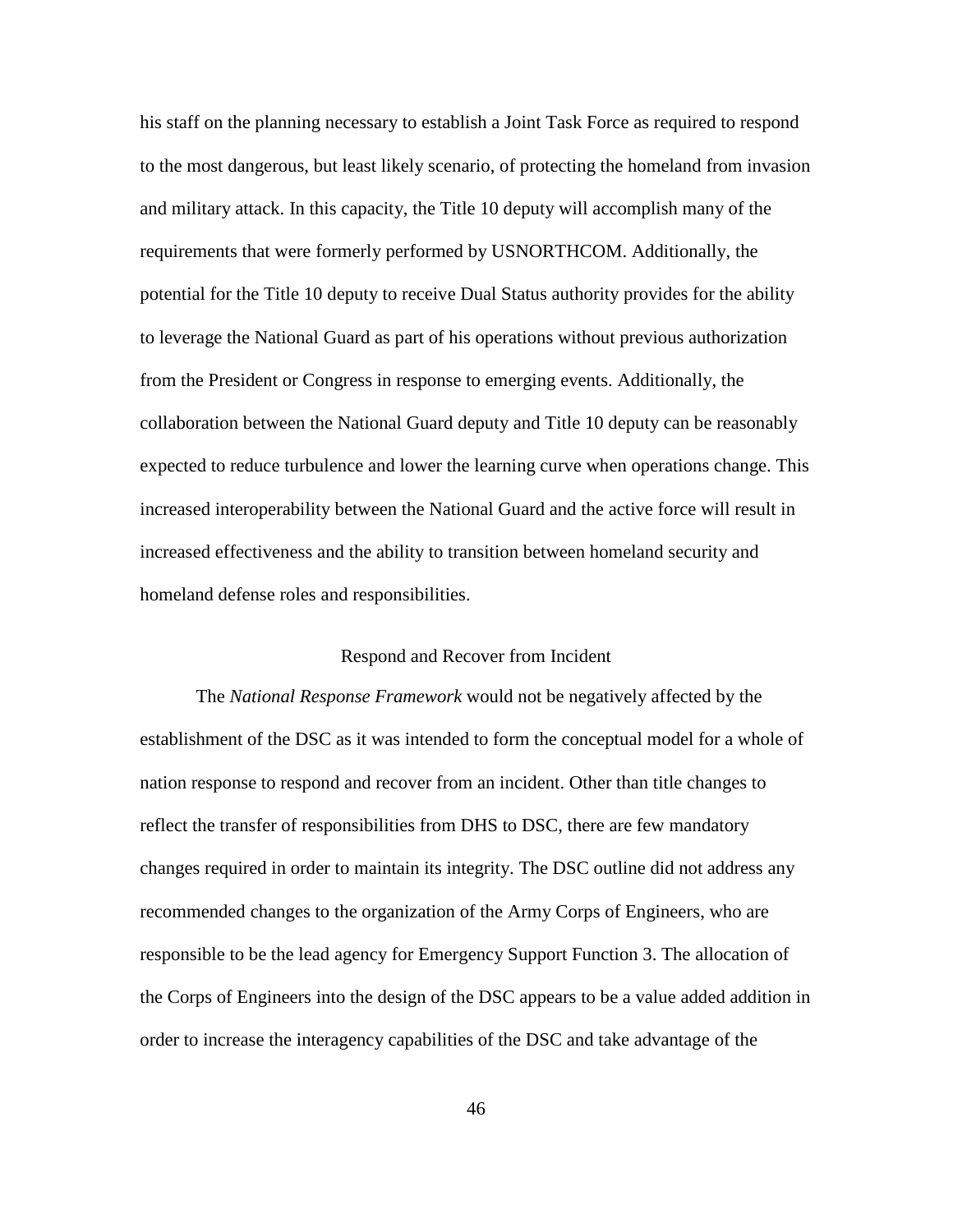unique organizational structure of the active, national guard, and civilian personnel that comprise the Corps of Engineers.

The construct of the DSC removes the inherent conflicts between homeland defense and homeland security operations for active military forces. In order for the DSC to conduct homeland defense operations with active forces it would require the assigning of forces by the Secretary of Defense. Active forces would not be routinely assigned, except for the provision of standing Joint Task Forces. National Guard units will be able to focus on homeland security type operations while still being synchronized from the state to federal levels.

The expansion of the Defense Coordinating Officer at the regional hubs as envisioned under the DSC provides increased interoperability and intergovernmental communications. The Defense Coordinating Officers will have the ability to incorporate any active forces into the existing state and local response plans and activities. This increased ability and authorization to conduct liaison activities to the lowest level alleviates many of the failings demonstrated through the operations of USNORTHCOM.

#### Set Conditions for Long Term Success

The establishment of the DSC would result in an immense restructuring of the federal government. It would amalgamate elements of DHS, DoD, and the National Guard Bureau into one organization. All three of these organizations have different streams of funding and resourcing which would significantly complicate the budgeting and resourcing operations. Besides resourcing issues, there would be significant cultural challenges faced in the creation of the DSC. The organization structures and functions of

47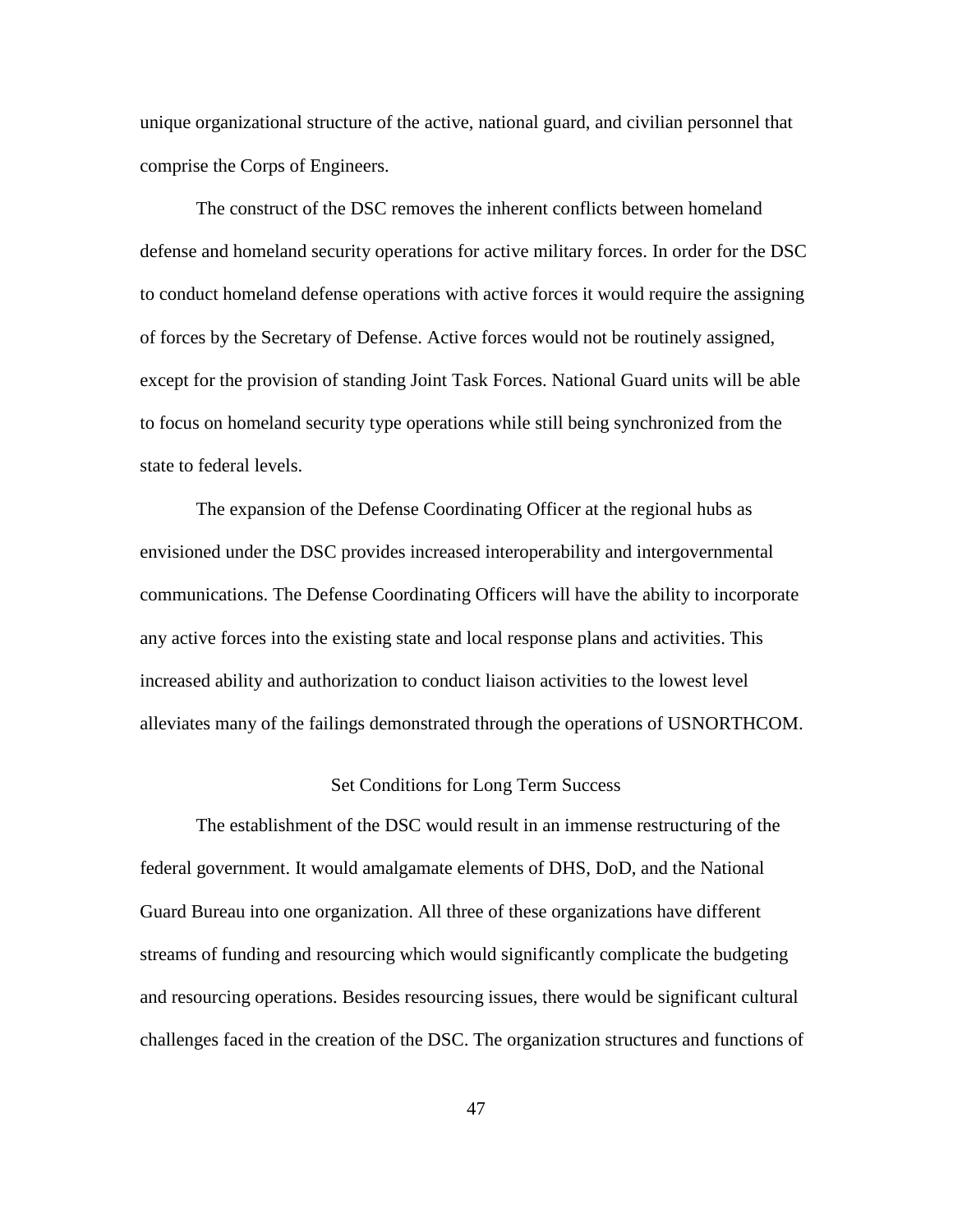these disparate entities would lead to significant turbulence which has the potential to compromise the short term effectiveness of the organization.

While it is outside the scope of this study to make resource projections, it is safe to assume that the establishment of the DSC would require a large obligation of governmental resources. These resources would be required at the federal level as the federal organization is staffed and headquartered. While the resources obligated are sufficient to sustain operations as currently organized, the establishment of a new headquarters and associated staff would be a significant investment. It is also reasonable to expect that additional resources would be required at the state and local level in order to incorporate their plans and activities with the emergent DSC.

One of the advantages of the DSC is that it is designed to conduct operations in a decentralized manner. The advantages of decentralized operations are that they are inherently more responsive and tailored to the situations they address. The increased responsiveness and tailoring of operations results in a more focused application of resources to address the needs of homeland security and defense in the local and state environments.

While decentralized operation are inherently more responsive and tailored, they can also be overly redundant. The establishment of the DSC calls for the expansion of the ten current FEMA regions to become DSC hubs with increased presence from all the component and operational organizations inherent in DHS as well as the National Guard and element of the DoD. The establishment of these ten regional hubs can be reasonably expected to result in the duplication of capabilities and negate the advantages of efficiencies of scale offered by centralized operations. Therefore, the resources required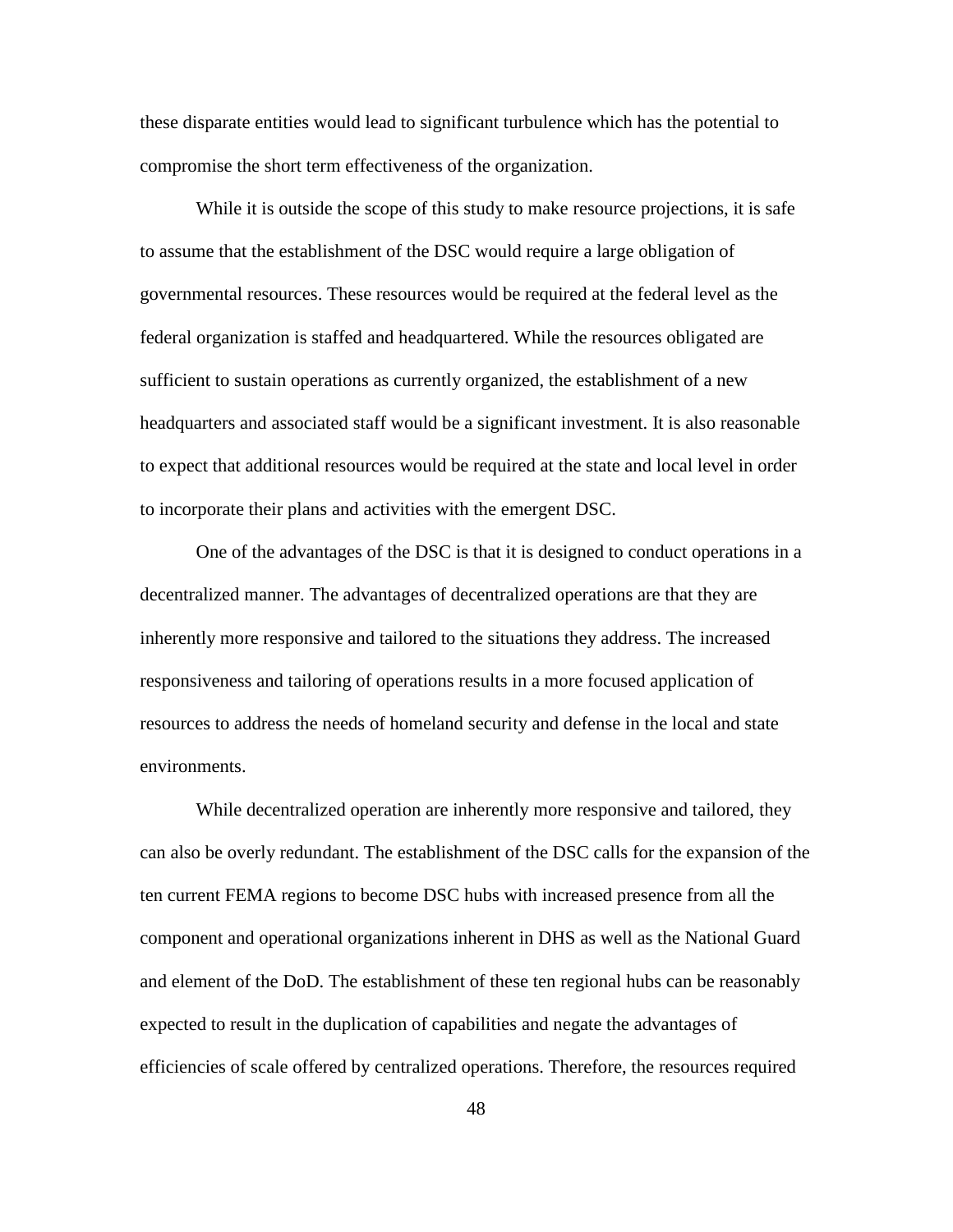to staff and operate ten regional hubs would be an increase from the current organization of DHS and DoD.

#### Summary

The analysis presented in chapter 4 provides the rationale and background information necessary to inform the recommendations and conclusions that encapsulated in chapter 5. The analysis of the current organization of DoD and DHS with respect to homeland security provides the baseline of performance. The identification and construction of the hypothetical DSC, and subsequent analysis provides a well developed alternative to judge against the current organization of DoD and DHS. While the qualitative analysis of a topic as broad and expansive as homeland security and the relationship between DHS and DoD is daunting, the elements presented in chapter 4 provide clear insight into the ability of the government to provide homeland security in a time of diminishing resources.

2 U.S. Department of Homeland Security, *Fiscal Year 2012 Budget Request–U.S. Department of Homeland Security(Overview)* (Washington DC: Government Printing Office, 2012), http://www.dhs.gov/xabout/budget/dhs-budget.shtm (accessed 28 March 2012).

3 U.S. Department of Homeland Security, *Quadrennial Homeland Security Review Report: A Strategic Framework for a Secure Homeland* (Washington, DC: Government Printing Office, February 2010), http://www.dhs.gov/xabout/gc\_1208534155450.shtm#0 (accessed 28 March 2012), 13.

4 U.S. Department of Homeland Security, *Homeland Security Organizational Chart.*

<sup>&</sup>lt;u>1</u> U.S. Department of Homeland Security, *National Response Framework*  (Washington, DC: Government Printing Office, January 2008), http://www. fema.gov/emergency/nrf/ (accessed 21 March 2012), 6.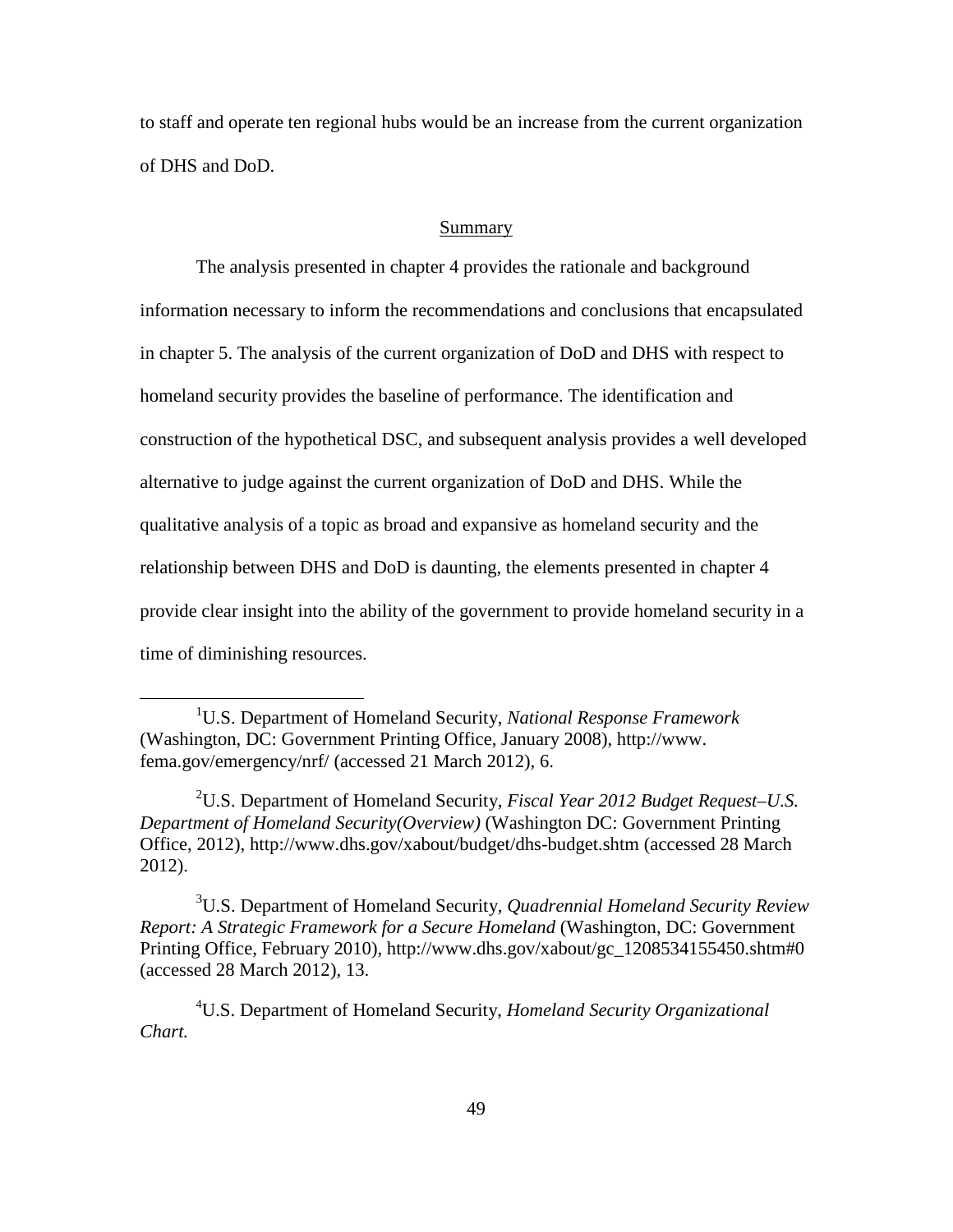5 U.S. Department of Homeland Security, *National Strategy for Homeland Security*, July 2002, 11.

6 USNORTHCOM.mil, http://www.northcom.mil/About/index.html (accessed 27 March 2012).

7 U.S. Department of Defense, *The DoD Role in Homeland Security–Defense Study and Report To Congress* (Washington, DC: Government Printing Office, July 2003), www.ndu.edu/uchs/ (accessed 28 March 2012), 2.

8 Constitution Project, *Potential Constitutional, Legal and Policy Issues Raised by a Unified Command for the Domestic United States: An Interim Report of the Constitution Project*, 2-3, http://www.constitutionproject.org/ pdf/Northcom\_Interim.pdf (accessed 27 March 2012).

9 R. Chuck Mason, *Securing America's Borders: The Role of the Military,* (Washington, DC: Congressional Research Service, 16 June 2010), http://www.fas.org/ sgp/crs/index.html (accessed 28 March 2012), 4.

10U.S. Department of Defense, *Strategy for Homeland Defense and Civil Support* (Washington, DC: Government Printing Office, June 2005), http://www.defense.gov/ news/Jun2005/d20050630homeland.pdf (accessed 28 March 2012).

 $11$ Mason, 1.

12Mark A. Randol, *Homeland Security Intelligence: Perceptions, Statutory Definitions, and Approaches* (Washington, DC: Congressional Research Service, 14 January 2009), 6, http://www.fas.org/sgp/crs/index.html (accessed 28 March 2012).

 ${}^{13}$ Randol, 8.

<sup>14</sup>Clark Murdock, Pierre Chao, Anne A. Witkowsky, Michele A. Flournoy, and Christine E. Wormuth, Mac Bollman, Jeremiah Gertler, Adam N. Marks, Noah J. Richmond, David R. Scruggs, and Richard Weitz, *Beyond Goldwater-Nichols: U.S. Government and Defense Reform for a New Strategic Era–Phase 2 Report* (Washington, DC: Center for Strategic and International Studies, July 2005), 9, http://csis.org/publication/beyond-goldwater-nichols-phase-ii-report (accessed 27 March 2012).

 $15$ Shelstad, 26.

16U.S. Department of Homeland Security, *National Response Framework*  (Washington, DC: Government Printing Office, January 2008), 54, http://www.fema. gov/emergency/nrf/ (accessed 21 March 2012).

17U.S. Department of Homeland Security, *National Response Framework*, 57.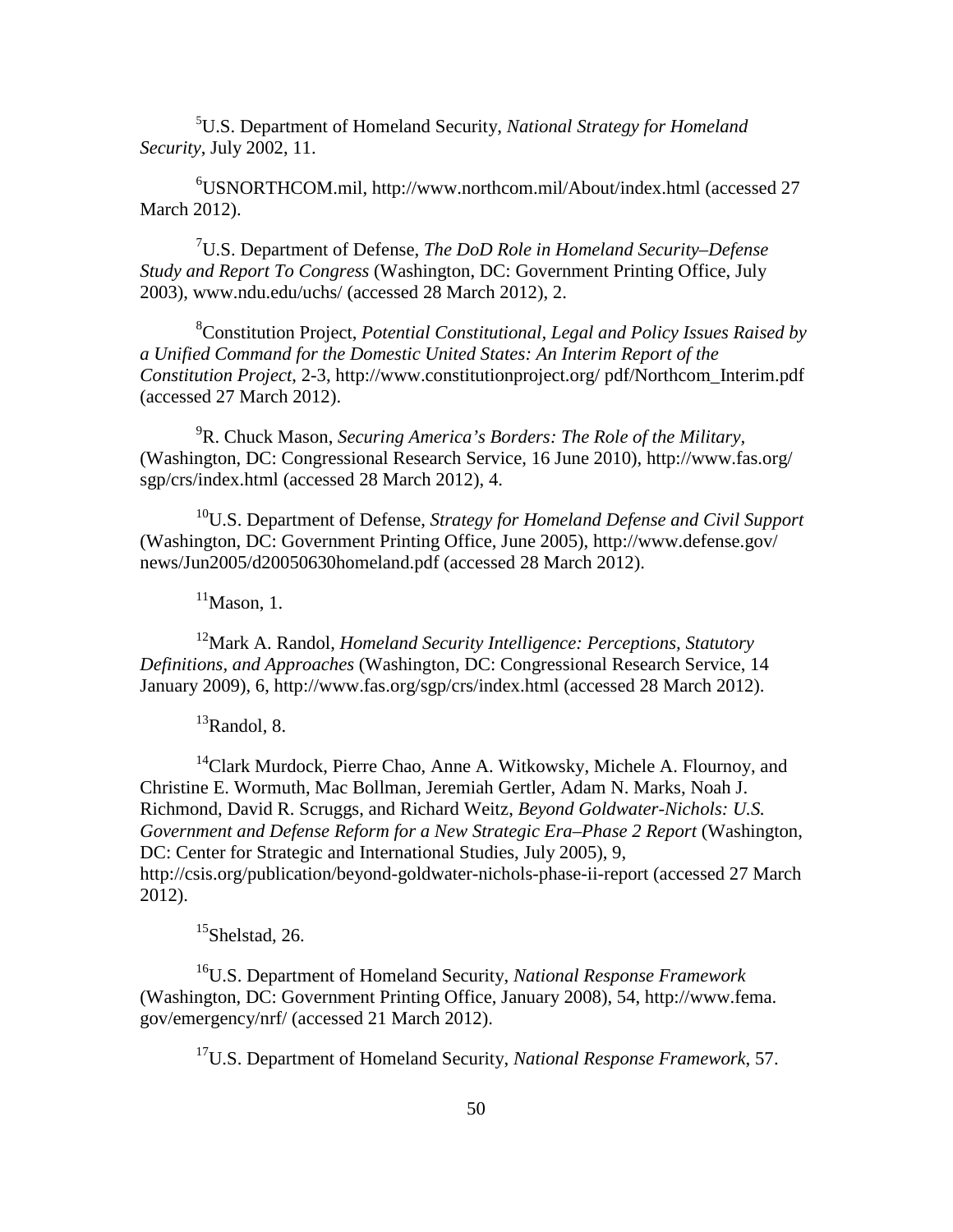<sup>18</sup>USNORTHCOM.mil.

19U.S. Government Accountability Office, GAO Report 08-252, *Homeland Defense–Steps Have Been Taken to Improve U.S. Northern Command's Coordination with States and the National Guard Bureau, but Gaps Remain* (Washington, DC: Government Printing Office, April 2008), http://www.gao.gov (accessed 15 March 2012), 2.

20U.S. Government Accountability Office, GAO Report 10-123, *Homeland Defense–Planning, Resourcing, and Training Issue Challenge DoD's Response to Domestic Chemical, Biological, Radiological, Nuclear, and High-Yield Explosive Incidents* (Washington, DC: Government Printing Office, October 2009), http://www.gao.gov (accessed 15 March 2012), 2.

 $^{21}$ U.S. Government Accountability Office, GAO Report 08-252, 2.

22U.S. Department of Homeland Security, *FY13 Budget in Brief* (Washington, DC: Government Printing Office, 2012), 3, http://www.dhs.gov/xabout/budget/dhsbudget.shtm (accessed 28 March 2012).

23U.S. Department of Defense, *Fiscal Year 2013 Budget Request* (Washington DC, February 2012), 1-1 to 1-3, http://comptroller.defense.gov/ budget2013.html (accessed 29 March 2012).

 $^{24}$ U.S. Government Accountability Office, GAO Report 10-123, 2.

 $^{25}$ Senate Committee on Armed Services, 12.

 $^{26}$ Ibid., 13.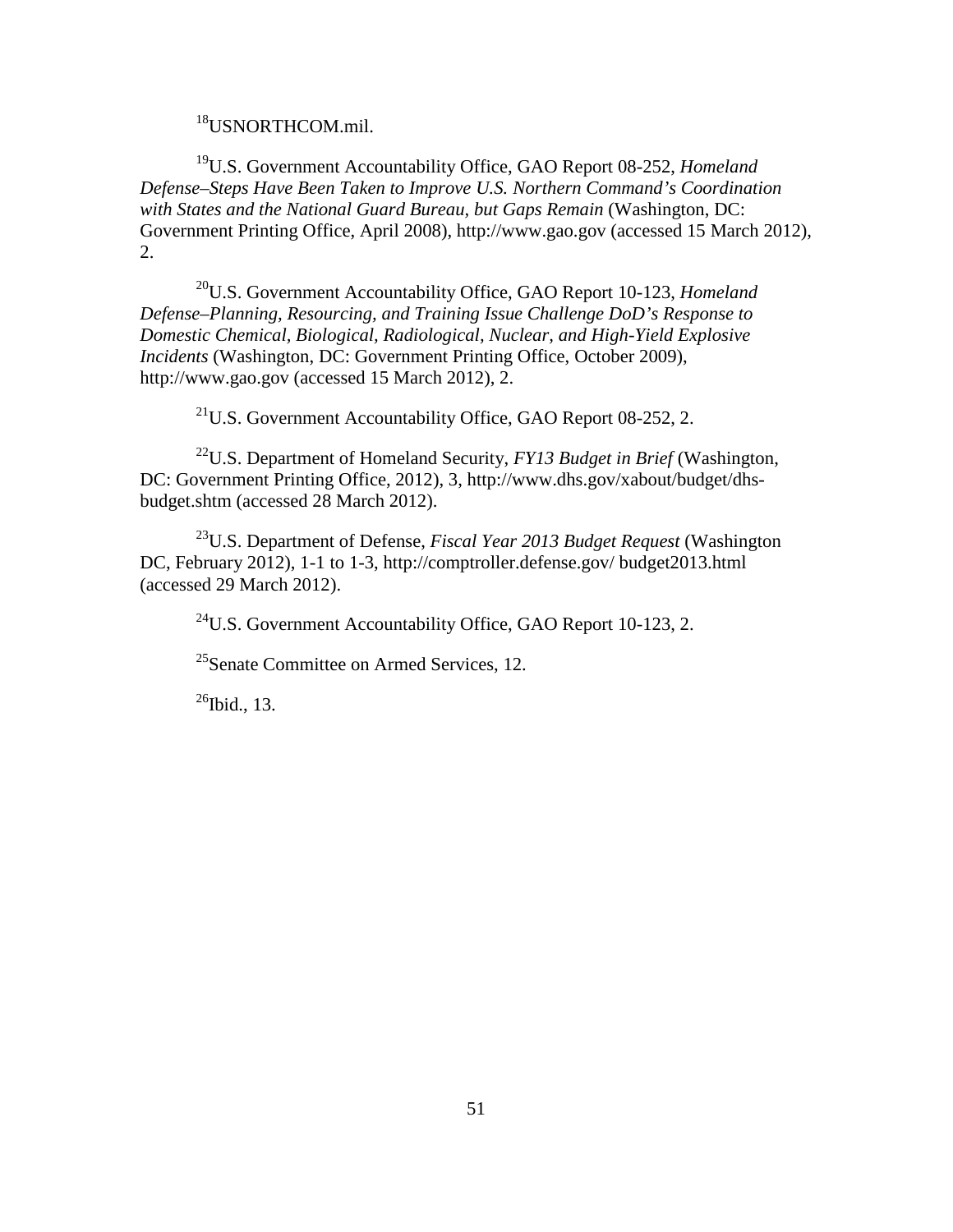# CHAPTER 5

### CONCLUSION AND RECOMMENDATIONS

## Introduction

Chapter 5 provides the outputs of this study which endeavored to determine if the current organization of DoD and DHS best achieves homeland security in a time of diminishing resources. These outputs are in the form of a conclusion and associated recommendations. The conclusion and associated recommendations are based on and supported by the analysis performed in chapter 4 through the application of the research methodology outlined in chapter 3.

## Conclusion

In the immediate aftermath of the attacks of 11 September 2001 the Federal Government pursued rational and expected actions to determine what happened, who was responsible, and how to improve homeland security in order to prevent future attacks and manage effects should prevention fail. Congress passed significant legislation, the *Homeland Security Act of 2002*, which resulted in the formation of the DHS through the amalgamation of 22 assorted federal entities. The formation of DHS resulted in the second largest federal organization, second to only the DoD, in terms of fiscal allocations and personnel size. The President established USNORTHCOM as a GCC acting in his role as the Commander-in-Chief in order to achieve unity of effort within the DoD for the provision of homeland defense, homeland security, and civil support operations.

The creation of DHS and changes to DoD structure in the aftermath of 11 September 2001 resulted in the overdue updating of United States Cold War homeland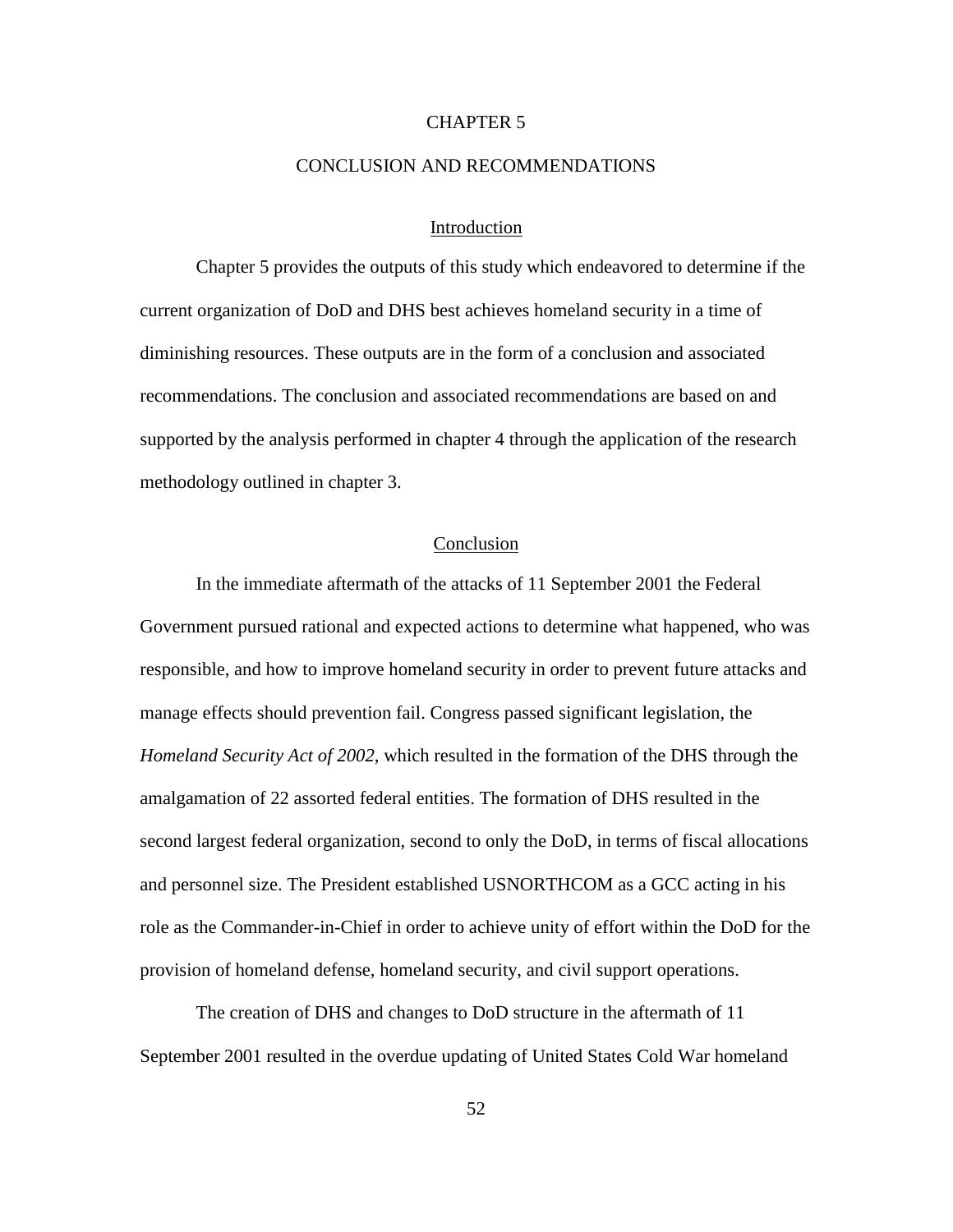security institutions, keeping with the findings of the Hart-Rudman Commission. These changes enhanced the United States' homeland security. While these changes have served the United States well, they are not without fault or room for improvement.

The primary research question of this study was to determine if the current organization of DoD and DHS best achieves homeland security in a time of diminishing resources. The secondary research questions of the study were: what are the DoD responsibilities and obligations for homeland security, what functions does DHS perform to ensure homeland security, and what responsibilities are held at the state level with regard to homeland security. To answer these questions, the current DoD and DHS organization was analyzed vice the DSC utilizing criterion derived from the goals of the *National Strategy for Homeland Defense*. By comparing the current organization to a notional alternative organization, the researcher sought determine if a better alternative exists to the current DoD and DHS organization. This comparison answered the primary research question by offering a superior alternative to the current organization. The determination of the best organization for homeland security was outside the scope of this research.

The first criterion for analysis was the organizational ability to prevent and disrupt terrorist attacks. Analysis demonstrated that there are significant restrictions on the current organization because of the constraints of our federalist system and various laws that restrict the operations of DoD. These restrictions do not exist in the DSC organization as it was specifically designed to alleviate the federalist and legal constraints. Therefore, the DSC organization was a better option to prevent and disrupt terrorist attacks (see figure 4).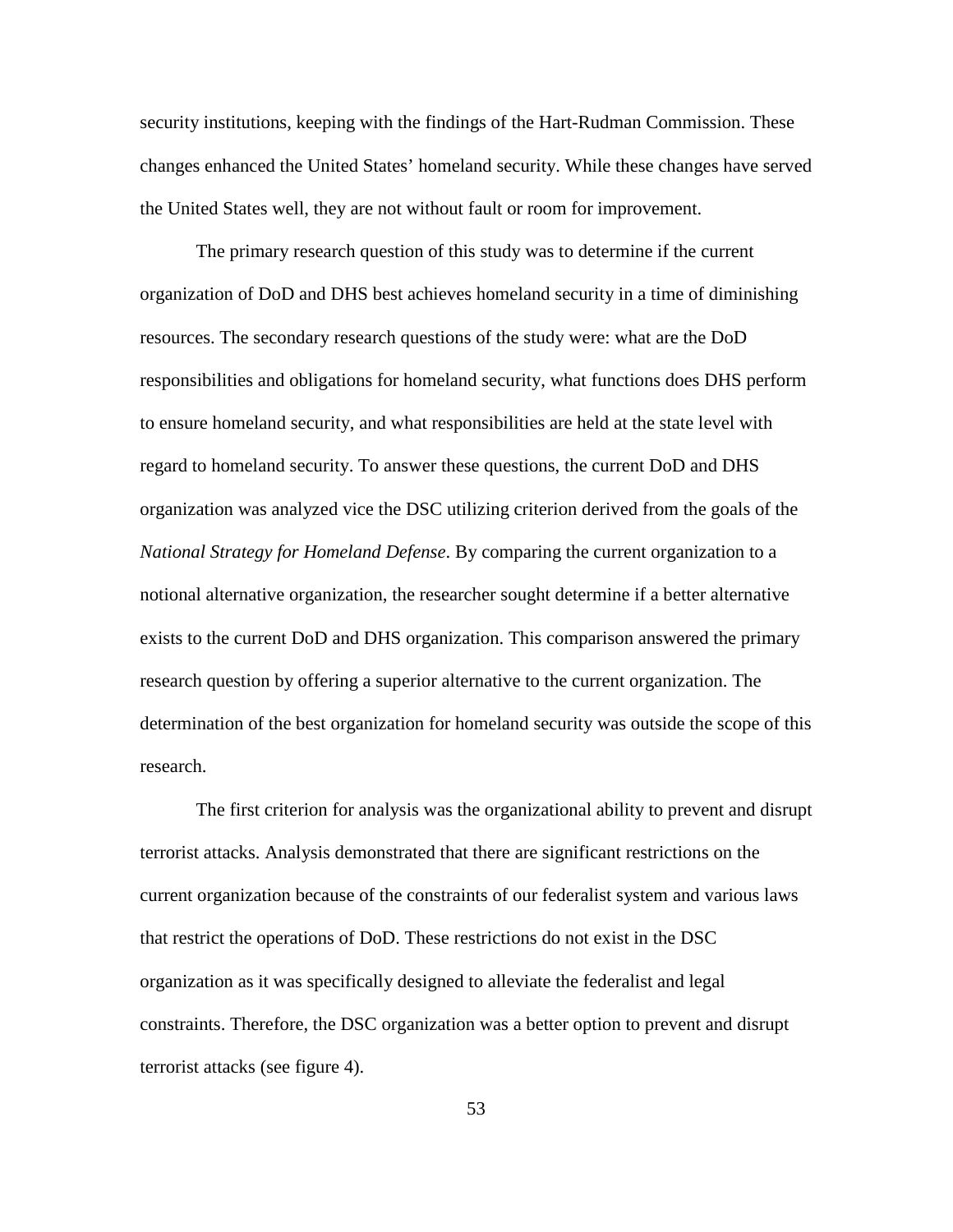The second criterion for analysis was the organizational ability to protect the American people, critical infrastructure, and key resources. Analysis demonstrated that the lack of authority for USNORTHCOM, the DoD principal agent for civil support, to direct the organization and operations of the National Guard is a critical shortcoming of the current organization. The current organization also benefits from the lack of legal definition and restriction from the gathering of homeland security intelligence. The DSC organization addresses the lack of USNORTHCOM control over the National Guard through the deconstruction and amalgamation of select parts of these organizations. Therefore, the DSC organization was a better option to protect the American people, critical infrastructure, and key resources (see figure 4).

The third criterion for analysis was the organizational ability to respond and recover from an incident should one occur. Analysis demonstrated that the lack of authority for USNORTHCOM to conduct contingency coordination and planning meetings with state agencies prior to an event was a significant shortcoming. The DSC does not suffer from this lack of authority and possessed a robust ability to conduct decentralized contingency planning and rehearsals with state agencies. Therefore, the DSC organization was a better option to respond and recover from an incident should one occur (see figure 4).

The fourth criterion for analysis was whether the organization set conditions for long term success. As detailed in chapter 3, this criterion was the first among equals because the significance of return for investment cannot be overstated in the current environment of diminishing resources. The recent and ongoing experiments with the training and certification of Dual-Status Commanders by USNORTHCOM has the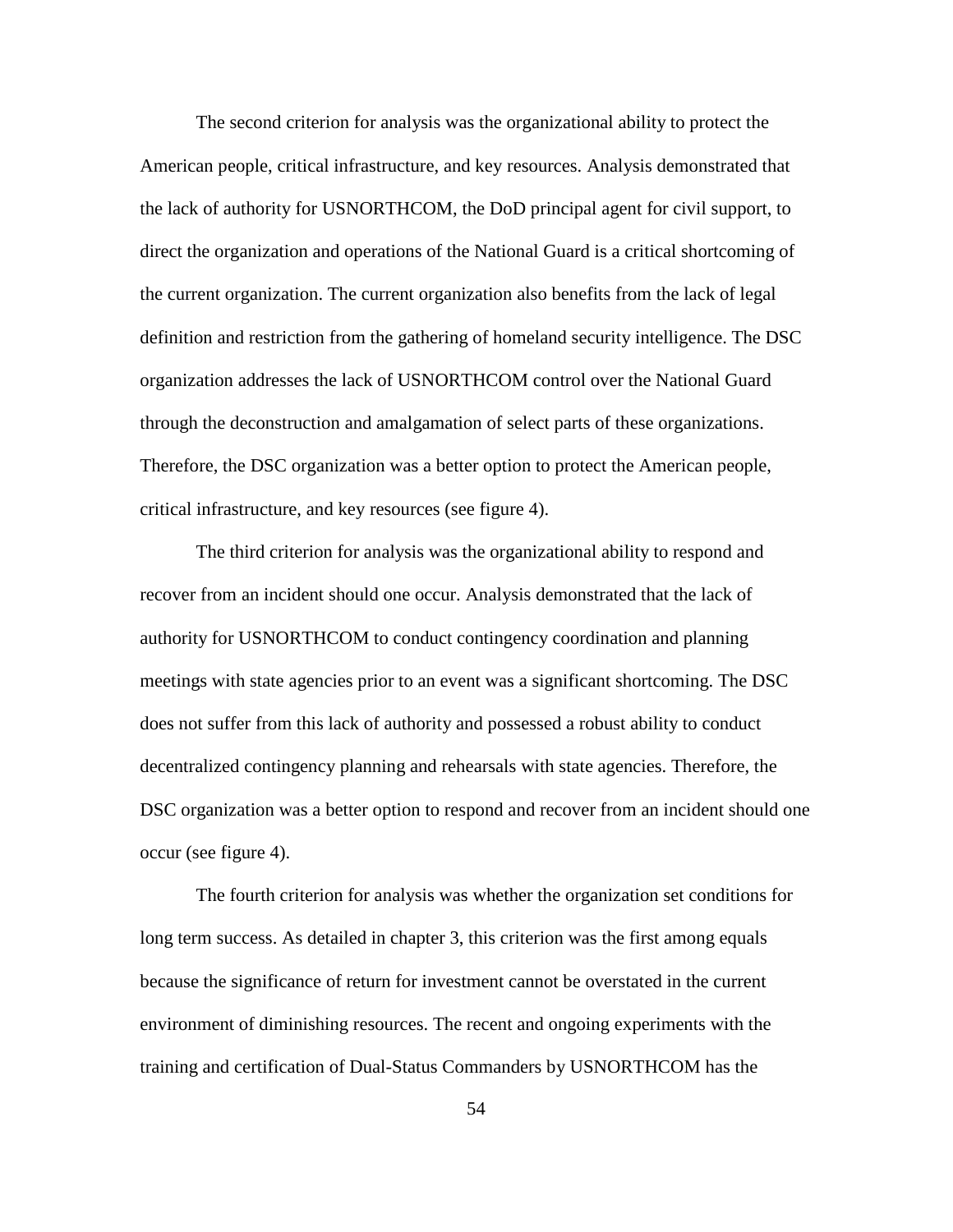capability to address and overcome the many limitations imposed by legislation and our federalist governmental design with respect to domestic utilization of Title 10 forces. Additionally, the current organization is accomplishing the mission of providing homeland security while simultaneously reducing their budgetary requirements. The establishment of the DSC would require immense government restructuring and budgeting of the two largest executive agencies. The resources required to affect this restructuring are inconsistent with diminishing resources in the short term. An assumption for this study was that one organization will be inherently more efficient than two organizations to exercise the same responsibilities. Therefore, in the long term the creation of the DSC is consistent with diminishing resources. Therefore, the DSC organization was a better option to set the conditions for long term success (see figure 4).

|                                                                                            | <b>Current DoD and</b><br><b>DHS Organization</b> | <b>Domestic Security</b><br><b>Command (DSC)</b> |
|--------------------------------------------------------------------------------------------|---------------------------------------------------|--------------------------------------------------|
| <b>Prevent and Disrupt</b><br><b>Terrorist Attacks</b>                                     |                                                   | <b>BEST</b>                                      |
| Protect the<br>American People,<br>Critical<br>Infrastructure, and<br><b>Key Resources</b> |                                                   | <b>BEST</b>                                      |
| Respond and<br><b>Recover from</b><br>Incident                                             |                                                   | <b>BEST</b>                                      |
| <b>Set Conditions for</b><br><b>Long Term Success</b>                                      |                                                   | <b>BEST</b>                                      |

Figure 4. Analysis Chart

*Source:* Created by author.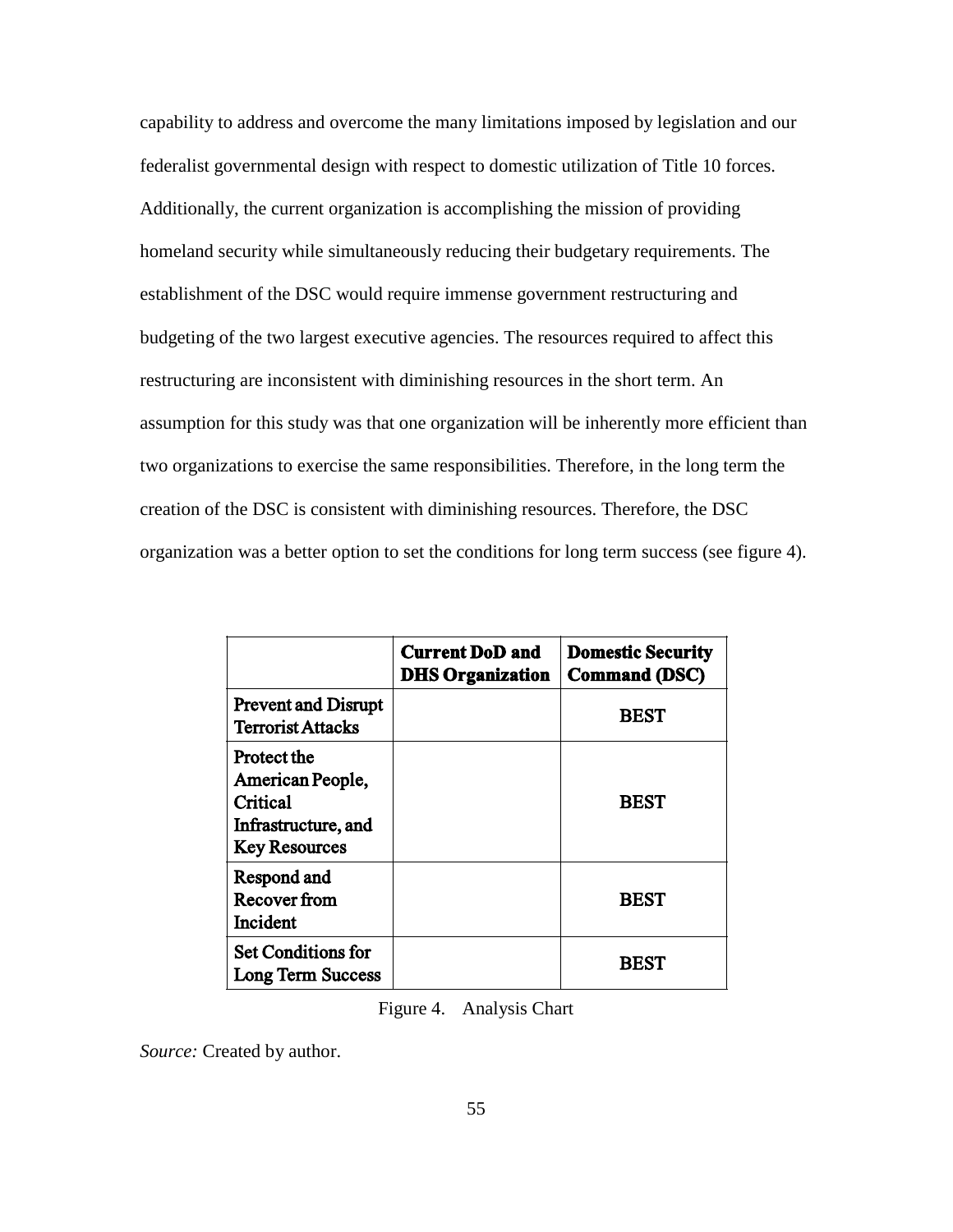#### Finding

The current organization of DoD and DHS does not best achieve homeland security in a time of diminishing resources.

### Recommendations

The current tests and limited implementation of Dual-Status Commander authority conducted by USNORTHCOM should be refined and expanded to include emergency and non-emergency situations. The Dual-Status Commander provides a key capability within the DoD to conduct DSCA operations without impinging upon state sovereignty or exceeding limitations on the domestic use of federal military forces. The ability of a Dual-Status commander to serve as a JTF Commander for civil support operations for emergency and non-emergency operations is a capability that needs to be incorporated into contingency operations planning and execution. The ongoing tests by USNORTHCOM with Dual-Status Commander authority has the potential to fundamentally alter the findings of this study.

Additional research should be conducted that performs a cost benefit analysis of USNORTHCOM. The limitations imposed upon the command by the federalist model of government and congressional legislation severely limit the applicability of USNORTHCOM to conduct operations as a GCC within the domestic environment. The only exception to these limitations is in response or anticipation of a military attack upon the United States or an insurrection as determined by the president. It is not clear if the structure, authority, and capabilities of a GCC are required in order to satisfactorily remedy a direct attack or the threat posed by an insurrection. The benefits of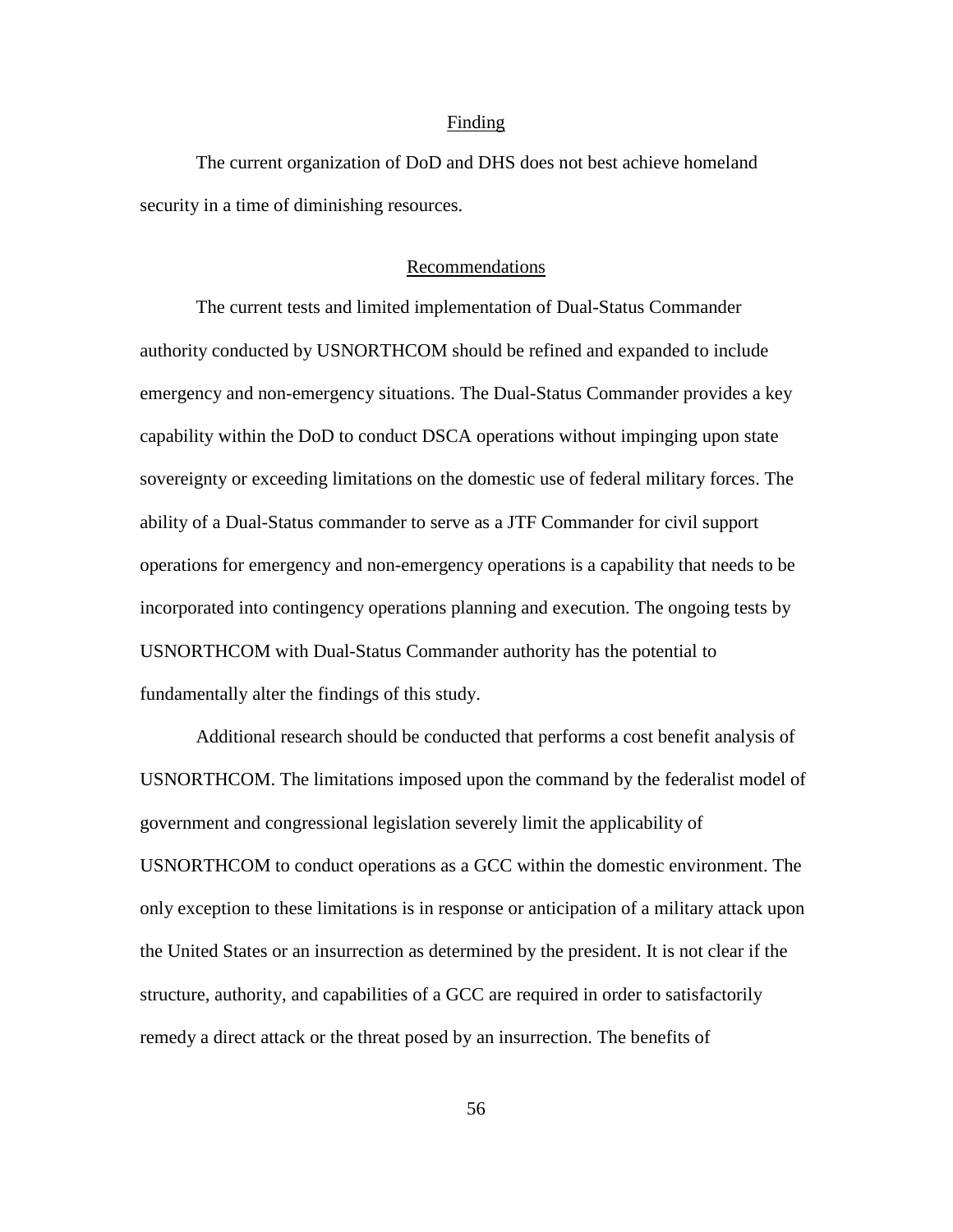USNORTHCOM may not be commensurate with the resources it requires in order to conduct its current operations.

Additional research into the applicability and feasibility of the creation of a standing JTF headquarters commanded by a Dual-Status Commander and organizationally linked to DHS should be conducted. This standing JTF could form the command structure for civil support operations as well as be provide the planning and coordination with the state adjutant generals for the nesting of federal and state emergency response plans. Additionally, this standing JTF headquarters could potentially assume the homeland security responsibilities currently assigned to USNORTHCOM.

#### Summary

The creation of DHS and DoD restructuring in 2002 were historic and far reaching responses to correct the homeland security failures that were exploited by terrorists on 11 September 2001. There is no doubt that these institutions contributed greatly to the increased capabilities of the United States to provide homeland security to its populace. This is best demonstrated by the lack of a successful domestic terrorist attack on the United States, numerous responses to natural disasters, and the unimpeded execution of significant national events since 2001. While these institutions have served the national interest to great effect, the emergent threat posed by the national debt requires that greater efficiencies be found across the spectrum of the government. Consequently, we must find ways to increase the efficiency of the United States homeland security organizations because redundancy is a luxury we can no longer afford.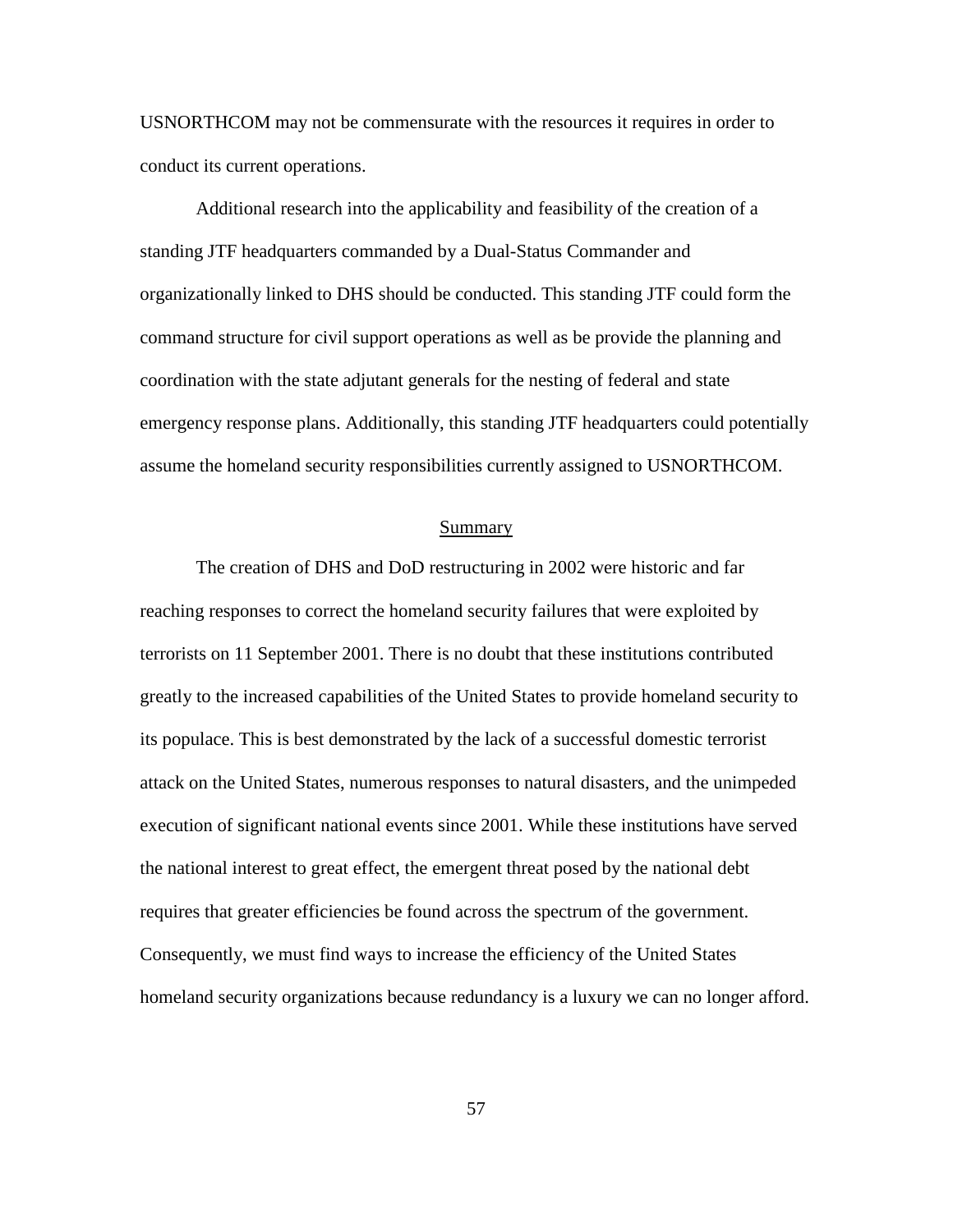# GLOSSARY

- Homeland Defense. The protection of United States sovereignty, territory, domestic population, and critical defense infrastructure against external threats and aggression or other threats as directed by the President.
- Homeland Security. A concerted national effort to prevent terrorist attacks within the United States; reduce America's vulnerability to terrorism, major disasters, and other emergencies; and minimize the damage and recover from attacks, major disasters, and other emergencies that occur.
- National Defense. Any activity or effort performed to protect a nation against attack or other threats
- National Security. Requirement to maintain the survival of the state through the use of economic, diplomatic, military, and political power.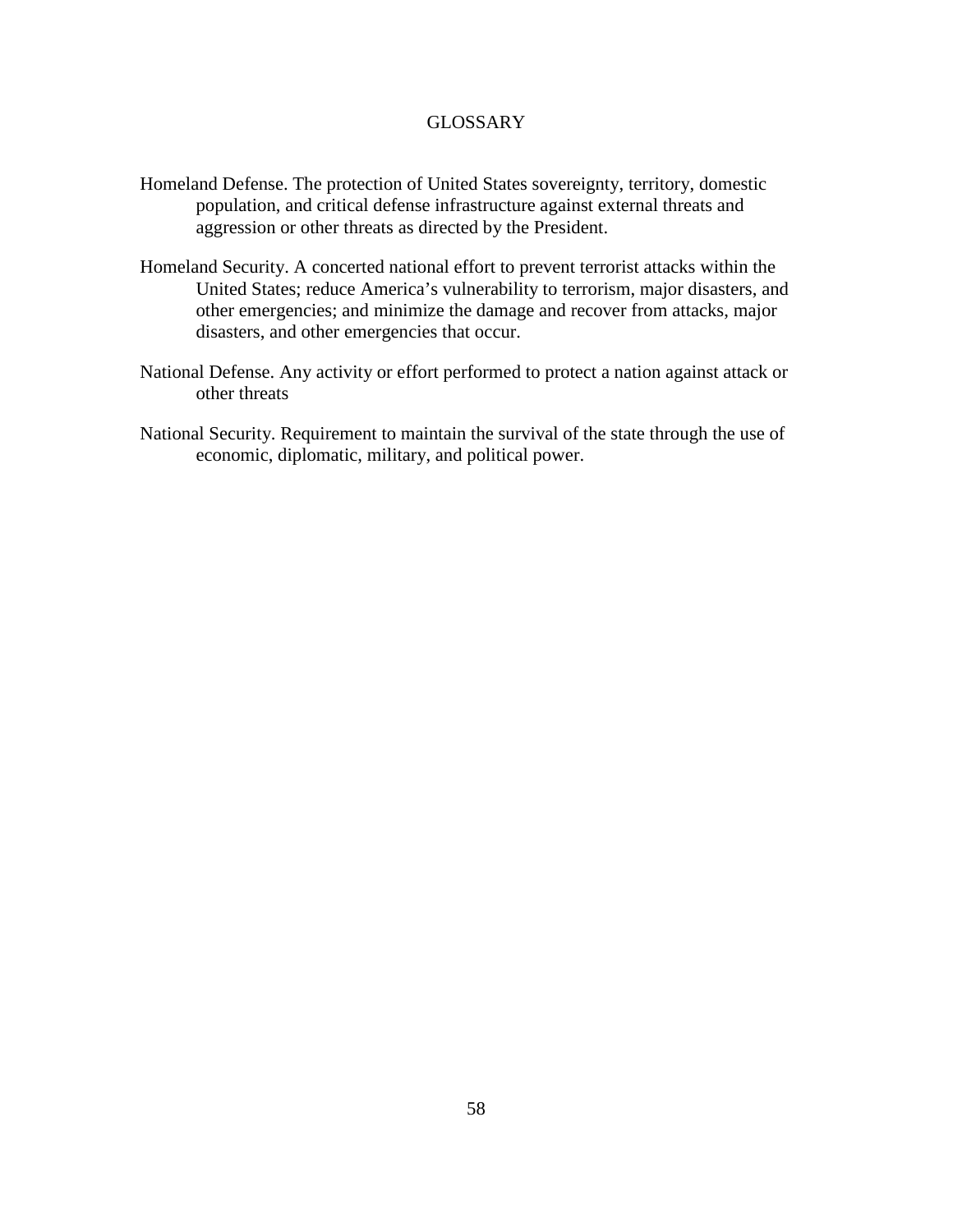### BIBLIOGRAPHY

#### Books

Turabian, Kate L. *A Manual for Writers of Term Papers, Theses, and Dissertations.* 7th ed. Revised by Wayne C. Booth, Gregory G. Colomb, Joseph M. Williams, and the University of Chicago Press Editorial Staff. Chicago: University of Chicago Press, 2007.

# Periodicals

- Barnett, Thomas P. M. "The Pentagon's New Map: It Explains Why We're Going to War, and Why We'll Keep Going to War." *Esquire* (March 2003): 174.
- Bellavita, Christopher. "Changing Homeland Security: What is Homeland Security?." *Homeland Security Affairs* 4, Article 1 (June 2008). http://www.hsaj.org/ ?article=4.2.1 (accessed 24 January 2012).

# Government Documents

- Mason, R. Chuck. *Securing America's Borders: The Role of the Military.* Washington DC: Congressional Research Service, 16 June 2010. http://www.fas.org/ sgp/crs/index.html (accessed 28 March 2012).
- Randol, Mark A. *Homeland Security Intelligence: Perceptions, Statutory Definitions, and Approaches.* Washington DC: Congressional Research Service, 14 January 2009. http://www.fas.org/sgp/crs/index.html (accessed 28 March 2012).
- Senate Committee on Armed Services. Statement of General Charles H. Jacoby, Jr, United States Army Commander United States Northern Command and North American Aerospace Defense Command, 113th Cong., 13 March 2012. http://www.armed-services.senate.gov/testimony.cfm?wit\_id=10401&id=5265 (accessed 26 March 2012).
- U.S. Commission on National Security/21st Century (Hart-Rudman Commission). http://www.au.af.mil/au/awc/awcgate/nssg (accessed 2 December 2011).
- U.S. Commission on National Security/21st Century. *New World Coming: American Security in the 21st Century*. Washington, DC: Government Printing Office, 15 September 1999. https://www.fas.org (accessed 1 December 2011).
	- ———. *Seeking A National Strategy: A Concert for Preserving Security and Promoting Freedom*. Washington, DC: Government Printing Office, 15 April 2000. https://www.fas.org (accessed 1 December 2011).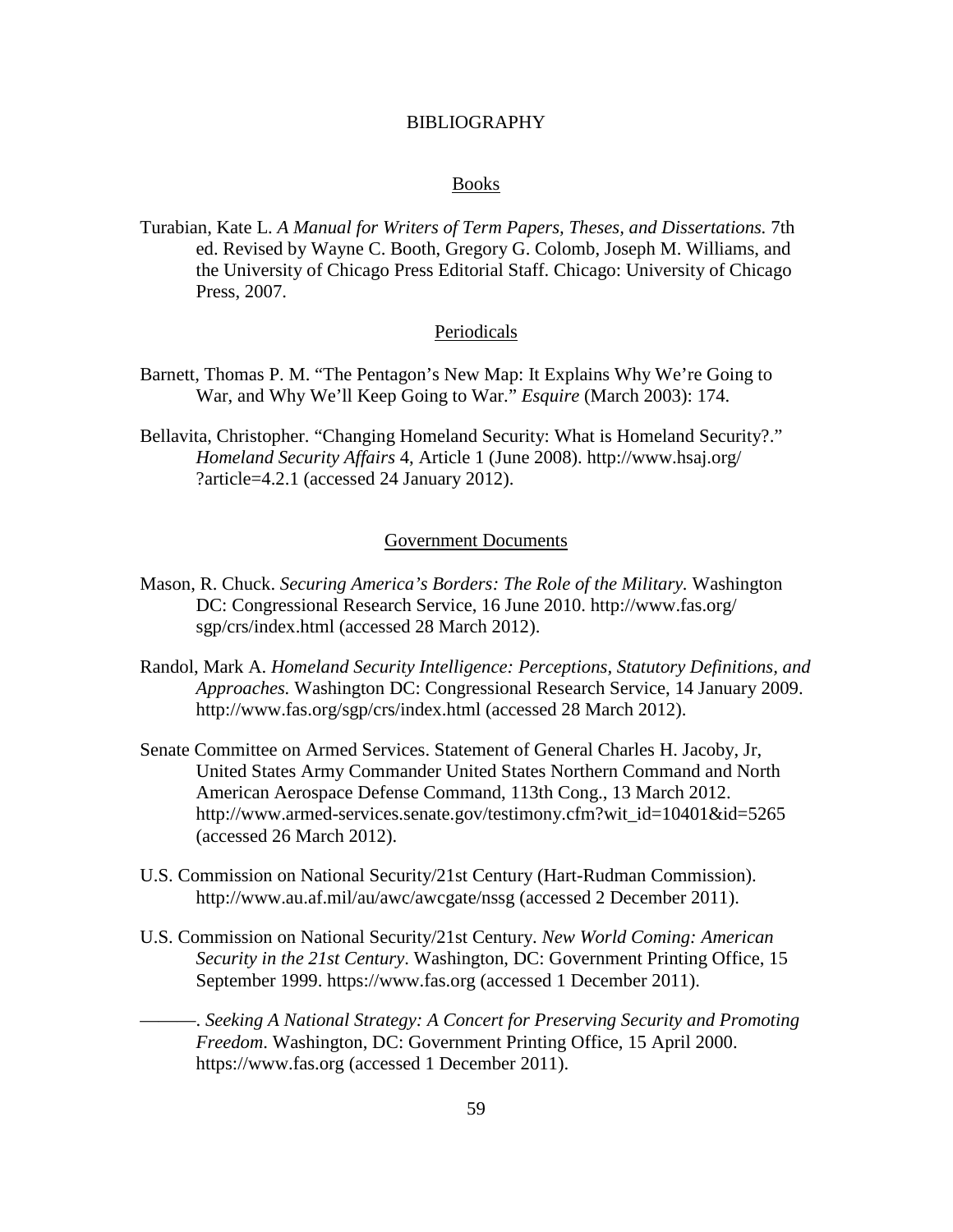U.S. Department of Defense. *Fiscal Year 2013 Budget Request*. Washington DC: Government Printing Office, February 2012. http://comptroller.defense.gov/ budget2013.html (accessed 29 March 2012).

———*. Strategy for Homeland Defense and Civil Support.* Washington, DC: Government Printing Office, June 2005. http://www.defense.gov/ news/Jun2005/d20050630homeland.pdf (accessed 28 March 2012).

———. *The DoD Role in Homeland Security–Defense Study and Report To Congress*. Washington DC: July 2003. www.ndu.edu/uchs/ (accessed 28 March 2012).

- U.S. Department of Homeland Security. *Bottom Up Review Report.* Washington, DC: Government Printing Office, July 2010. http://www.dhs.gov/xabout/ gc\_1208534155450.shtm#0 (accessed 28 March 2012).
	- ———. *Fiscal Year 2012 Budget Request–U.S. Department of Homeland Security(Overview)*. Washington DC: Government Printing Office, 2012. http://www.dhs.gov/xabout/budget/dhs-budget.shtm (accessed 28 March 2012).

———. *FY13 Budget in Brief*. Washington DC: Government Printing Office. http://www.dhs.gov/xabout/budget/dhs-budget.shtm (accessed 28 March 2012).

———. *Homeland Security Organizational Chart.* Washington, DC: Government Printing Office. http://www.dhs.gov/ xabout/structure/editorial\_0644.shtm (accessed 28 March 2012).

———. *National Response Framework.* Washington, DC: Government Printing Office, January 2008. http://www.fema.gov/emergency/nrf/ (accessed 21 March 2012).

———. *National Strategy for Homeland Security*. Washington, DC: Government Printing Office, July 2002. https://www.hsdl.org/homesec/docs/dhs/nps17- 090605-05.pdf (accessed 2 December 2011).

———. *National Strategy for Homeland Security.* Washington, DC: Government Printing Office, October 2007. http://www.dhs.gov/xabout/history/ gc\_1193938363680.shtm (accessed 2 December 2011).

———. *Quadrennial Homeland Security Review Report: A Strategic Framework for a Secure Homeland.* Washington. DC: Government Printing Office, February 2010. http://www.dhs.gov/xabout/ gc\_1208534155450.shtm (accessed 28 March 2012)*.*

U.S. Government Accountability Office. GAO Report 08-252, *Homeland Defense–Steps Have Been Taken to Improve U.S. Northern Command's Coordination with States and the National Guard Bureau, but Gaps Remain.* Washington, DC: Government Printing Office, April 2008. http://www.gao.gov (accessed 15 March 2012).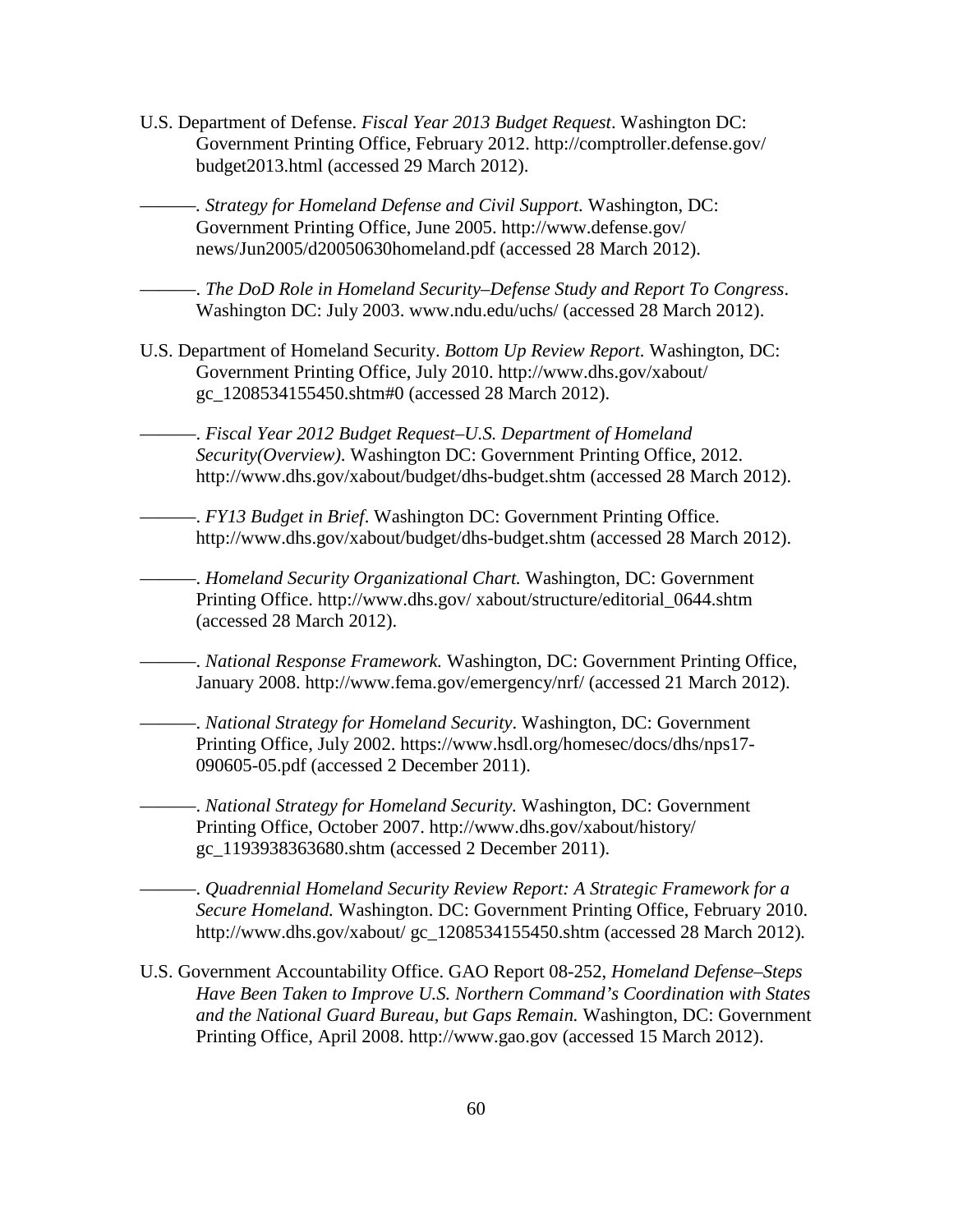———. GAO Report 10-123, *Homeland Defense–Planning, Resourcing, and Training Issue Challenge DoD's Response to Domestic Chemical, Biological, Radiological, Nuclear, and High-Yield Explosive Incidents.* Washington, DC: Government Printing Office, October 2009. http://www.gao.gov (accessed 15 March 2012).

- U.S. President. *National Security Presidential Directive 8*. http://www.sourcewatch.org/ index.php?title=NSPD-8 (accessed 13 December 2011).
	- ———. *Homeland Security Presidential Directive 8*, Annex 1. www.hsdl.org (accessed 13 December 2011).
- ———. *Presidential Decision Directive 39*. www.hsdl.org (accessed 2 December 2011).
- ———. *Presidential Policy Directive 8*. www.hsdl.org (accessed 2 December 2011).
- ———. *Presidential Study Directive 1*. www.hsdl.org (accessed 2 December 2011).

## Other Sources

- Carden, Michael J. "National Debt Poses Security Threat, Mullen Says*.*" *American Forces Press Services*, 26 August 2010. www.jcs.mil/newsarticle.aspx?ID=360 (accessed 24 January 2012).
- Constitution Project. "Potential Constitutional, Legal and Policy Issues Raised by a Unified Command for the Domestic United States: An Interim Report of the Constitution Project." http://www.constitutionproject.org/pdf/ Northcom\_Interim.pdf (accessed 27 March 2012).
- Dobriansky, Paula J. "Threats to Security in the Western Hemisphere." Remarks at the Inter-American Defense College, Washington, DC, 20 October 2003.
- Globalsecurity.org. "Eberhart Testimony at Confirmation Hearing, Advance Questions." http://www. globalsecurity.org/military/library/congress/2002\_hr/eberhart620.pdf (accessed 15 January 2012).
- Murdock, Clark, Pierre Chao, Anne A. Witkowsky, Michele A. Flournoy, Christine E. Wormuth, Mac Bollman, Jeremiah Gertler, Adam N. Marks, Noah J. Richmond, David R. Scruggs, and Richard Weitz. *Beyond Goldwater-Nichols: U.S. Government and Defense Reform for a New Strategic Era–Phase 2 Report*. Washington, DC: Center for Strategic and International Studies, July 2005. http://csis.org/publication/beyond-goldwater-nichols-phase-ii-report (accessed 27 March 2012).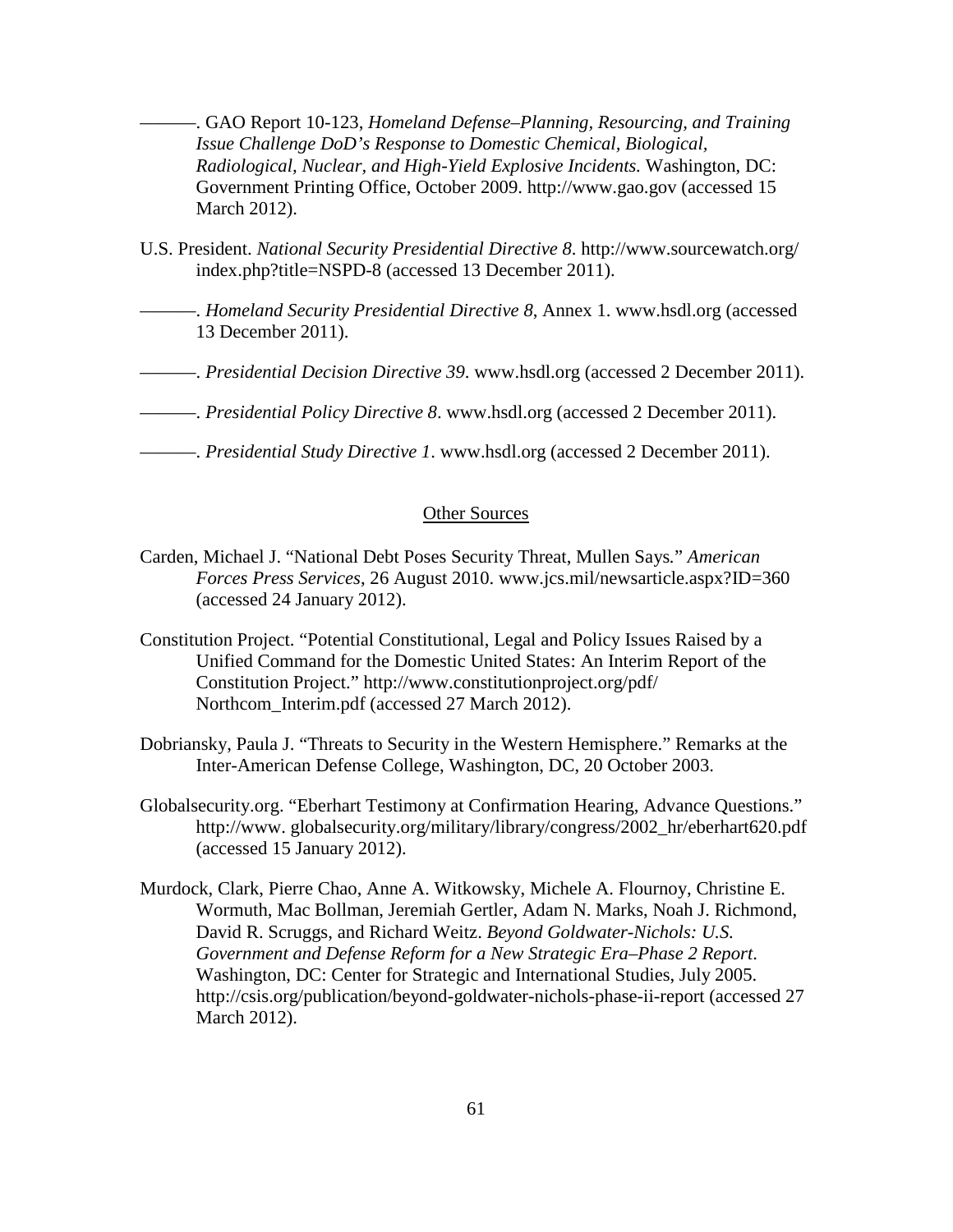- Shelstad, Kristine L. "The Domestic Security Command–The Evolution of the U.S. Northern Command." Master's Thesis, Naval Postgraduate School, Monterrey, CA, 2011.
- USNORTHCOM.mil. http://www.northcom.mil/About/index.html (accessed 27 March 2012).
- Vrooman, Stephen. "Homeland Security Strategy from the Cold War into the Global War on Terrorism: An Analysis of Deterrence, Forward Presence, and Homeland Defense*.*" Master's Thesis, U.S. Army. Command and General Staff College, Ft. Leavenworth, KS, 2004.
- Whittaker, Alan, Frederick C. Smith, and Elizabeth McKune. *The National Security Policy Process: The National Security Council and Interagency System*. Washington, DC: Industrial College of the Armed Forces, National Defense University, U.S. Department of Defense, 15 August 2011.